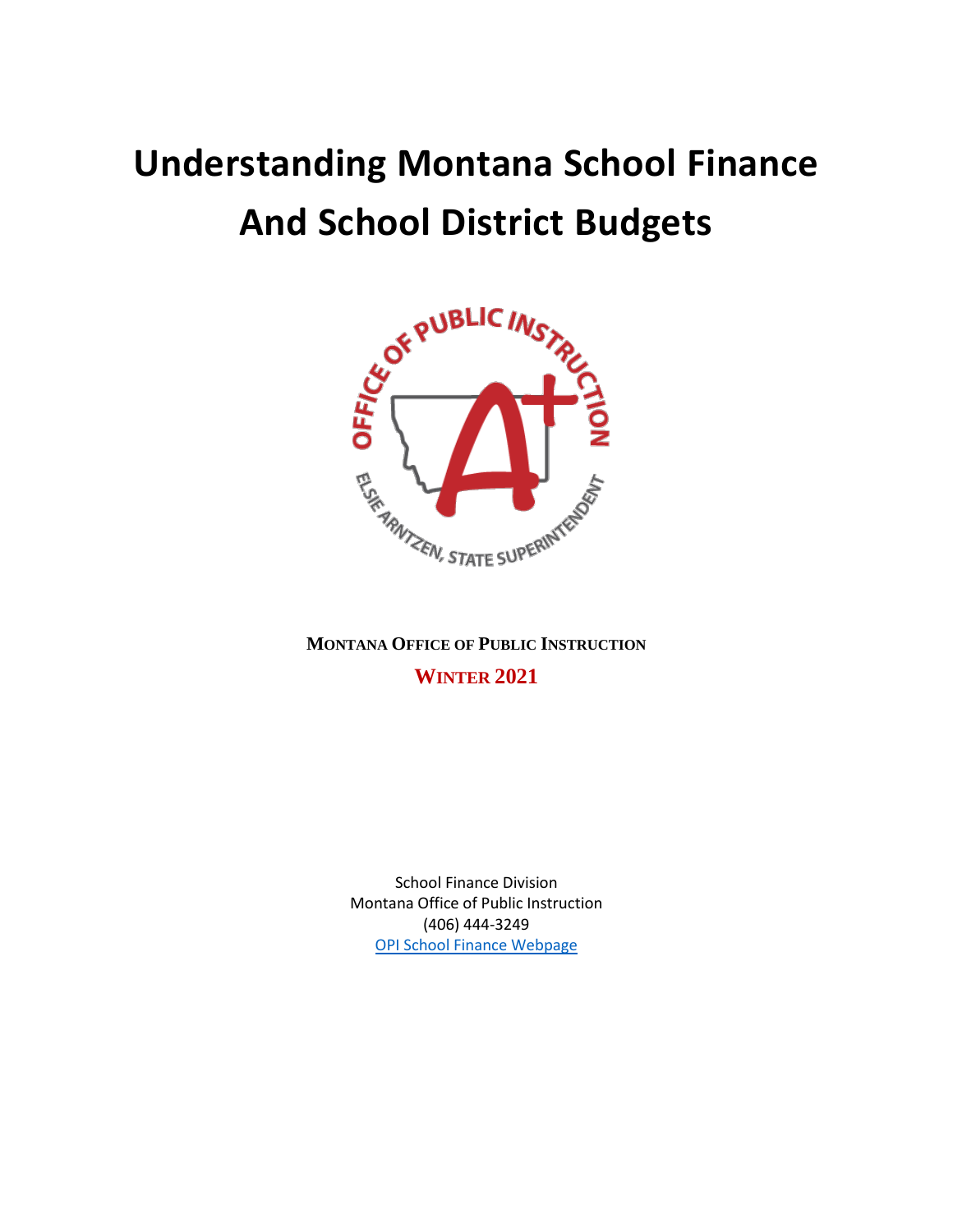# **Introduction**

The purpose of this document is to provide Montana citizens, legislators, parents, and school board trustees with an overview and basic understanding of Montana school finance and school district budgets. It is written in a question/answer format and addresses some of the major aspects of school finance and the budgeting process.

The concepts outlined are subject to change with every legislative session and as new laws affecting school finance are enacted.

Many of the topics covered may be found at the [Montana Office of](http://opi.mt.gov/) Public Instruction website. In addition, more detailed information about a school district may be obtained by contacting the school district superintendent and/or district clerk, the county superintendent of schools, the county treasurer, or the county commissioners.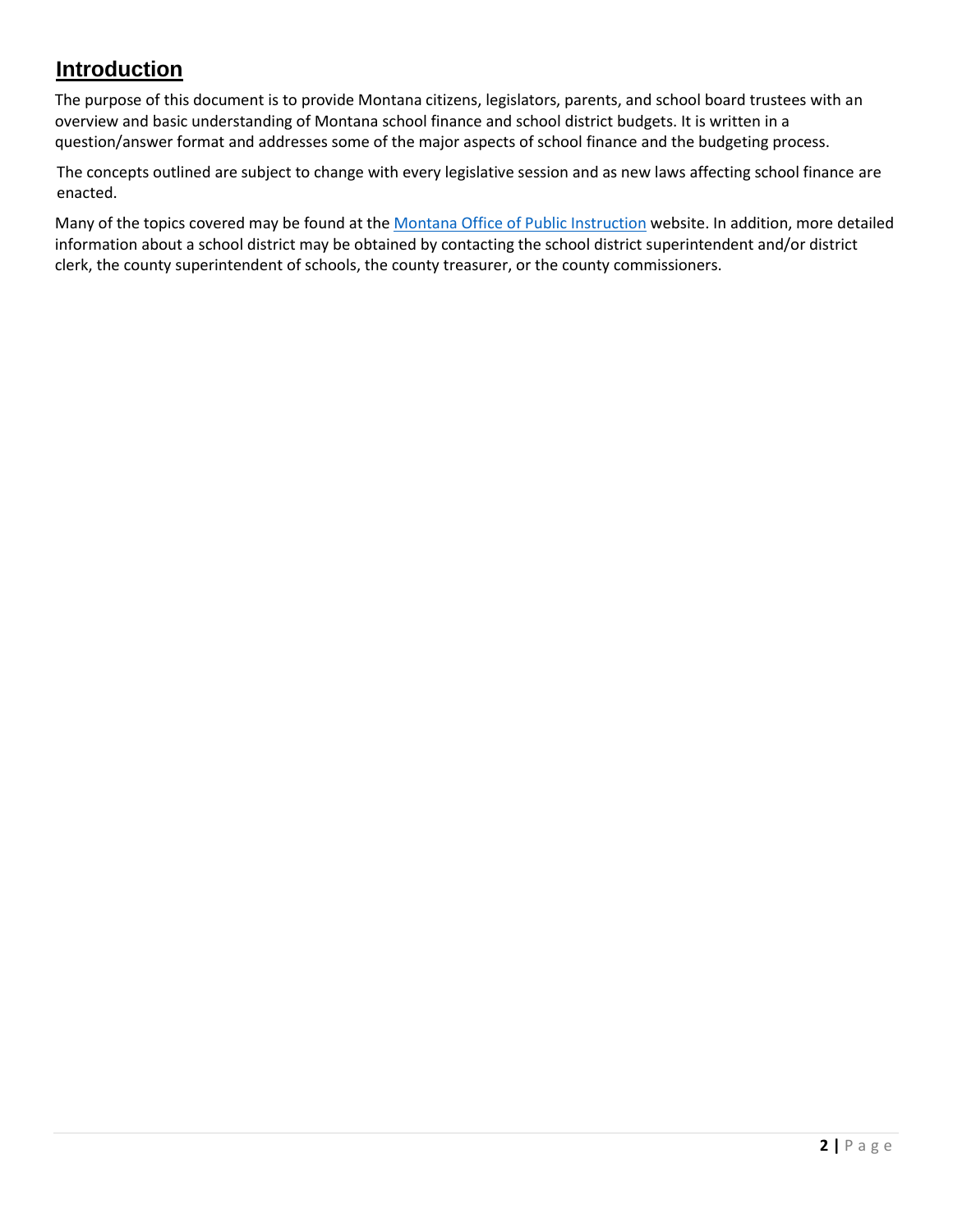# **Table of Contents**

# <span id="page-2-0"></span>**Montana Constitution**

Article X, Section 1 of the [Montana Constitution](https://courts.mt.gov/External/library/docs/72constit.pdf) of 1972 states:

*"(1) It is the goal of the people to establish a system of education which will develop the full educational potential of each person. Equality of educational opportunity is guaranteed to each person of the state.* 

*(2) The state recognizes the distinct and unique cultural heritage of the American Indians and is committed in its educational goals to the preservation of their cultural integrity.* 

*(3) The legislature shall provide a basic system of free quality public elementary and secondary schools. The legislature may provide such other educational institutions, public libraries, and educational programs as it deems desirable. It shall fund and distribute in an equitable manner to the school districts the state's share of the cost of the basic elementary and secondary school system."*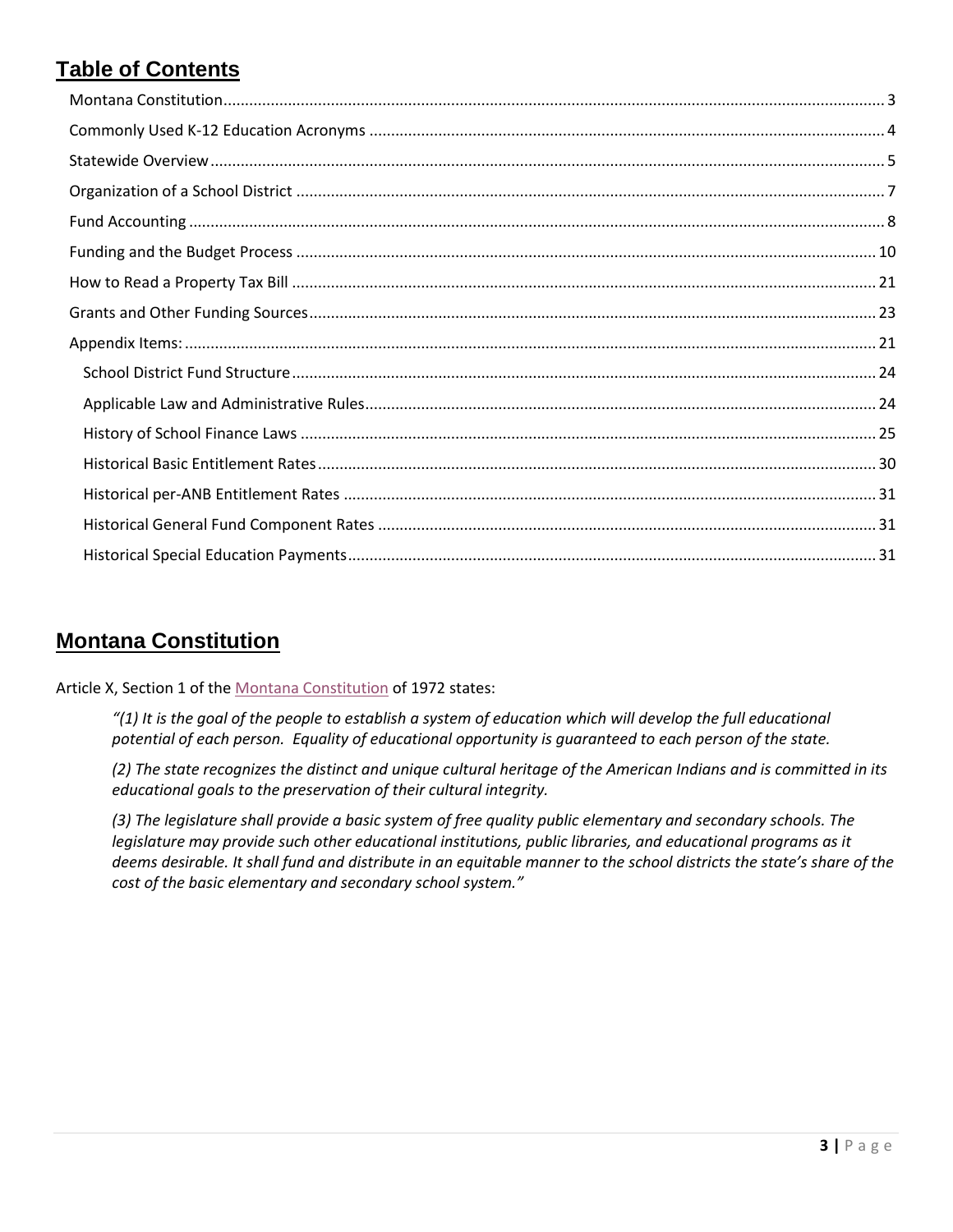# <span id="page-3-0"></span>**Commonly Used K-12 Education Acronyms**

The following list of acronyms are commonly used in K-12 education and throughout this guide:

| <b>Acronym</b>    | <b>Meaning</b>                                                                                                                                                                                                                                                                                                                                                                               |  |  |  |  |
|-------------------|----------------------------------------------------------------------------------------------------------------------------------------------------------------------------------------------------------------------------------------------------------------------------------------------------------------------------------------------------------------------------------------------|--|--|--|--|
| <b>ANB</b>        | Average Number Belonging - A student count used for school funding purposes. It is the formula based<br>on factors that include enrollment on two count dates, PIR days, and an average school year of 180 days.<br>ANB used to determine ANB based entitlements as well as calculate school BASE and maximum general<br>fund budgets 20-9-311, MCA.                                         |  |  |  |  |
| <b>ARM</b>        | Administrative Rules of Montana - Administrative rules are agency regulations, standards or statements<br>of applicability that implement, interpret, or set law or policy. An agency can also adopt administrative<br>rules that describe the organization, procedures, or practice requirements of the agency. Agencies are<br>given rulemaking authority through the legislative process. |  |  |  |  |
| <b>BASE</b>       | Base Amount for School Equity - The minimum general fund budget that all public-school districts must<br>adopt in Montana 20-9-306, MCA.                                                                                                                                                                                                                                                     |  |  |  |  |
| <b>BPE</b>        | Montana Board of Public Education - The BPE was created by the Montana Constitution of 1972 to<br>exercise general supervision over the elementary and secondary schools of the state.                                                                                                                                                                                                       |  |  |  |  |
| <b>DSA</b>        | Direct state aid - means state aid paid to each district in support of the district's general fund budget.<br>The amount paid is 44.7% of the district's basic entitlements and per-ANB entitlements.                                                                                                                                                                                        |  |  |  |  |
| <b>GTB</b>        | Guaranteed tax base (GTB) is calculated state aid to help equalize the differences in revenue generating<br>capacity between districts with different property tax bases and to help balance the principles of<br>educational local control and equality of opportunity embodied in the Montana Constitution.                                                                                |  |  |  |  |
| <b>MAEFAIRS</b>   | Montana Automated Education Financial Accounting and Information Reporting System                                                                                                                                                                                                                                                                                                            |  |  |  |  |
| <b>MCA</b>        | Montana Code Annotated - The laws of Montana                                                                                                                                                                                                                                                                                                                                                 |  |  |  |  |
| <b>Mill Value</b> | 1/1000 of the taxable value of a jurisdiction                                                                                                                                                                                                                                                                                                                                                |  |  |  |  |
| OPI               | The Office of Public Instruction                                                                                                                                                                                                                                                                                                                                                             |  |  |  |  |
| <b>TIF</b>        | <b>Tax Increment Financing</b>                                                                                                                                                                                                                                                                                                                                                               |  |  |  |  |
| <b>TFS</b>        | Trustees' Financial Summary                                                                                                                                                                                                                                                                                                                                                                  |  |  |  |  |
| <b>TRS</b>        | Teachers' Retirement System                                                                                                                                                                                                                                                                                                                                                                  |  |  |  |  |
| <b>PIR</b>        | Pupil-Instruction-Related - The term for a day of teacher activities devoted to improving the quality of<br>instruction.                                                                                                                                                                                                                                                                     |  |  |  |  |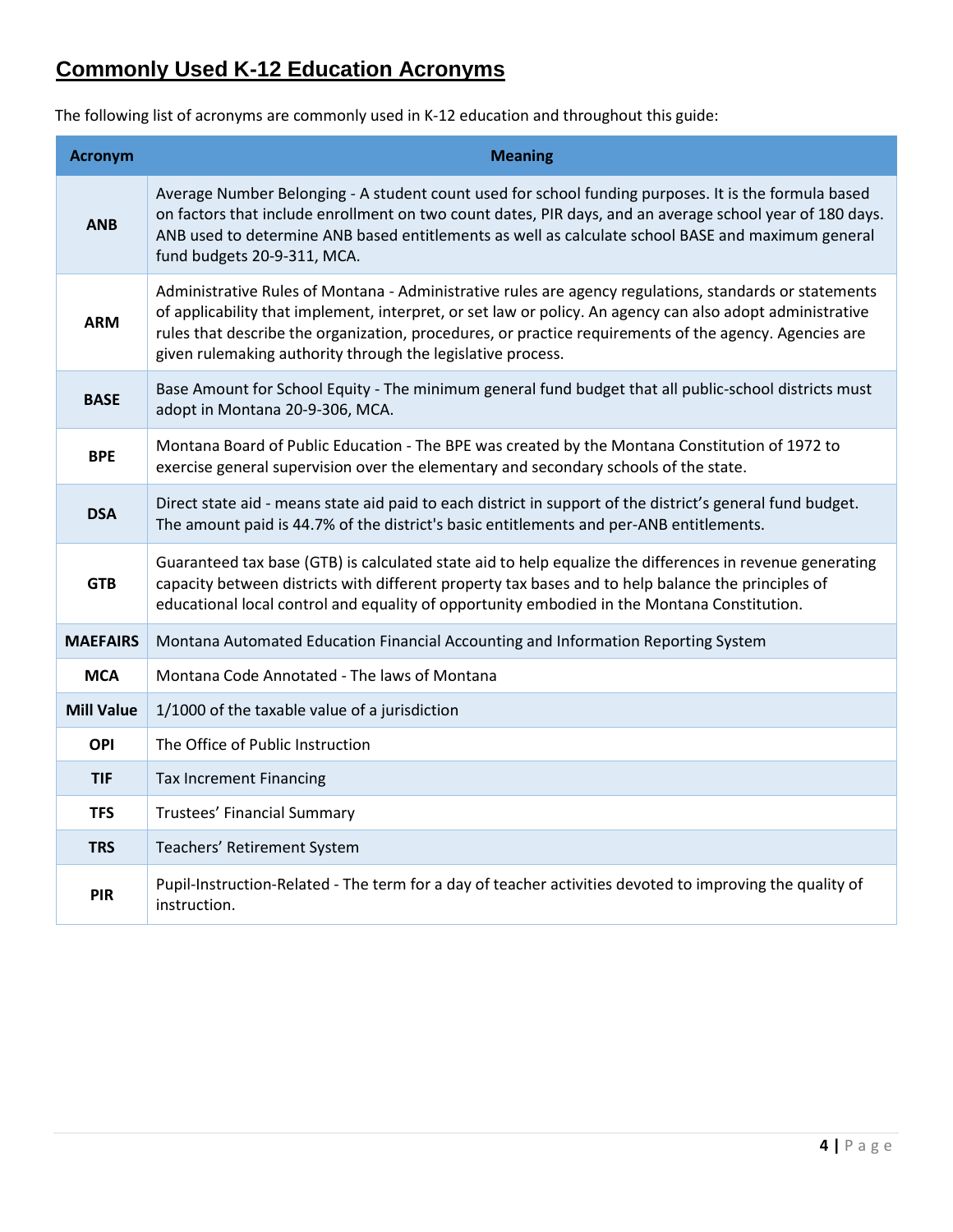# <span id="page-4-0"></span>**Statewide Overview**

#### **Q: How many public-school districts does Montana have?**

| A: For the five most recent school years, Montana had the following number of school districts: |  |  |
|-------------------------------------------------------------------------------------------------|--|--|
|                                                                                                 |  |  |

|                    | <b>FY 2017</b> | <b>FY 2018</b> | <b>FY 2019</b> | <b>FY 2020</b> | <b>FY 2021</b> |
|--------------------|----------------|----------------|----------------|----------------|----------------|
| <b>Elementary</b>  | 245            | 243            | 240            | 239            | 238            |
| <b>High School</b> | 101            | 100            | 100            | 99             | 98             |
| $K-12$             | 59             | 60             | 62             | 63             | 64             |
| <b>Grand Total</b> | 405            | 403            | 402            | 401            | 400            |

*Note: This chart includes non-operating districts. There were two non-operating districts in FY 2021.*

#### **Q: How much of Montana's school funding comes from local property taxes, federal, state, county, and local sources?**

A: The revenue sources for statewide total public school district expenditures are listed in the table below.

| <b>Funding Source</b>       | <b>FY 2017</b> | <b>FY 2018</b> | <b>FY 2019</b> | <b>FY 2020</b> | <b>FY 2021</b> |
|-----------------------------|----------------|----------------|----------------|----------------|----------------|
| <b>State</b>                | 43.53%         | 43.34%         | 42.99%         | 43.43%         | 40.63%         |
| <b>Local Property Taxes</b> | 27.00%         | 30.46%         | 30.57%         | 30.81%         | 28.99%         |
| County                      | 9.21%          | 8.97%          | 8.75%          | 8.88%          | 8.35%          |
| Local Non-Tax               | 8.40%          | 4.86%          | 4.86%          | 4.52%          | 2.98%          |
| Federal                     | 11.86%         | 12.38%         | 12.83%         | 12.36%         | 19.05%         |
| Total                       | 100.00%        | 100.00%        | 100.00%        | 100.00%        | 100.00%        |

#### **Q: What is the total general fund budget for Montana's school districts?**

A: The revenue sources for statewide public school district general fund adopted budgets are listed in the table below.

|                           | <b>FY 2018</b>    | <b>FY 2019</b>    | <b>FY 2020</b>    | <b>FY 2021</b>    | <b>FY 2022</b>  |
|---------------------------|-------------------|-------------------|-------------------|-------------------|-----------------|
| <b>Total General Fund</b> | \$1.113B          | \$1.134 B         | \$1.153B          | \$1.185 B         | \$1.185B        |
| State Revenue             | \$739.5 M / 66.4% | \$775.9 M/ 68.4%  | \$787.5 M / 68.3% | \$817.7 M / 69.0% | 832.5 M / 69.6% |
| Local Revenue             | \$355.7 M / 32%   | \$340.8 M / 30%   | \$348 M / 30.2%   | \$349 M / 29.5%   | 348.6 M / 29.2% |
| Other Revenue             | $$17.9 M / 1.6\%$ | $$17.6 M / 1.6\%$ | $$17.7 M / 1.5\%$ | $$17.7 M / 1.5\%$ | 14.6 M / 1.2%   |

The funding included in the table above is comprised of:

State – Direct State Aid, Special Education, Guaranteed Tax Base Aid, American Indian Achievement Gap, Quality Educator, At-Risk, Indian Education for All, and Data for Achievement.

Local – Property tax levies.

Other – Includes non-levy revenues, such as oil and gas, tuition, coal gross proceeds, interest earnings, and fund balance reappropriated.

#### **Q: What does a school district's general fund budget pay for?**

A: The school general fund is defined as the fund used to account for the financing of a district's operation and maintenance costs not accounted for in another fund. Some *examples* of general fund expenditures include salaries and benefits, supplies associated with pupil instruction, administration, support services to students, loans paid to the Board of Investments, and extracurricular activities not paid by the student activities fund. The general fund is the main budgeted fund of a district.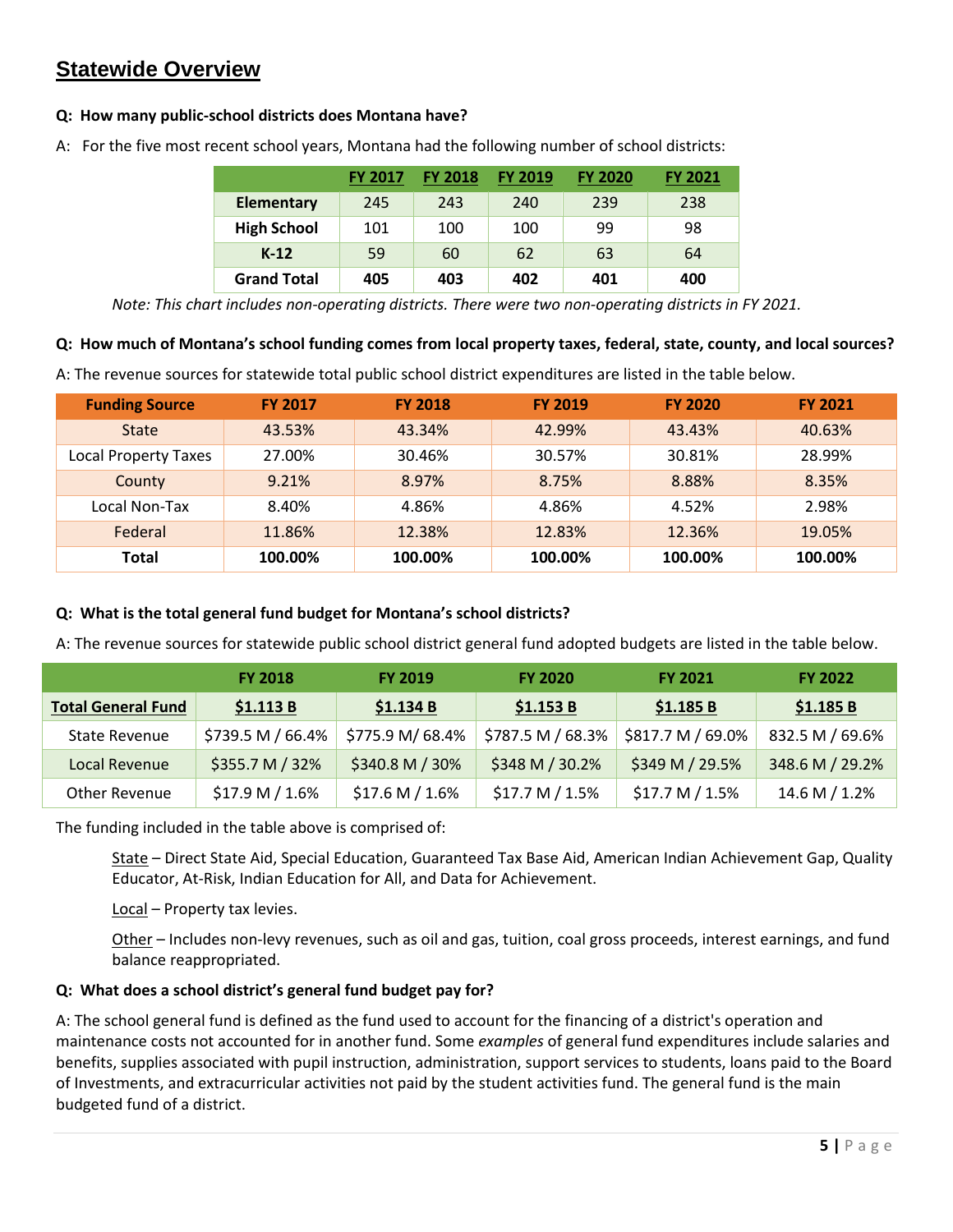#### **Q: What portion of Teachers' Retirement is funded by employers and employees?**

A: The Teachers' Retirement System benefits schoolteachers in Montana, who contribute up to 8.15% of their salaries into the system. As of 7/1/2020, school district employers contribute 9.17% for active employees and 11.55% for working retirees. See the TRS [website](https://trs.mt.gov/TrsInfo/RatesCharts) for additional information.

#### **Q: What is the average school general fund budget per pupil in Montana?**

A: Please see the chart below.

|                                             | <b>FY 2017</b> | <b>FY 2018</b> | <b>FY 2019</b> | <b>FY 2020</b> | <b>FY 2021</b> | <b>FY 2022</b> |
|---------------------------------------------|----------------|----------------|----------------|----------------|----------------|----------------|
| <b>Total Budget Per Pupil</b>               | \$7,537        | \$7,626        | \$7,721        | \$7,782        | \$8,176        | \$8,051        |
| <b>State Support</b><br>(Included in Total) | \$4,832        | \$5,067        | \$5,281        | \$5,314        | \$5,645        | \$5,605        |

#### **Q: What are school trust lands?**

A: Under the Enabling Act that granted Montana its statehood in 1889, the federal government ceded 5.2 million acres of land across Montana for common school support. The State Board of Land Commissioners has the authority to direct, control, lease, exchange, and sell school trust lands and lands which have been or may be granted for the support and benefit of the various state educational institutions. Income from school trust lands and interest from the public-school permanent fund are set aside in a "Guarantee Account" and statutorily appropriated to fund K-12 BASE aid. The Legislature builds these school trust funds into its revenue estimates for schools. If income and interest earnings from the school trust lands exceeds \$56 million annually, the excess interest and income revenue is distributed to the school major maintenance account. A portion of the revenue from the sale of timber on Common Schools land and income received from certain lands and riverbeds, are deposited in the School Facility and Technology Account, which was established to provide money to schools for facilities and technology improvements and facility debt service assistance.

#### **Q: How many students are enrolled in Montana's public schools?**

A: See the table and chart below to see enrollment.

#### **Enrollment Table:**

 $-K - 12$ 

140,832

141,695

142,810

143,412



144,282

145,602

145,923

146,909

148,195

144,550

# K - 12 Student Enrollment FY 2012 through FY 2022

148,564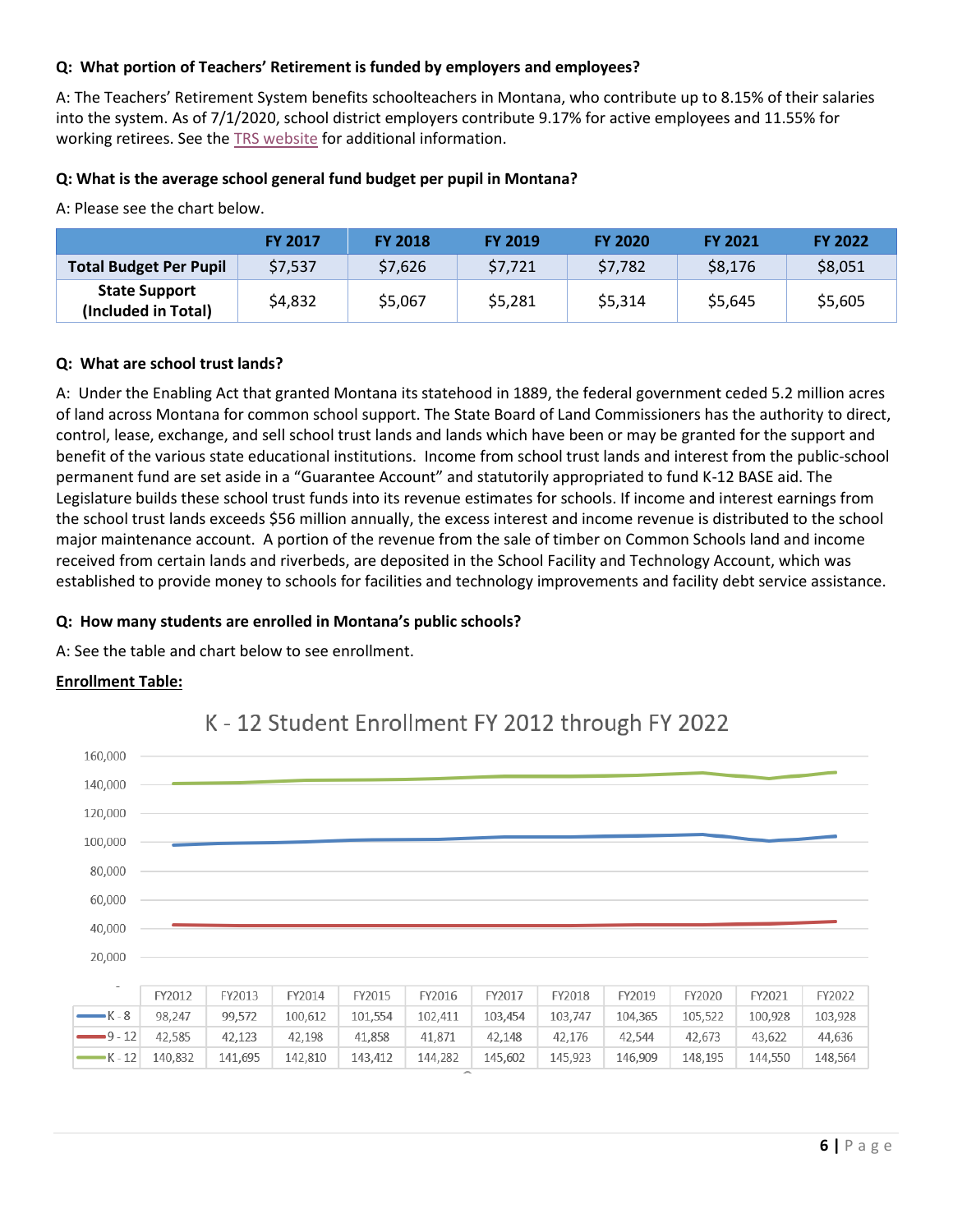# **Q: How much tax revenue is raised by the county equalization (55) and statewide equalization (40) mills?**

| <b>Mill Type</b>                   | <b>FY 2017</b>       | <b>FY 2018</b> | <b>FY 2019</b> | <b>FY 2020</b>       | <b>FY 2021</b> |
|------------------------------------|----------------------|----------------|----------------|----------------------|----------------|
| County Equalization (55) Elem & HS | \$156.2              | \$164.8        | \$171.1        | \$177.2              | \$186.7        |
| Statewide Equalization (40)        | \$104.7              | \$112.0        | \$116.8        | \$125.9              | \$126.9        |
| <b>Total Equalization Dollars</b>  | \$260.9 <sub>M</sub> | \$276.8 M      | \$287.9 M      | \$312.6 <sub>M</sub> | \$313.6        |

A: The table below demonstrates how much equalization is collected statewide.

*Note: Information as reported from the Department of Revenue as of 11/2020*

# <span id="page-6-0"></span>**Organization of a School District**

Each school district is governed by a board of trustees who are responsible for every action of the school district. The trustees are elected officials and, as a board, must carry out their duties according to the Montana Constitution, the laws of Montana, and the Administrative Rules of Montana, the Board of Public Education (BPE), and other pertinent state agencies, such as the Office of Public Instruction (OPI). The trustees hire a district superintendent and school clerk (required) to assist with the general supervision and fiscal responsibilities of the school district. The trustees also work with the county superintendent of schools, county commissioners, and county treasurer.

Election information is available on the OPI Website unde[r School Finance](http://opi.mt.gov/Leadership/Finance-Grants/School-Finance/Elections) – Elections.

#### **Q: Why does the board of trustees control the school district?**

A: Article X, Section 8 of the Montana Constitution establishes local control of a school district: "The supervision and control of schools in each school district shall be vested in a board of trustees to be elected as provided by law."

#### **Q: When are school district trustees elected?**

A: Trustee elections take place on the regular school Election Day, which is the first Tuesday after the first Monday in May. 20-20-105, MCA

#### **Q: How long do the trustees serve on the board?**

A: Trustees are elected for three-year terms, unless filling a vacancy.

# **Q: What are the qualifications to become a school district trustee?**

A: A school district trustee must be a registered voter and a resident of the school district.

#### **Q: How many members are on the board of trustees?**

A: The number of trustees on the board depends on the population within school district boundaries. Typically, small school districts have three trustees, medium sized school districts have five trustees, and large school districts have seven trustees. See [20-3-341](http://leg.mt.gov/bills/mca/title_0200/chapter_0030/part_0030/section_0410/0200-0030-0030-0410.html) and [20-3-351,](http://leg.mt.gov/bills/mca/title_0200/chapter_0030/part_0030/section_0510/0200-0030-0030-0510.html) MCA for specific information.

# **Q: Are trustees paid for their positions?**

A: No, the trustees of a school district do not receive compensation for their services as trustees, except for the treasurer of the school board.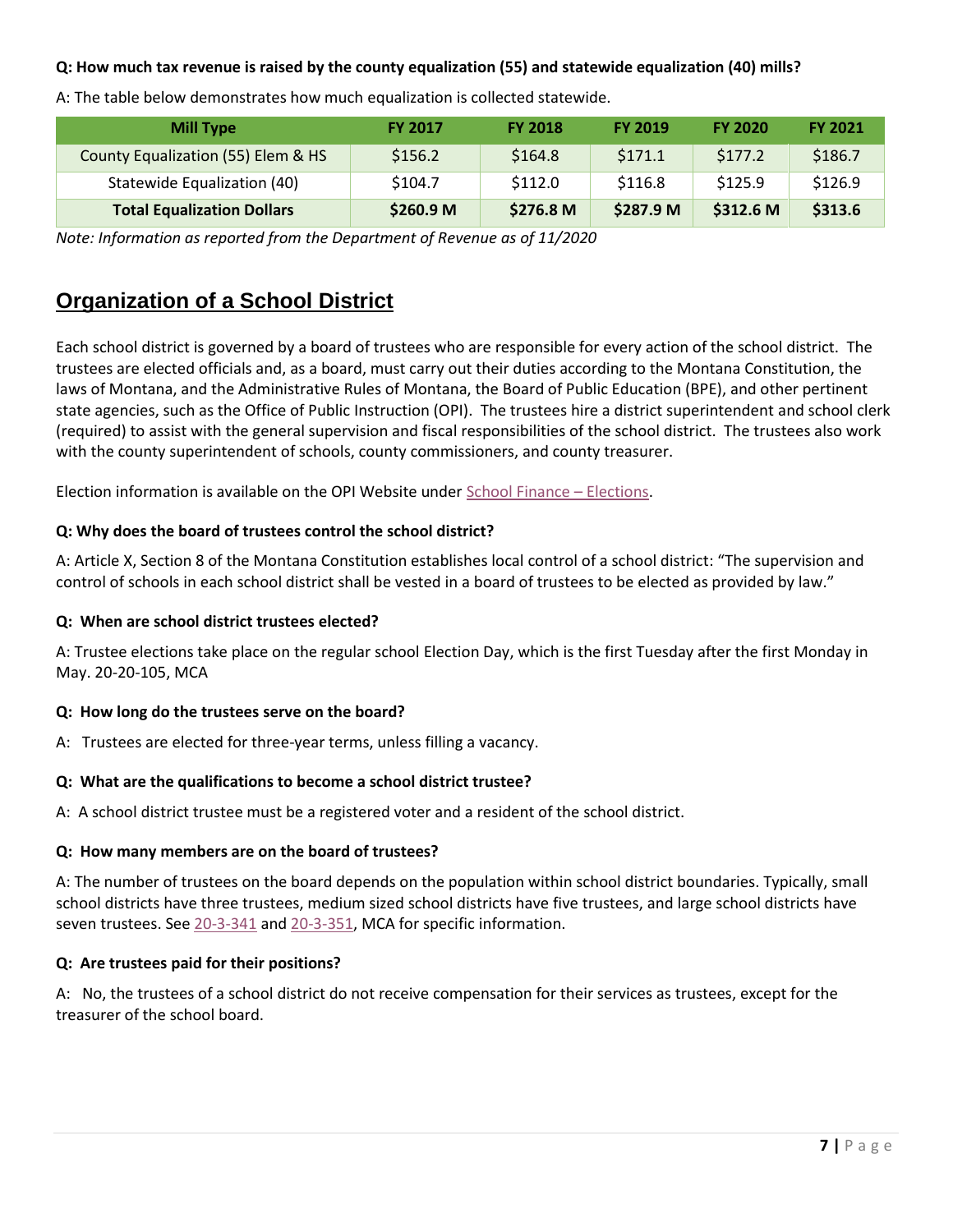### **Q: What are the powers and duties of the trustees of each district?**

A: The trustees are ultimately responsible for every aspect of the school district. The trustees make policy, adopt and administer the annual budget, approve expenditures, make required reports to various agencies, establish elections, and enforce the requirements for government of the school district according to state law and the Administrative Rules of Montana, the BPE and the OPI. A list of these duties is found in [20-3-324,](http://leg.mt.gov/bills/mca/title_0200/chapter_0030/part_0030/section_0240/0200-0030-0030-0240.html) MCA.

#### **Q: Does an individual board member have any authority in the operation of a school district?**

A: No board member, including the chairperson, has authority as an individual in the operation of a school or school district. The only authority an individual has is as a member of the board when acting as part of a collective unit in a regular or properly called special meeting.

#### **Q: What is the role of the district superintendent?**

A: The superintendent is responsible for the general supervision of all the schools of the district, for implementing and administering the policies of the board of trustees, recommending the courses of instruction and the selection of reference and library books, general supervision of pupils, including compulsory attendance, responsibility to report attendance, absence, and enrollment to the superintendent of public instruction and the county superintendent, and other duties as prescribed by the trustees . In very small schools that do not hire a district superintendent, the county superintendent of schools fulfills this role. The district superintendent must hold a valid administrative license in the state of Montana. See [20-4-402, MCA](http://leg.mt.gov/bills/mca/title_0200/chapter_0040/part_0040/section_0020/0200-0040-0040-0020.html) for additional information.

#### **Q: What is the role of the** *district clerk***?**

A: By law, the trustees must employ and appoint a clerk of the district. The district clerk is the custodian of all documents, records and reports of the trustees and is required to attend all meetings of the trustees to keep an accurate and permanent record of all the proceedings of each meeting. Most clerks are also employed to perform accounting and financial reporting functions for the school district. Se[e 20-3-325, MCA](http://leg.mt.gov/bills/mca/title_0200/chapter_0030/part_0030/section_0250/0200-0030-0030-0250.html) for additional information.

#### **Q: What is the role of the** *county superintendent of schools***?**

A: The county superintendent provides general supervision of the schools located in the county as outlined in [20-3-205](http://leg.mt.gov/bills/mca/title_0200/chapter_0030/part_0020/section_0050/0200-0030-0020-0050.html) and [20-3-206,](http://leg.mt.gov/bills/mca/title_0200/chapter_0030/part_0020/section_0060/0200-0030-0020-0060.html) MCA. Other duties found in state law include chairing the county transportation committee, acting as attendance officer for a third-class school district, if one is not appointed, serving as clerk of a joint board of trustees, and assisting trustees with school supervision if a district superintendent or principal is not employed there. The county superintendent is an elected position and must be a qualified elector, hold a valid Montana teaching or administrative certificate, and have at least 3 years of successful teaching experience.

# <span id="page-7-0"></span>**Fund Accounting**

School district accounting systems are organized and established on a fund basis. A fund is a self-balancing set of accounts used to track the fiscal activity for a specific purpose or activity. Each fund must be accounted for separately so that its resources, obligations, revenue, and expenditures are kept apart from other funds. Legal reference to fund accounting for schools may be found a[t 20-9-201,](http://leg.mt.gov/bills/mca/title_0200/chapter_0090/part_0020/section_0010/0200-0090-0020-0010.html) MCA. The Governmental Accounting Standards Board, (GASB) establishes accounting and financial reporting standards for U.S., state, and local governments that follow Generally Accepted Accounting Principles (GAAP).

The School Accounting Manual is a great resource to find additional information. Visit the [School Finance](http://opi.mt.gov/Leadership/Finance-Grants/School-Finance/School-Finance-Accounting) – Accounting [Webpage](http://opi.mt.gov/Leadership/Finance-Grants/School-Finance/School-Finance-Accounting) for more information.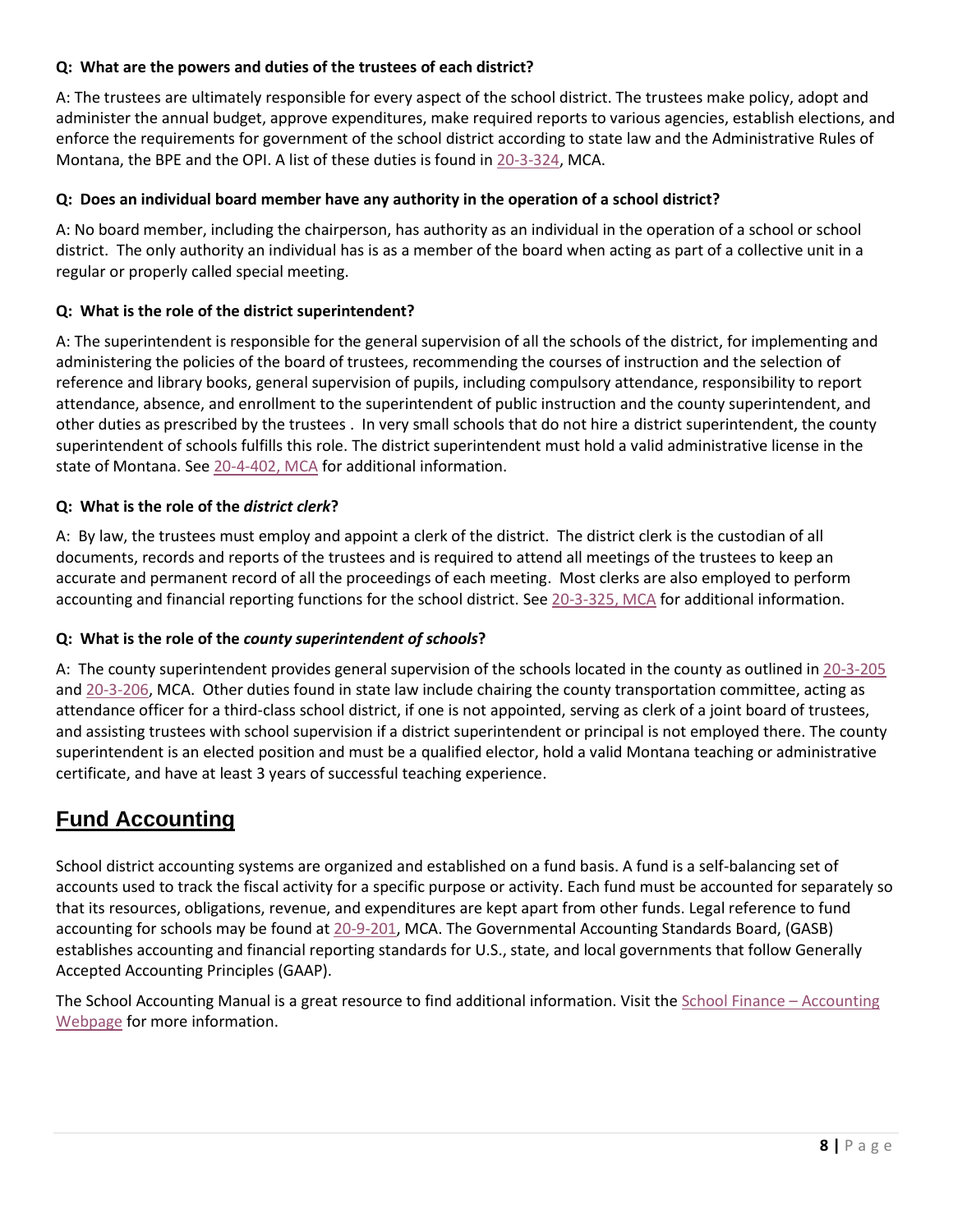## **Q: What** *types of funds* **are used by school districts?**

**Governmental Funds—**Most school district functions are financed through four types of governmental funds: General, Special Revenue, Capital Projects, and Debt Service. These funds are classified as either budgeted or non-budgeted funds.

**Proprietary Funds—**The two types of proprietary funds, Enterprise and Internal Service, are used to account for a school district's ongoing organizations and business-type activities that are similar those found in the private sector. Proprietary funds are non-budgeted funds.

**Fiduciary Funds—**The two types of fiduciary funds, Trust and Custodial, are used to account for assets held by a school district in a trustee capacity or as a custodian for another entity or fund. Fiduciary funds are non-budgeted funds.

#### **Q: What are district budgeted funds?**

A: A budgeted fund means any fund for which a budget must be officially adopted by the board of trustees to expend money from the fund. [20-9-201\(](http://leg.mt.gov/bills/mca/title_0200/chapter_0090/part_0020/section_0010/0200-0090-0020-0010.html)2)(a), MCA. A budgeted fund is a fund for which a budget must be adopted to expend money from the fund. Budgeted funds include: General Fund, State Special, Debt Service, and Building Reserve Fund.

#### **Q: What are district** *non-budgeted funds***?**

A: A non-budgeted fund is any fund for which an official budget is not required to be adopted in order to expend money on deposit in the fund, [20-9-201\(](http://leg.mt.gov/bills/mca/title_0200/chapter_0090/part_0020/section_0010/0200-0090-0020-0010.html)2)(b), MCA. Expenditures from these funds are limited to the amount of cash balance in the fund. Non-budgeted funds include: Special Revenue, Permanent, Capital Projects, Enterprise, Internal Service, Trust, and Custodial.

For a more detailed list of funds please visit the Appendix section [SCHOOL DISTRICT FUND](#page-23-0) STRUCTURE.

#### **Q: What are district accounting codes?**

A: By law, each district must use the accounting codes designated by the OPI. This ensures continuity and uniformity across the state. The OPI uses accounting codes suggested by the U.S. Department of Education. More information about the NCES manual is found [HERE.](https://nces.ed.gov/pubs2015/2015347.pdf)

#### **Q: What are the different components of an expenditure accounting code?**

A: District clerks issue payments for expenditures using codes that identify the purpose, program , function and other details of the transaction.

The accounting structure is designed to give the desired informational breakdown of expenditures and other financing sources. This structure includes the following structure to be reported into the OPI MAEFAIRS system. Districts should discuss local accounting system structures with software vendors to assure compliance with reporting into the MAEFAIRS system. An expenditure code can be made up of seven different parts. They are:

|                                                                                      |  | 1. Fund        | Three Digits (Two digits in MAEFAIRS), (General Fund, Transportation Fund, etc.)             |  |  |  |
|--------------------------------------------------------------------------------------|--|----------------|----------------------------------------------------------------------------------------------|--|--|--|
|                                                                                      |  | 2. Subfund     | Three Digits (Only applicable to the Building Reserve Fund)                                  |  |  |  |
|                                                                                      |  | 3. School Code | <b>Four Digits</b>                                                                           |  |  |  |
|                                                                                      |  | 4. Program     | Three Digits, (regular programs, special education programs, etc.)                           |  |  |  |
|                                                                                      |  | 5. Function    | Four Digits, (instruction, student support services, etc.)                                   |  |  |  |
|                                                                                      |  | 6. Object      | Three Digits, (salaries, supplies, utilities, etc.)                                          |  |  |  |
|                                                                                      |  |                | 7. Project Reporter Code Three Digits, (code for district's separate accounting of projects) |  |  |  |
| For example, an expenditure code might look like this: 161-613-0234-100-1000-680-123 |  |                |                                                                                              |  |  |  |

|  | XXX - XXX    | $\sim$ | XXXX | – XXX – <sup>–</sup> | XXXX - | XXX - | xxx                                                       |
|--|--------------|--------|------|----------------------|--------|-------|-----------------------------------------------------------|
|  | Fund Subfund |        |      |                      |        |       | School Code Program Function Object Project Reporter Code |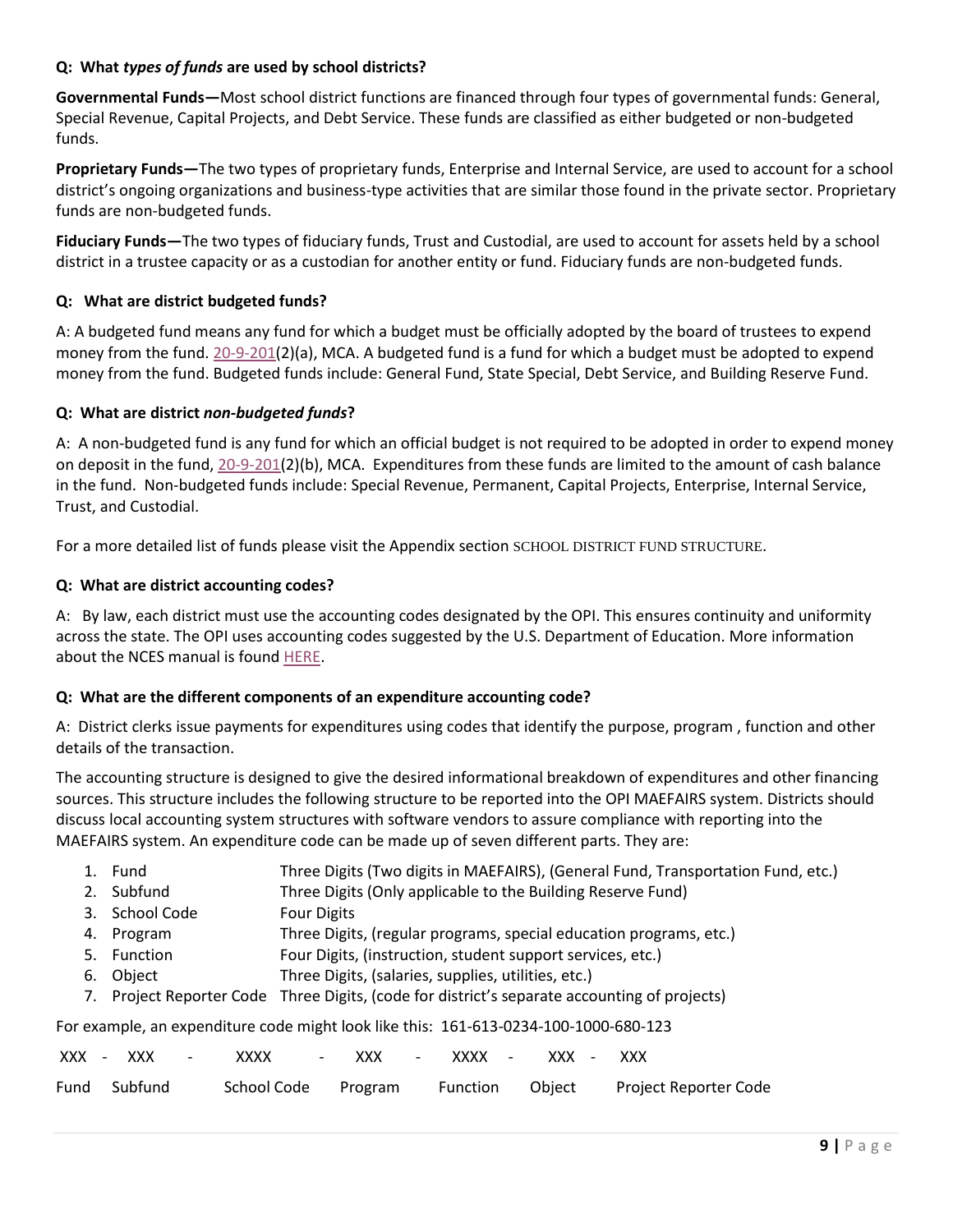For districts that are required to report the federal Every Student Succeeds Act (ESSA), MAEFAIRS requires a school code for expenditure coding. The four-digit school code is based on the OPI designated school code number.

In the building reserve fund, there is a requirement for the inclusion of a subfund code. The subfund code is a three-digit code directly after the Fund Code described above. For more information on subfund coding please see th[e Building](https://opi.mt.gov/Portals/182/Page%20Files/School%20Finance/Accounting/Guidance%20and%20Manuals/FY2022/Building%20Reserve%20Fund%20Guidance%20Document%20March%202018.pdf?ver=2021-09-23-111951-500)  [Reserve Guidance](https://opi.mt.gov/Portals/182/Page%20Files/School%20Finance/Accounting/Guidance%20and%20Manuals/FY2022/Building%20Reserve%20Fund%20Guidance%20Document%20March%202018.pdf?ver=2021-09-23-111951-500) document on the OPI website.

A description and list of codes is found in the Chart of Accounts at: [Accounting Guidance.](http://opi.mt.gov/Leadership/Finance-Grants/School-Finance/School-Finance-Accounting)

#### **Q: Are school districts audited?**

A: Yes. Audit requirements are listed in the chart below. For additional information please visit the [OPI Audit](http://opi.mt.gov/Leadership/Finance-Grants/School-Finance/School-Finance-Auditing) webpage.

| <b>Threshold</b><br><b>Type of Audit or</b><br><b>Review Required:</b> |                                                                                     | <b>Contractor</b>                                                                                                                                                            | <b>Term</b>                                                       | <b>Comments:</b>                                                                                         |
|------------------------------------------------------------------------|-------------------------------------------------------------------------------------|------------------------------------------------------------------------------------------------------------------------------------------------------------------------------|-------------------------------------------------------------------|----------------------------------------------------------------------------------------------------------|
| (State law)<br><b>Review</b><br>Due June 30                            | <i><b>*REVENUES</b></i><br>(All Funds)<br>Less than or equal to<br>\$750,000        | <b>By Contracted Auditor</b><br>The OPI or Dept. of<br>Administration will notify<br>district. Contract must be<br>done through the Dept. of<br>Administration as 3rd party. | One year<br>at a time<br>with a<br>rotating<br>4-year<br>schedule | A review of<br>procedures,<br>especially for<br>recording and<br>reporting revenues<br>and expenditures. |
| (State Law)<br>Regular<br>(Yellowbook<br>Audit)<br>Due June 30         | *REVENUES<br>(All Funds)<br>More than \$750,000<br>(Federal threshold<br>amount)    | <b>By Contracted Auditor</b><br>Dept. of Administration has<br>standard contracts and a<br>roster of authorized<br>Auditors.                                                 | <b>Usually</b><br>Annual                                          | May be for two<br>years, if approved by<br>Department of<br>Administration.                              |
| (Federal Law)<br><b>Federal Audit</b><br>Due March 31                  | <b>FEDERAL EXPENDITURES</b><br>(Including USDA<br>Commodities)<br>\$750,000 or more | <b>By Contracted Auditor</b><br>Department of<br>Administration has standard<br>contracts and a roster of<br>authorized Auditors.                                            | Annual                                                            | <b>Regular Audit, plus</b><br>additional<br>procedures to review<br>and report on federal<br>programs.   |

# <span id="page-9-0"></span>**Funding and the Budget Process**

Most discussion about Montana school budgets and the budget process concentrates on the general fund. The general fund budget is used to finance instruction, administration, facility maintenance, and other operational costs of a district not financed by other funds established for special purposes. To equalize school funding in Montana, state law requires schools to adopt general fund budgets within an equalized range between the BASE and Highest Budget allowed. The Highest Budget Allowed is either the current year maximum or the previous year's adopted budget, plus increases in the BASE aid components as defined in 20-9-325 and 20-9-327-330, MCA and increases in the per-ANB and Basic Entitlements.

To see the history of the school funding system, please see the [HISTORY OF SCHOOL FINANCE LAWS](#page-24-0).

# **Q: How are BASE (minimum) and Maximum general fund budget levels calculated?**

A: Budget levels are calculated based on state entitlements, driven by enrollment, number of educators and licensed professionals, and number of American Indian students. The basic and per-ANB entitlements, Quality Educator, Indian Education for All, American Indian Achievement Gap, At-Risk Student and Data for Achievement components, along with the district's special education funding, define BASE (minimum) and Maximum general fund budget limits.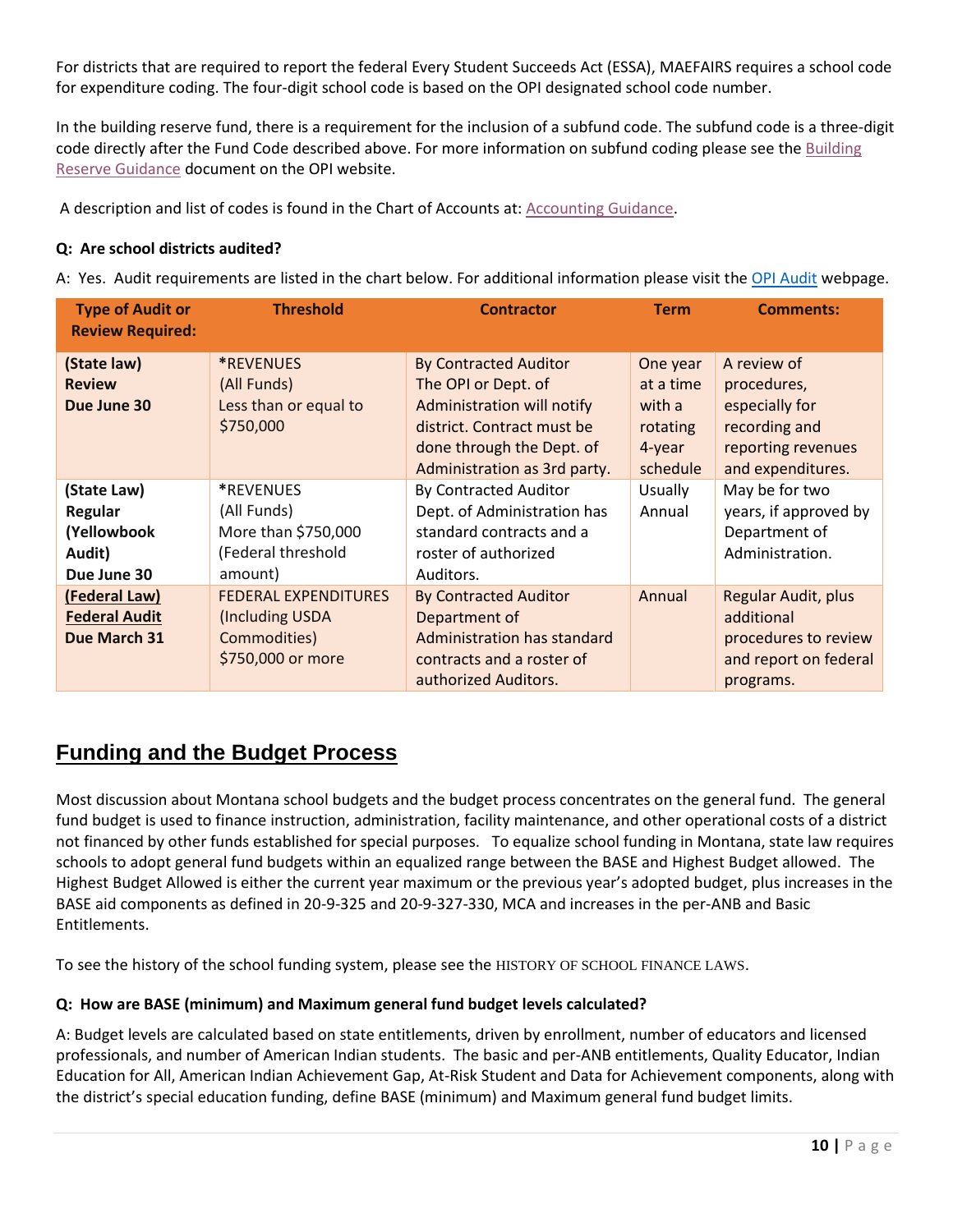#### **Q: What is ANB?**

A: In October and February of each school year, school districts report the number of students enrolled in their schools to the OPI. From these counts, ANB (Average Number Belonging) is calculated. The calculation is figured by computing the average enrollment (October and February counts) and then multiplying the average enrollment by the 187 and then divide by 180. ANB is then used to calculate the per-ANB entitlement, Special Education, Indian Education for All, and the Data for Achievement components. Together with the Basic Entitlement, At-Risk Student component, and the Quality Educator component, make up the BASE and Maximum general fund budget limits for the following school year.

A school district can use current year ANB or 3-year average ANB for each budget unit by level (elementary or high school), whichever generates the greatest Maximum general fund budget. Current year ANB is the ANB for the budget unit for the ensuing school fiscal year. 3-year average ANB means an average of ANB over the most recent 3-year period, calculated by adding the current year ANB to the current ANB for each of the previous two school fiscal years, dividing the sum by 3, and rounding up to the next whole number.

#### **Q: What is the** *Basic Entitlement***?**

A: The Basic Entitlement is the minimum funding each school district will receive from the state if in operating status. Basic Entitlement rates are set by the legislator and codified in [20-9-306](http://leg.mt.gov/bills/mca/title_0200/chapter_0090/part_0030/section_0060/0200-0090-0030-0060.html) (6), MCA.

The FY 2022 Basic Entitlement rates are:

- Elementary K 6 grades:
- \$54,344 for the first 250 or fewer ANB plus \$2,718 for each additional 25 ANB over 250 Middle School 7 – 8 grades:
- If *non*-*accredited*, include in the elementary ANB calculation and if *accredited* the rate is \$108,690 for the first 450 or fewer ANB plus \$5,434 for each additional 45 ANB over 450
- High School 9 12 grades:
- \$326,073 for the first 800 or fewer ANB plus \$16,304 for each additional 80 ANB over 800

# **IN THE 2021 [LEGISLATIVE SESSION](#page-28-0)**:

- ➢ [HB 15 AMENDS SECTION 20-9-306, MCA, PROVIDING INFLATIONARY INCREASES OF 1.5% FOR FY 2022 AND 2.57%](#page-28-0)  [FOR FY 2023 FOR FUNDING OF BASE AID COMPONENTS.](#page-28-0)
- ➢ [HB 630 PROVIDES APPROPRIATION FOR FEDERAL FUNDS FOR COVID-19 RELIEF, ESTABLISHES A TEMPORARY](#page-28-0)  [MAINTENANCE OF EQUITY PAYMENT FOR SCHOOL DISTRICTS, TEMPORARILY SUSPENDS ANTICIPATED ENROLLMENT](#page-28-0)  [INCREASES DUE TO COVID-19, TEMPORARILY MODIFIES FINANCIAL SUPPORT FOR UNANTICIPATED ENROLLMENT](#page-28-0)  [INCREASES DUE TO COVID-19](#page-28-0)
- ➢ [HB 632 APPROPRIATES FEDERAL FUNDS FOR COVID-19 EMERGENCY RELIEF PURSUANT TO THE AMERICAN RESCUE](#page-28-0)  [PLAN ACT OF 2021](#page-28-0)
- ➢ [HB 46 SECTION 20-9-306, MCA IS AMENDED TO INCLUDE THE SPECIAL EDUCATION ALLOWABLE COST PAYMENT AS](#page-28-0)  [A PART OF THE DEFINITION OF BASE AND TO DESCRIBE THE CALCULATION FOR DETERMINING THE SIZE OF THE](#page-28-0)  ["TOTAL SPECIAL EDUCATION ALLOCATION".](#page-28-0)
- ➢ [HB 143 PROVIDES ADDITIONAL QUALITY EDUCATOR COMPONENT PAYMENTS FOR DISTRICTS THAT MEET](#page-28-0)  [LEGISLATIVE GOALS FOR COMPETITIVE BASE PAY OF TEACHERS.](#page-28-0)
- ➢ [HB233 AMENDS SECTION 20-9-311, MCA, THE CALCULATION OF AVERAGE NUMBER BELONGING \(ANB\), IS](#page-28-0)  [MODIFIED TO INCLUDE A PUPIL WITH DISABILITIES WHO IS OVER 19 YEARS OF AGE AND HAS NOT YET REACHED 21](#page-28-0)  [YEARS OF AGE BY SEPTEMBER 10 OF THE SCHOOL YEAR AND WHO IS RECEIVING SPECIAL EDUCATION SERVICES](#page-28-0)  [FROM A SCHOOL DISTRICT.](#page-28-0)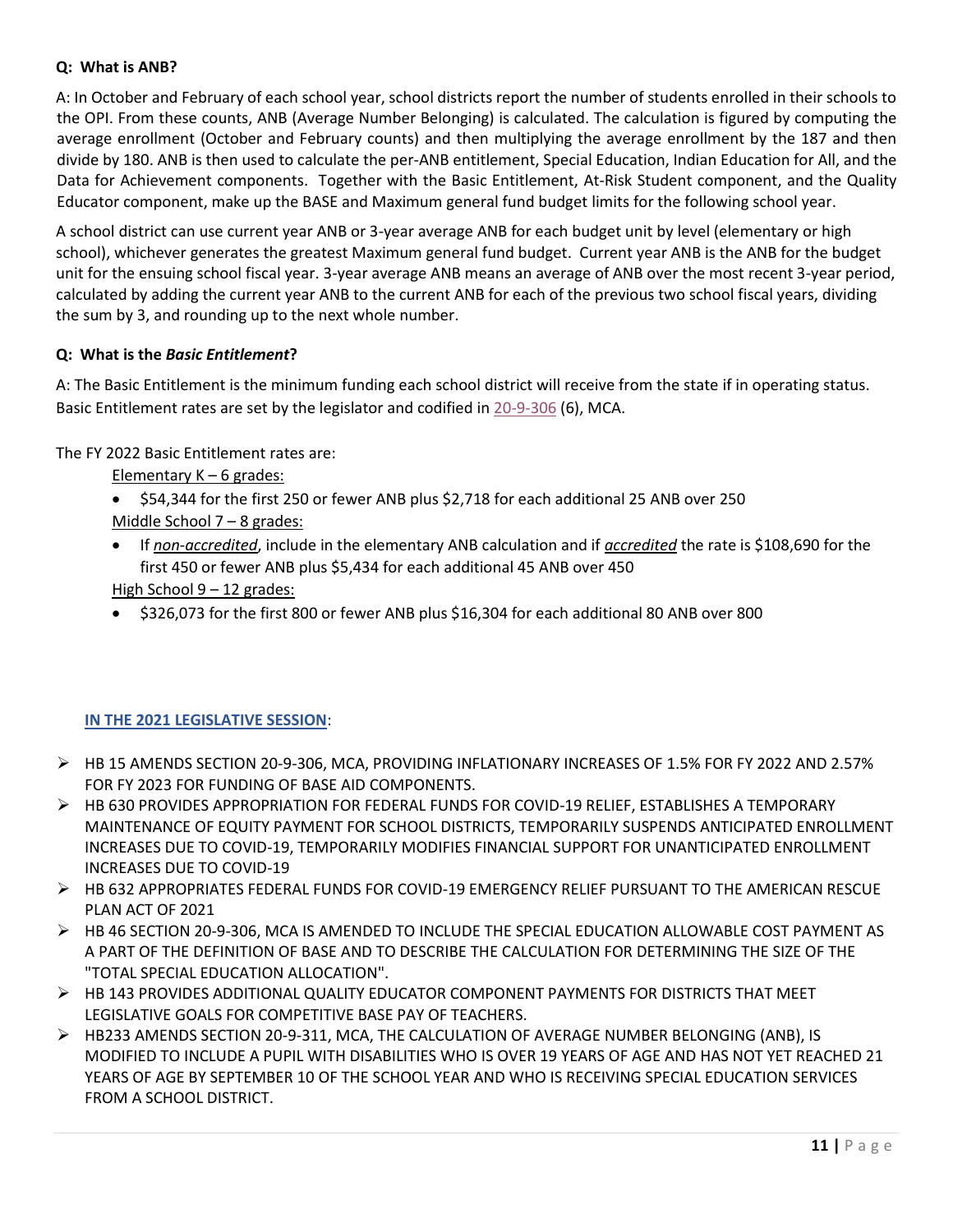- ➢ HB 303 PERMITS AN INCREASE TO [CLASS EIGHT BUSINESS EQUIPMENT TAX EXEMPTION FROM \\$100,000 TO](#page-28-0)  [\\$300,000 PROVIDED FOR IN 15-6-138\(4\), MCA. AND PROVIDES A REIMBURSEMENT TO SCHOOL DISTRICTS BY](#page-28-0)  [INCREASING THE DISTRICT GENERAL FUND GUARANTEED TAX BASE AID \(GTB\) MULTIPLIER IN 20-9-366, MCA FROM](#page-28-0)  [232% TO 236% BEGINNING IN FY 2023, HOWEVER CERTAIN CONTINGENCIES APPLY.](#page-28-0)
- ➢ [HB 663 AMENDS SECTION 20-9-366, MCA BY INCREASING THE DISTRICT GENERAL FUND GUARANTEE TAX BASE AID](#page-28-0)  [\(GTB\) MULTIPLIER FROM 232% TO 250% BEGINNING IN FY 2022.](#page-28-0)

[HISTORICAL BASIC ENTITLEMENT RATES](#page-28-0)For historical rate comparisons including FY 2021 rates, please see the HISTORICAL BASIC ENTITLEMENT RATES

### **Q: What is the** *per-ANB* **entitlement?**

A: Per-ANB entitlement (also known as per-student entitlement) varies based on the total number of ANB in the school district. The per-ANB entitlement rates are determined by the Legislature and included in [20-9-306](http://leg.mt.gov/bills/mca/title_0200/chapter_0090/part_0030/section_0060/0200-0090-0030-0060.html) (15), MCA. A reduction commonly referred to as "the decrement" gradually decreases the amount of entitlement provided for each ANB until a threshold number is reached, once this threshold is met each ANB past the stop loss garners the same entitlement amount.

The FY 2022 per-ANB entitlement rates are:

Elementary K – 6 grades:

- 1. Under 1,000 ANB the 1<sup>st</sup> ANB is \$5,813 and each following ANB -\$0.20 up to 1,000 ANB
- 2. Over 1,000 ANB is \$5,613.20 each

Middle School 7 – 8 grades:

- 1. If *non-accredited*, use the Elementary rate and ANB count
- 2. If *accredited* program, calculate as Middle school ANB using High School calculation High School 9 – 12 grades:
- 1. the 1<sup>st</sup> ANB is \$7,443, each following ANB -\$0.50 up to 800 ANB and each ANB over 800 is \$7,043.50 each.

For historical rate comparisons including the FY 2022 rates, please see the [HISTORICAL PER-ANB ENTITLEMENT RATES](#page-30-0).

#### **Q: What are the General Fund Elements?**

A: The elements include: Direct State Aid (44.7% of the BASIC and per-ANB Entitlement), Quality Educator, At-Risk Student, Indian Education for All, American Indian Achievement Gap, Data for Achievement, and Special Education.

Calculations of these elements are:

- American Indian Achievement Gap A payment for each American Indian student enrolled in the district on the fall enrollment count date. See [20-9-306](http://leg.mt.gov/bills/mca/title_0200/chapter_0090/part_0030/section_0060/0200-0090-0030-0060.html) (11) and [20-9-330,](http://leg.mt.gov/bills/mca/title_0200/chapter_0090/part_0030/section_0300/0200-0090-0030-0300.html) MCA. The FY 2022 rate is \$223 per American Indian Student.
- At-Risk Student The At-Risk Student component is intended to address the needs of at-risk students. Once the legislature allocates an appropriation to the OPI, the appropriation is allocated based on the Title I distribution amount. See [20-9-306](http://leg.mt.gov/bills/mca/title_0200/chapter_0090/part_0030/section_0060/0200-0090-0030-0060.html) (12) and [20-9-328,](http://leg.mt.gov/bills/mca/title_0200/chapter_0090/part_0030/section_0280/0200-0090-0030-0280.html) MCA. The FY 2022 state appropriation distributed to school is \$5,726,603.
- Data for Achievement A school district receives a payment for each ANB in the district. See [20-9-306](http://leg.mt.gov/bills/mca/title_0200/chapter_0090/part_0030/section_0060/0200-0090-0030-0060.html) (13) and [20-9-325,](http://leg.mt.gov/bills/mca/title_0200/chapter_0090/part_0030/section_0250/0200-0090-0030-0250.html) MCA. The FY 2022 rate is \$21.73 per ANB.
- Indian Education for All A payment to assist with the implementation of the provisions of the Montana Constitution (Article X, section 1(2)) and the statutory requirements for the recognition of American Indian cultural heritage [\(20-1-501,](http://leg.mt.gov/bills/mca/title_0200/chapter_0010/part_0050/section_0010/0200-0010-0050-0010.html) MCA). See in [20-9-306](http://leg.mt.gov/bills/mca/title_0200/chapter_0090/part_0030/section_0060/0200-0090-0030-0060.html) (14) and [20-9-329,](http://leg.mt.gov/bills/mca/title_0200/chapter_0090/part_0030/section_0290/0200-0090-0030-0290.html) MCA. The FY 2022 rate is \$22.70 per ANB or \$100 per district, whichever is greater.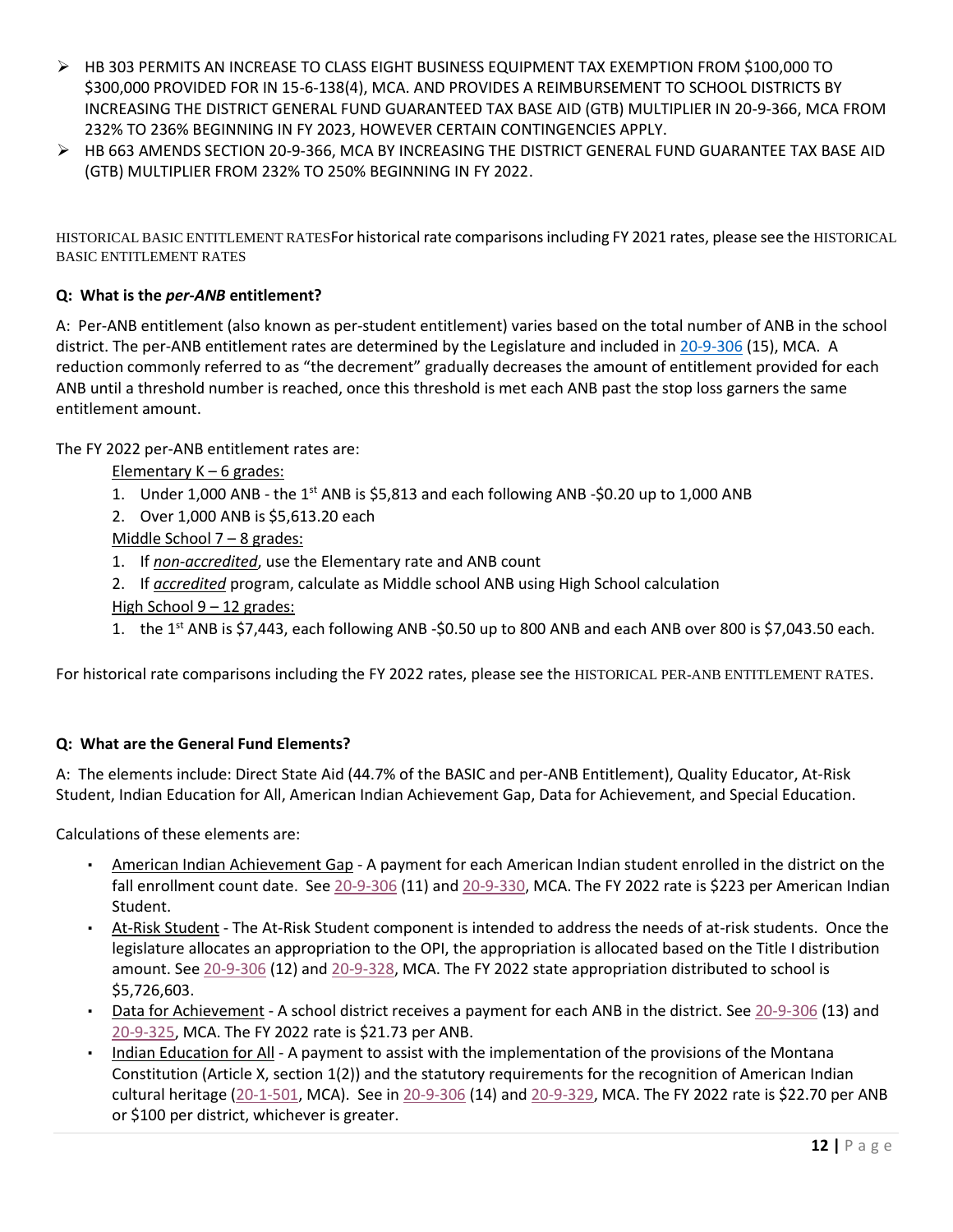- Quality Educator Each district and special education cooperative will receive a payment for each full-time equivalent licensed educator and for other licensed professionals employed by the school district, including registered nurses, licensed practical nurses, physical therapists, speech language professionals, psychologists, licensed social workers, counselors, occupational therapists, and nutritionists. See [20-9-306](http://leg.mt.gov/bills/mca/title_0200/chapter_0090/part_0030/section_0060/0200-0090-0030-0060.html) (16) and [20-9-326,](http://leg.mt.gov/bills/mca/title_0200/chapter_0090/part_0030/section_0260/0200-0090-0030-0260.html) [20-9-327,](http://leg.mt.gov/bills/mca/title_0200/chapter_0090/part_0030/section_0270/0200-0090-0030-0270.html) MCA. The FY 2022 rate per Quality Educator is \$3,385.
- Special Education Funding to schools begins with a legislatively approved allocation defined in section 20-9- 306, MCA, for special education provided for in [20-9-321](http://leg.mt.gov/bills/mca/title_0200/chapter_0090/part_0030/section_0210/0200-0090-0030-0210.html) and [20-7-431 \(5\),](http://leg.mt.gov/bills/mca/title_0200/chapter_0070/part_0040/section_0310/0200-0070-0040-0310.html) MCA. This allocation is distributed to schools and coops through four calculations. These include the Instructional Block Grant and Related Services Block Grant which are based on current year ANB, a reimbursement for disproportionate costs, and an additional distribution for special education cooperatives related to travel and administration.

For historical rate comparisons including the FY 2022, please see HISTORICAL GENERAL FUND COMPONENT RATES.

# **Q: How does the state fund special education?**

A: The OPI distributes state funding for special education in following categories:

- 1. Instructional Block Grant (IBG) and Related Services Block Grant (RSBG)—These block grants are based on the current year ANB of a district. Allowable expenditures are defined in [20-7-431,](http://leg.mt.gov/bills/mca/title_0200/chapter_0070/part_0040/section_0310/0200-0070-0040-0310.html) MCA. The district must spend \$1 of local money for every \$3 received from each block grant. If a school district is a member of a special education cooperative, the state pays the district's RSBG directly to the cooperative.
- 2. Disproportionate Costs (40%) Reimbursement —Districts with unusually high special education costs may be eligible for additional special education reimbursements.
- 3. Special Education Cooperatives receive state funding support for administration and travel expenditures.

#### **Q: What is a** *special education* **cooperative?**

A: Special education costs involve the services of specialists, such as speech or physical therapists and psychologists. Large school districts can pay for these special services through their own programs. However, smaller districts may not have adequate resources to run a special education program. The result is that small- and mid-sized school districts usually pool their resources by forming a cooperative to maximize their special education services. A special education cooperative is an organization developed for providing special education services. Cooperative boundaries are set by law under the authority of the State Superintendent of Public Instruction and district participation is voluntary based on the district's ability to provide SPED services to students.

#### **Q: What does the state spend on special education?**

To see the historical payment amounts for special education, please see the [HISTORICAL SPECIAL EDUCATION](#page-30-2) 

#### **Q: What is the** *BASE* **budget?**

A: The BASE budget is the minimum budget that a district must adopt for its general fund. It is equal to 80% of the basic entitlement, 80% of the district's per-ANB entitlement, 100% of the Quality Educator component, 100% of the At-Risk Student component, 100% of the Indian Education for All component, 100% of the American Indian Achievement Gap component, 100% of the Data for Achievement component, 140% of the district's Special Education allowable cost payment, and includes the 40% of the district's prorated Special Education cooperative cost payment.

#### **Q: What is the** *Maximum budget***?**

A: The Maximum general fund budget is the sum of 100% of the district's basic entitlement, 100% of the district's per-ANB entitlement, 100% of the Quality Educator component, 100% of the At-Risk Student component, 100% of the Indian Education for All component, 100% of the American Indian Achievement Gap component, 100% of the Data for Achievement component, between 175% and 200% of its Special Education allowable cost payment, and includes between 75% and 100% of the district's prorated Special Education cooperative cost payment.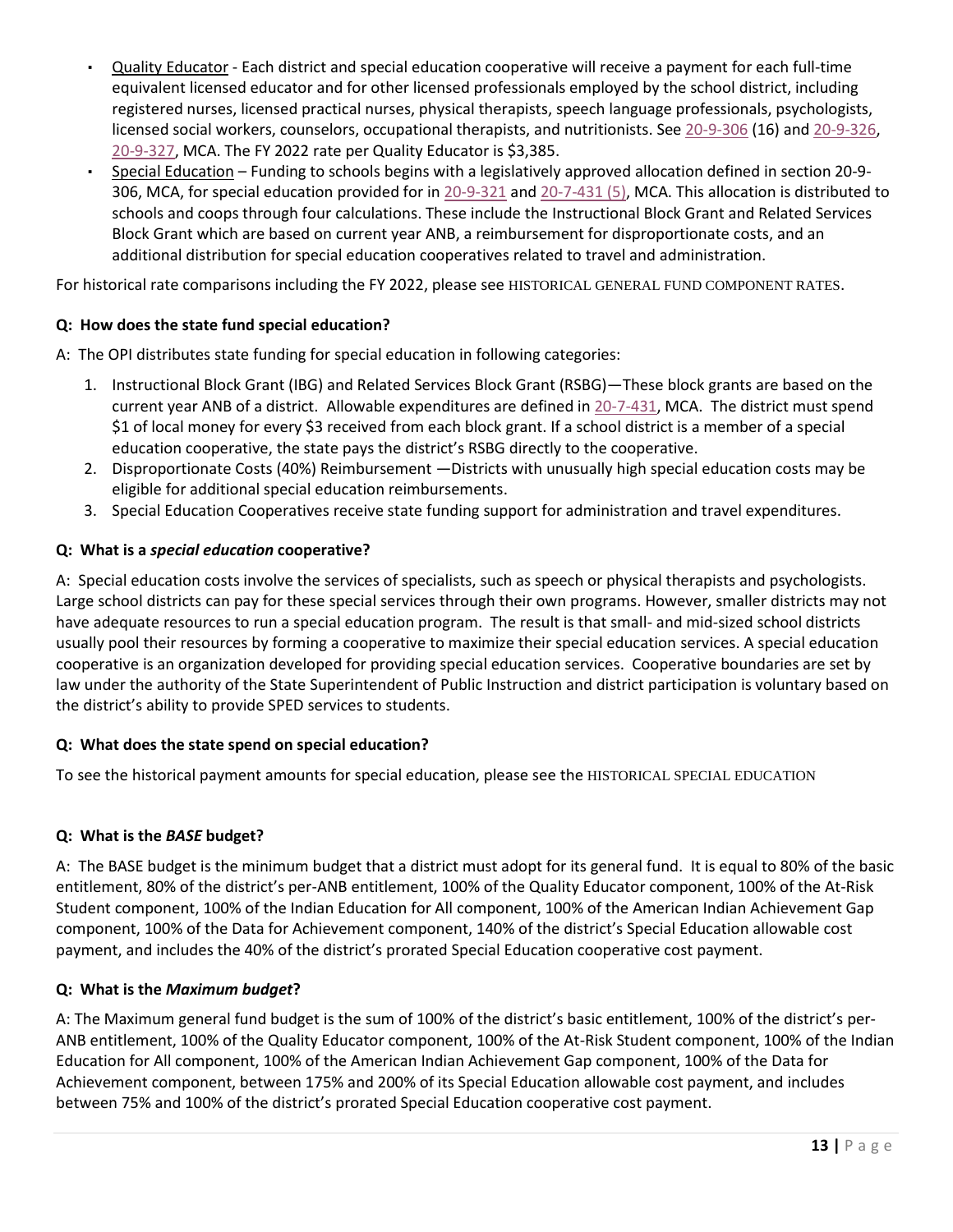#### **Maximum**

100% Per-ANB Entitlement 100% Basic Entitlement 100% Quality Educator Component 100% At-Risk Student Component 100% Indian Education for All Component 100% American Indian Achievement Gap Component 100% Data for Achievement Component 100% Special Ed Allowable Cost Funding (State) If not in co-op, includes Related Services Block Grant - 75% to 100% X [Special Ed Allowable Cost Funding PLUS Prorated Co-Op Payment if a member]

#### **BASE**

80% Per-ANB Entitlement 80% Basic Entitlement 100% Quality Educator Component 100% At-Risk Student Component 100% Indian Education for All Component 100% American Indian Achievement Gap Component 100% Data for Achievement Component 100% Special Ed Allowable Cost Funding (State) If not in co-op, includes Related Services Block Grant - 40% X [Special Ed Allowable Cost Funding PLUS Prorated Co-Op Payment if a member]

# **Q: What if a district's current budget is between the BASE and Maximum levels?**

A: The district's budget is equalized if it is between the BASE and Maximum levels.

Districts generally must obtain voter approval to adopt a budget over the BASE. A district may adopt a budget without an over-BASE levy up to the amount of the current year BASE budget plus the highest over-BASE levy authorized or imposed in the past five years, this is termed the *highest budget without a vote*. A district may adopt a budget greater than the highest budget without a vote; however, any increase requires an approved over-BASE levy.

A district may adopt a budget that exceeds the Maximum in limited cases.

### **Q: How does a district determine how to budget in the general fund?**

A: Districts can adopt the higher of the Maximum budget or the adjusted prior year adopted budget. Districts may be required to seek voter approval to attain these budget levels. In no case can any district budget below the minimum "BASE level."

# **Q: What is the adjusted prior year adopted budget?**

The adjusted prior year adopted budget is calculated as follows: Prior year adopted budget amount

+ any increases in the following general fund components:

- ± Quality Educator
- ± At-Risk Student
- $±$  Indian Education for All
- ± American Indian Achievement Gap
- ± Data for Achievement
- + any increases in direct state aid for the following:
	- ± Basic entitlement
	- ± Per ANB entitlement
- + Full-time kindergarten transition amount
- **= ADJUSTED PRIOR YEAR ADOPTED BUDGET**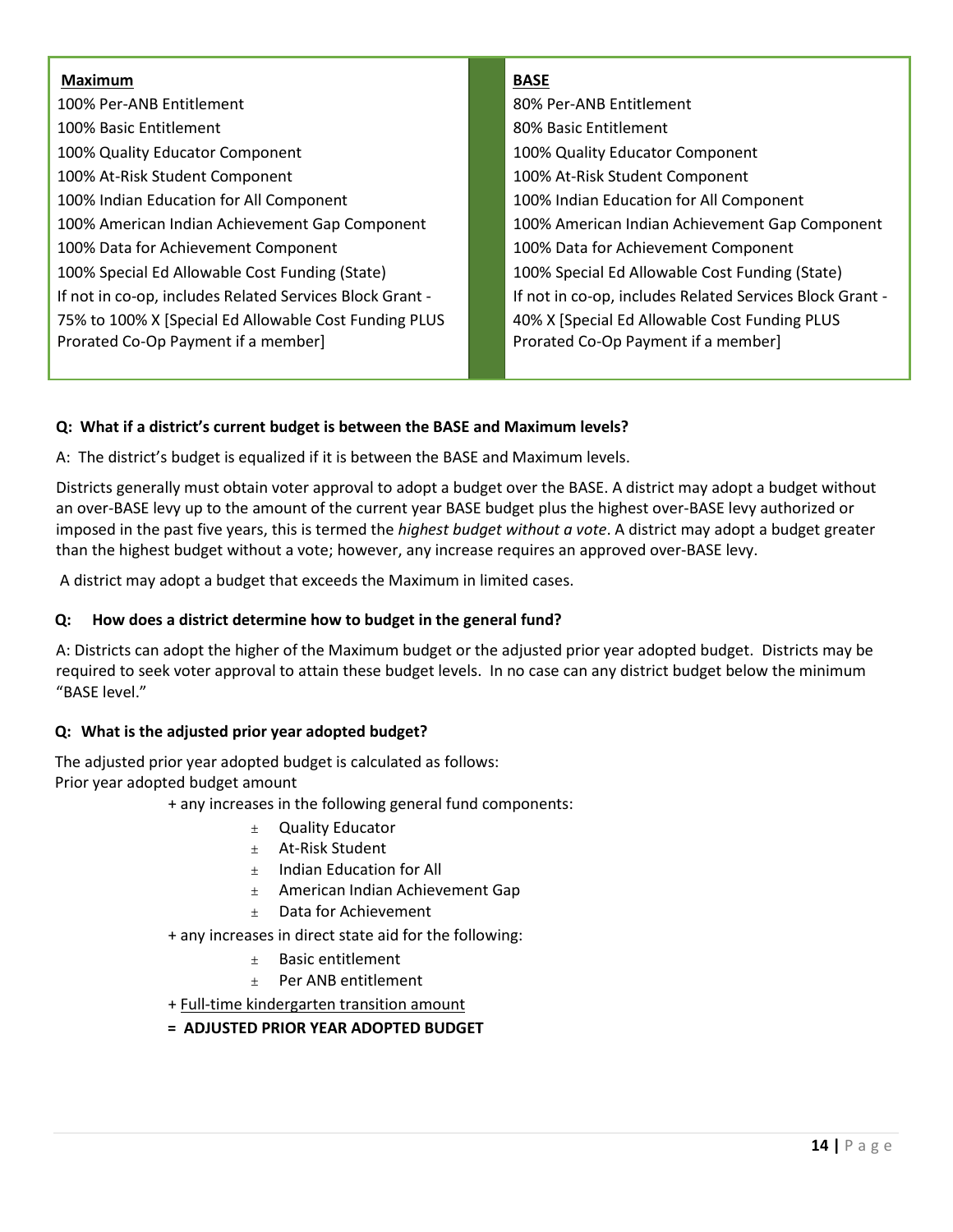#### **Q: How does a district fund its general fund budget?**

A: A district may fund its general fund budget from the following sources: .

- 1. Direct State Aid equal to 44.7% of the district's basic and per-ANB entitlements
- 2. At Risk Payment, Indian Education for All Payment, American Indian Achievement Gap Payment, Data for Achievement Payment, and Quality Educators Component.
- 3. Special Education Allowable Cost payments from the state that are paid directly to the district.
- 4. Non-levy revenue and fund balance reappropriated.
- 5. Non-voted local levies subsidized with Guaranteed Tax Base (GTB) aid to fund 35.3% of its basic and per-ANB entitlement and 40% of its special education allowable cost payment, including Related Services Block Grant paid directly to cooperatives.
- 6. Voted and authorized non-voted local levies with no GTB aid for that portion of the general fund budget that exceeds the BASE budget limit.

#### **Q: What is the difference between Highest Budget Without a Vote and the Highest Budget?**

A: See the chart below for a description.

| <b>HIGHEST BUDGET WITHOUT A VOTE</b>                                                                                                                                                                                                                                                                                                                                                                         | <b>HIGHEST BUDGET WITH A VOTE</b>                                                                                                                                                                                                                                                                                                                      | <b>VOTING REQUIREMENT</b>                                                                                                                                                                                                           |
|--------------------------------------------------------------------------------------------------------------------------------------------------------------------------------------------------------------------------------------------------------------------------------------------------------------------------------------------------------------------------------------------------------------|--------------------------------------------------------------------------------------------------------------------------------------------------------------------------------------------------------------------------------------------------------------------------------------------------------------------------------------------------------|-------------------------------------------------------------------------------------------------------------------------------------------------------------------------------------------------------------------------------------|
| FY2022 BASE budget limit<br>+ The highest levy Over-BASE authorized or<br>imposed between FY2017 and FY2021<br>+ Estimated FY2022 Tuition Revenue<br>+ Non-Levy Revenues available to fund the<br>over-BASE budget<br>+ FY2021 Excess Reserves used to fund the<br>FY2022 Over-BASE budget<br>+ Fund Balance Reappropriated available to<br>fund the Over-BASE budget<br>+ Flexible Non-Voted Levy Authority | Greater of:<br>FY2021 Maximum Budget<br>$-$ or $-$<br>FY2021 Adopted Budget<br>+ increases resulting from individually<br>comparing the FY2022 Basic Entitlement,<br>Per-ANB Entitlement, Quality Educator,<br>Indian Ed for All, At Risk, American<br>Indian Achievement Gap and Data For<br>Achievement payments to each FY2021<br>payment received. | Any increase in Over-<br><b>BASE tax dollars needed</b><br>to fund the budget<br>Note:<br>Equals the difference<br>between the proposed<br>budget (up to Highest<br>Budget) and the<br>permissive budget<br>(Highest Budget Without |
| transferred from the Transportation, Bus<br>Depreciation, Tuition, or Adult Ed funds.                                                                                                                                                                                                                                                                                                                        | + Fulltime Kindergarten Transition Amount<br>(FY2021 Average Kindergarten<br>Enroll/2 X (PAA-3)% X 5,226 + 20.40)                                                                                                                                                                                                                                      | a Vote).                                                                                                                                                                                                                            |

#### **Q: How is the BASE Mill Levy calculated?**

A: The BASE Mill Levy is a required local permissive (non-voted) tax levy. It is calculated by taking the BASE budget and subtracting all non-tax revenue sources that will be available to the district, including state funding, non-levy revenues such as oil and gas production revenues, and fund balance that can be reappropriated to fund the BASE budget next year. The remainder of the BASE must be funded with the BASE mill levy. The state subsidizes the BASE mill levy through GTB aid for districts that qualify.

#### **Q: What is** *non-levy revenue***?**

- A: School districts receive revenues from other sources in addition to those levied on property. Some examples are:
	-
	- Interest earnings Rental of buildings and equipment
	- -
	- Montana oil and gas tax Tuition
- - Summer school revenues School Block Grants *– coal mitigation & state lands*
	- Coal gross proceeds tax Property tax reimbursements
		-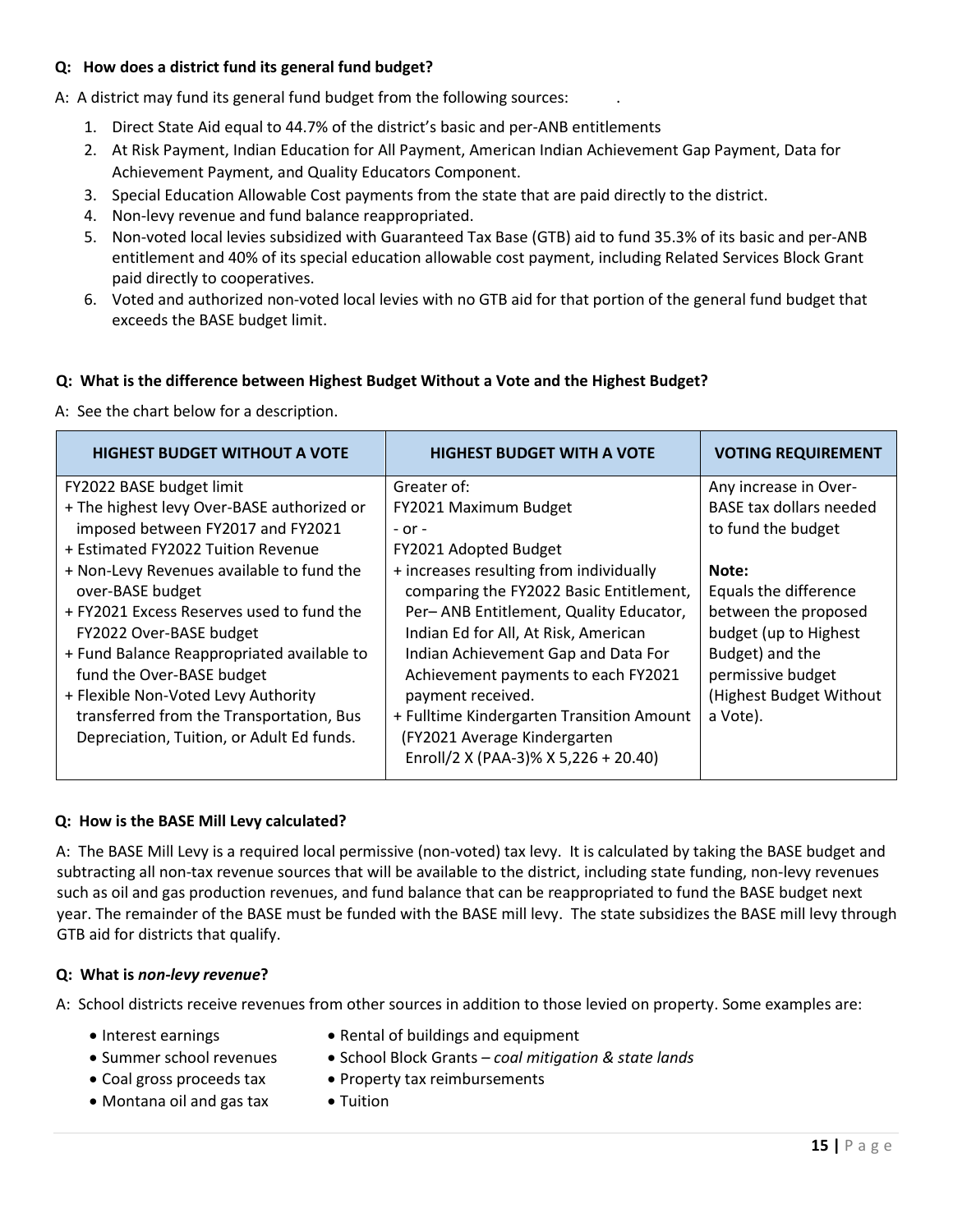# **Q: What is GTB aid, and how does a school district qualify to receive it?**

A: GTB means *Guaranteed Tax Base. GTB aid* is a state subsidy for general fund BASE mills. It is used to equalize property-generated wealth across the state. This is the state revenue source that helps school districts maintain minimum (BASE) funding levels. If a district's taxable value compared to the locally funded part of the BASE budget is below the comparable statewide ratio, the eligible district will receive GTB aid to assist in funding to minimum base funding limits**.**

# **Q: How is the statewide GTB ratio figured for the elementary or high school?**

A: The statewide taxable valuation is multiplied by 250% for FY 2022. This is then divided by the locally funded portion of BASE budgets, which includes 35.3% of the basic and per-ANB entitlements and 40% of the total special education allowable costs payments for all schools statewide.

The State GTB Ratio is calculated as follow: Statewide Taxable Valuation x 250% Divided by (35.3% of Basic Entitlement + 35.3% of per-ANB Entitlement + 40% Special Education)

This process is done for elementary and high schools separately. A similar process is applied to individual districts and if the district falls below the statewide ratio, the district will qualify to receive GTB.

# **Q: What is** *Unreserved Fund Balance Reappropriated***?**

A: At the end of the fiscal year (June 30), most districts still have cash on hand. After considering any unpaid obligations, the remainder is referred to as fund balance. School districts can set aside, or reserve, some or all their fund balance (not to exceed 10% of the ensuing year's adopted budget or \$10,000 whichever is greater in the district general fund) to continue operation of the school district until funding is received from the state and property taxes. Fund Balance Reappropriated is the difference between the end-of-year fund balance and the amount reserved for operations. It must be used to fund the next year's budget. The maximum amount of fund balance that may be reappropriated to the general fund budget is limited to 15% of the ensuing year's Maximum general fund budget. Unreserved fund balance that exceeds this amount must be remitted to the state guarantee account (70%) and the state school facility account (30%) pe[r 20-9-104, MCA.](http://leg.mt.gov/bills/mca/title_0200/chapter_0090/part_0010/section_0040/0200-0090-0010-0040.html)

# **Q: How much fund balance is a district allowed to reserve for operations?**

A: By law, a district cannot carry over more than \$10,000 or 10% of the upcoming school year adopted budget of the general fund (whichever is greater). Reserve limits have also been established for some of the other budgeted funds (Transportation Fund 20%, Retirement Fund 20%, and Adult Education Fund 35%). The general fund also provides a provision for Excess Reserves to be designated when delinquent and protested tax revenues have been identified by the county treasurer.

# **Q: Are school districts required to budget non-levy revenue sources?**

A: Sectio[n 20-9-141,](http://leg.mt.gov/bills/mca/title_0200/chapter_0090/part_0010/section_0410/0200-0090-0010-0410.html) MCA, says that school districts must budget in the current year the same amount of non-levy revenue as actually received in the prior year in the general fund. Non-levy revenues that must be anticipated including interest earnings and other non-levy revenue received in the previous year.

In addition, 20-9-[310](http://leg.mt.gov/bills/mca/title_0200/chapter_0090/part_0030/section_0100/0200-0090-0030-0100.html), MCA, allows a school district to deposit its oil and natural gas production tax revenues in any budgeted fund of the district. If a district allocates an amount to its BASE budget that is less than 12.5 percent of its prior year receipts of oil and natural gas production taxes, the district must levy permissive mills to make up the difference between 12.5 percent of its prior year receipts and the amount allocated to its BASE budget. This portion of the BASE levy will not be matched by guaranteed tax base aid for eligible districts.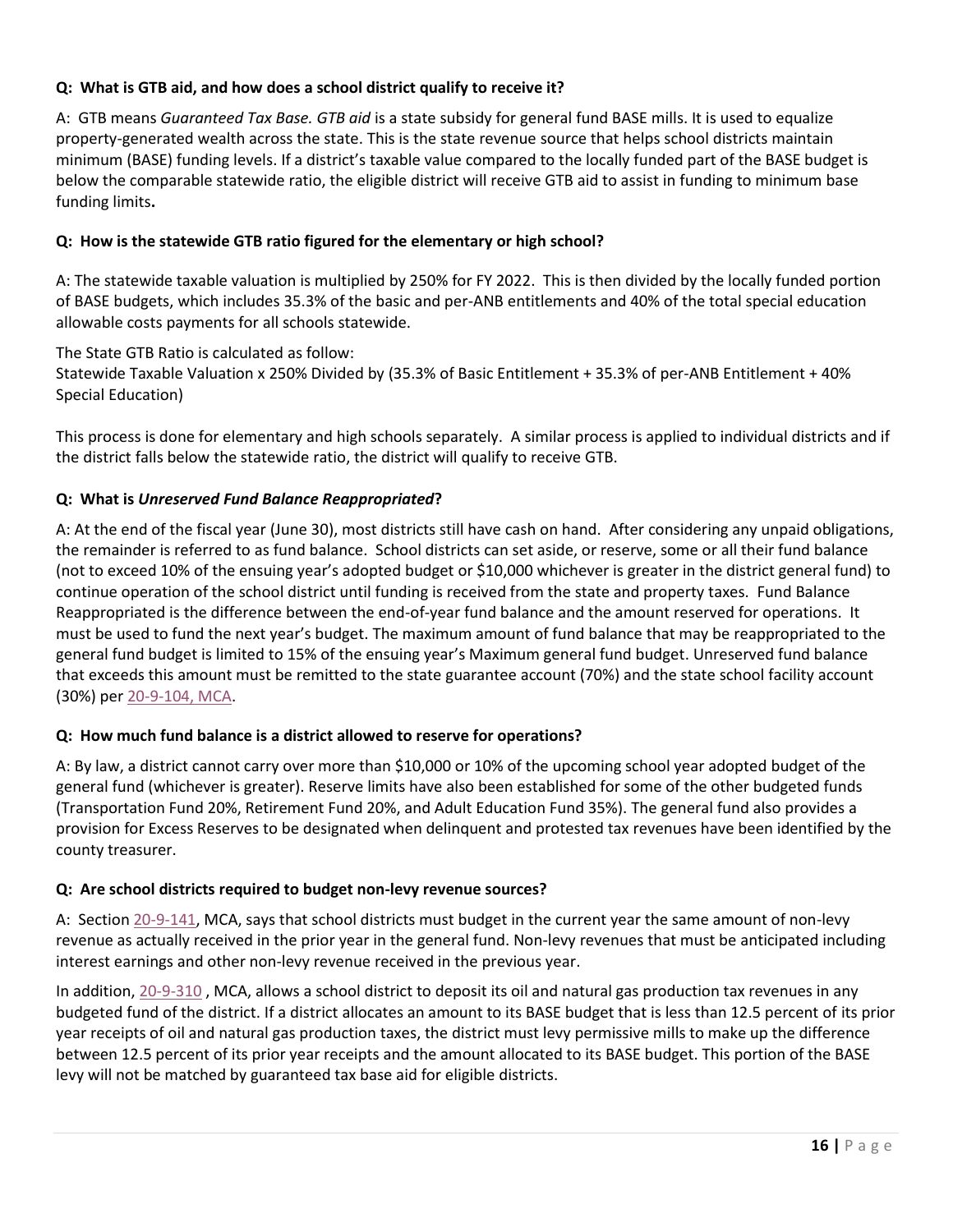#### **Q: What is the** *Over-BASE budget***?**

A: If a district adopts a budget over the BASE (minimum) budget, that amount of budget is called the over-BASE budget. The over-BASE budget of an equalized district would be, at most, the amount of budget between the BASE and Maximum. That difference would be equal to 20% of the basic entitlement, 20% of the per-ANB entitlement and between 35% and 60% of state Special Education funding.

#### **Q: How is the Over-BASE budget funded?**

A: The over-BASE budget, including any amount of budget that exceeds the Maximum, is funded using a local over-BASE tax levy and a flexible non-voted levy, if needed. The state does not help finance these mill levies. Some districts receive tuition and other non-levy revenues that help fund this part of the budget.

#### **Q: What happens if a district's budget is over the Maximum level?**

A: Any budget over the Maximum is "disequalized." The district may adopt a budget over the Maximum up to the amount of the prior year adopted budget plus the highest over- BASE levy authorized or imposed in the past five years. A flexible non-voted levy may also be imposed.

#### **Q: What is a Flexible Non-Voted Levy?**

A: Districts may increase the over-BASE budget levy without a vote if non-voted or permissive property tax levies are reduced by at least that much in other budgeted funds. The funds that would reduce their levies would be the tuition, adult education, bus depreciation, and transportation funds. The ongoing budget authority for any non-voted increase in the over-BASE budget levy must be reduced in future years to the extent that non-voted levies increase in the other funds.

#### **Q: What happens if** *enrollment decreases* **from the prior year?**

A: Montana laws provide a three-year averaging of enrollment to reduce the effects of enrollment decreases on funding. If ANB decreases from the prior year, the BASE and Maximum budget levels will usually decrease for the year.

#### **Q: Does a district have to lower its budget if enrollment drops?**

A: If the district needs an increase in the prior year over-BASE levy to maintain its prior year budget level and voters do not approve the increase, the district will have to lower its budget. In some cases, districts may be able to use the Flexible Non-Voted Levy to avoid reducing the budget.

#### **Q: How does a district get the required voter approval for an over-BASE tax increase?**

A: To obtain voter approval for an over-BASE tax increase, the trustees adopt a resolution calling for an election. Budget elections are held on the regular school election day (the first Tuesday following the first Monday in May). School districts may conduct the election on a date other than the regular school election day in years the legislature meets and passes laws that affect school funding.

#### **Q: How do voters know how much the voted tax increase will be?**

A: State law requires certain information be stated in the ballot language. Required language includes the total amount of the tax increase, the approximate number of mills and an estimate of the increase in the home property taxes with market values of \$100,000 and \$200,000.

#### **Q: What happens if** *a budget election* **fails?**

A: If voters do not approve the increase, the school district may adopt a budget that is no greater than its highest budget without a vote. For an equalized district, the over-BASE levy can be no more than the highest over-BASE levy authorized or imposed in the past five years, plus any Flexible Non-Voted Levy authority transferred to the general fund.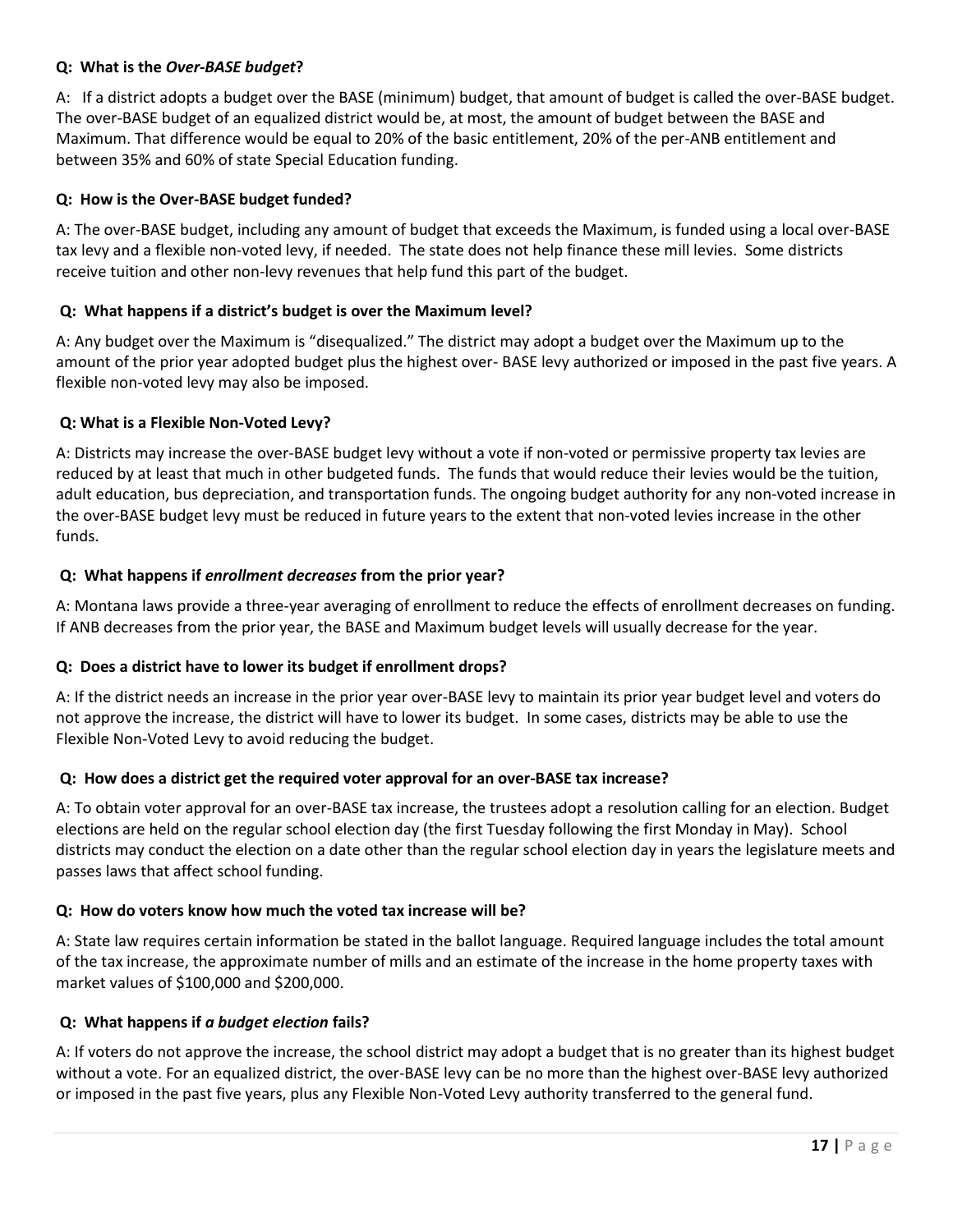#### **Q: How does the board of trustees set the budgets of the school district?**

A: Generally, the school district superintendent makes recommendations to the board regarding funding levels needed to meet the district's objectives. The trustees set the official budgets. The adoption of a budget is done at a meeting, or series of meetings, open to the public. Taxpayers in the district may participate in board meeting discussions that can affect the district's decisions.

#### **Q: Do the trustees call for a mill levy election prior to the adoption of a budget or after it is adopted?**

A: The trustees have preliminary budget figures for use in considering a resolution to call for a levy election. Elections must be held in May, or later in legislative years. The trustees can adopt the final budget no later than August 15 but must have obtained voter approval before taking actions that require a vote.

#### **Q: When is the final budget prepared?**

A: The board of trustees must adopt a final budget no later than August 25th. Within three days after final approval, the adopted budget is delivered to the county superintendent, to be placed before the county commissioners. [20-9-131,](http://leg.mt.gov/bills/mca/title_0200/chapter_0090/part_0010/section_0310/0200-0090-0010-0310.html) **MCA** 

#### **Q: What is the county commissioners' role in the school district budget process?**

A: Although the trustees control the budget process in a school district, the county commissioners levy the required mills for the final budget. The commissioners cannot alter the budget, but they can send it back to the trustees if there is insufficient revenue to fund the budget. By law, commissioners set the mill levies by the later of the first Thursday in September, or within 30 calendar days after receiving certified taxable values. [7-6-4036,](http://leg.mt.gov/bills/mca/title_0070/chapter_0060/part_0400/section_0360/0070-0060-0400-0360.html) MCA

#### **Q: Does a district have to spend all the money budgeted in a school year?**

A: No law forces a district to spend what is budgeted and raised through the various revenue sources. However, the amount carried over from one fiscal year to another (the fund balance reappropriated) must offset local non-voted revenue, and the amount of fund balance that may be reappropriated is limited to 15% of the ensuing year's maximum general fund budget. Any excess over the limit must be reverted to the state.

# **Q: What is the budget process for the** *other budgeted funds***?**

A: The process for the other budgeted funds is like the general fund. Since these funds are established for specific purposes, the types of expenditures and revenue sources are varied. Tax levies in the Transportation, Bus Depreciation, Tuition, and Adult Education funds are non-voted (permissive). Voter approval is required for tax levies in the Debt Service, Building Reserve, Technology and Flexibility funds.

#### **Q: What is the purpose of the Transportation Fund?**

A: The Transportation Fund is used to pay for the costs of getting students from home to school and back. This can include the purchase of buses, building a bus barn, bus maintenance, bus driver salaries and benefits, hiring a private contractor to run the transportation program, and transportation reimbursement contracts. The state and county share in funding "on-schedule costs" based on bus routes and mileage contracts with parents. Additional funding is provided through fund balance reappropriated, non-levy revenues and a non-voted district transportation fund levy.

#### **Q: What is the purpose of the Bus Depreciation Reserve Fund?**

A: The Bus Depreciation Reserve Fund is used to accumulate funds for bus replacement and additional school buses. Revenue may come from fund balance reappropriated, non-levy revenues, and a non-voted district tax levy which cannot exceed 20% of the original cost of a bus or communication systems and safety devices installed on the bus and the amount budgeted may not, over time, exceed 150% of the original cost.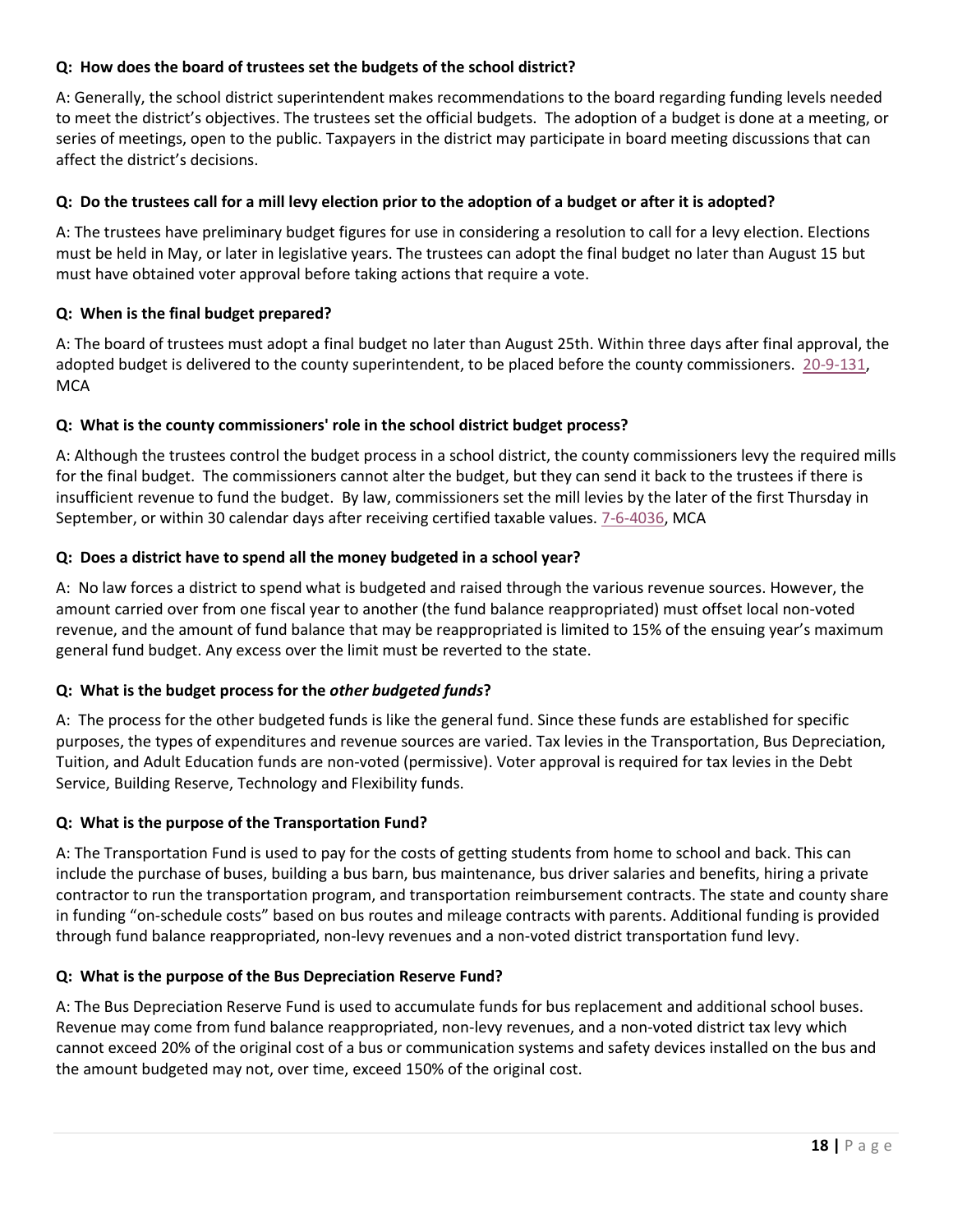# **Q: What is the purpose of the Tuition Fund?**

A: The Tuition Fund is used in limited cases to pay tuition for a student who attends school outside the student's district of residence. Students may be attending under mandatory or discretionary agreements paid by the resident school district. The rates of tuition charged for a resident student may not exceed 20% of the tuition per-ANB amount for the year of attendance. Tuition for a child with a disability must be determined by the rules adopted by the OPI Tuition for a child with a disability must be determined by the rules adopted by the OPI under AR[M 10.16.3818.](http://www.mtrules.org/gateway/ruleno.asp?RN=10%2E16%2E3818) . Funding sources include fund balance reappropriated, direct state aid, non-levy revenue, and a non-voted district tax levy.

#### **Q: What is the purpose of the Retirement Fund?**

A: The Retirement Fund is used to pay the school district's share of specific employer contributions, including social security and Medicare taxes, Teachers' Retirement System (TRS) and Public Employees Retirement System (PERS) contributions, and state unemployment insurance. It is funded by a countywide retirement levy.

School districts must use federal funds for employer contributions to the retirement, federal social security, and unemployment insurance systems for all employees whose salaries are paid from a federal funding source, excluding employees paid from the Impact Aid and Food Service Fund.

#### **Q: What is the purpose of the Debt Service Fund?**

A: The Debt Service Fund is used to budget for expenditures for bonded debt (principal and interest) issuance costs and agent fees, and to levy for special improvement district assessments. State subsidies for eligible districts known as Debt Service Assistance is available contingent upon funding to school districts with a district mill value per ANB that is less than the statewide mill value per ANB. Debt Service Fund revenues also include fund balance reappropriated and nonlevy revenues.

#### **Q: What is the purpose of the Adult Education Fund?**

A: State law authorizes districts to establish an adult education program. The program may provide any area of instruction approved by the trustees, including basic and secondary general education and vocation/technical education for persons 16 years of age or older who are not regularly enrolled, full-time pupils. Revenue sources for this fund include fund balance reappropriated, non-levy revenue (including student fees), and a non-voted district tax levy. State and federal money received for an adult basic education program are accounted for in a different fund. [20-7-702,](http://leg.mt.gov/bills/mca/title_0200/chapter_0070/part_0070/section_0020/0200-0070-0070-0020.html) MCA

#### **Q: How much can be permissively levied in the building reserve fund?**

A: [20-9-502, MCA,](http://leg.mt.gov/bills/mca/title_0200/chapter_0090/part_0050/section_0020/0200-0090-0050-0020.html) defines a calculation to determine the annual amount a district can budget as the school major maintenance amount. This calculation is the sum of \$15,000 per elementary program and high school program plus the product of \$100 multiplied by the district's budgeted ANB for the prior fiscal year. This is referred to as the SMMA (State Major Maintenance Amount) Box size (a calculated limit). Local effort revenues for the school major maintenance amount may consist of permissive levies not to exceed 10 mills (or 20 mills for K-12 district), deposits, and transfers from lawfully available revenue sources.

#### **Q: What is the purpose of the Flexibility Fund?**

A: The Flexibility fund is used for technology, facility expansion, student assessment and evaluation, curriculum development, and other types of expenditures as described i[n 20-9-543,](http://leg.mt.gov/bills/mca/title_0200/chapter_0090/part_0050/section_0430/0200-0090-0050-0430.html) MCA. Revenues include non-levy revenues, state and permissively levied funds related to the Transformational Learning Aid program under section 20-7-1602 (Terminates the end of FY2027) are to be deposited to the fund as well as state support for the Advanced Opportunities Aid program authorized under section 20-7-1506, MCA.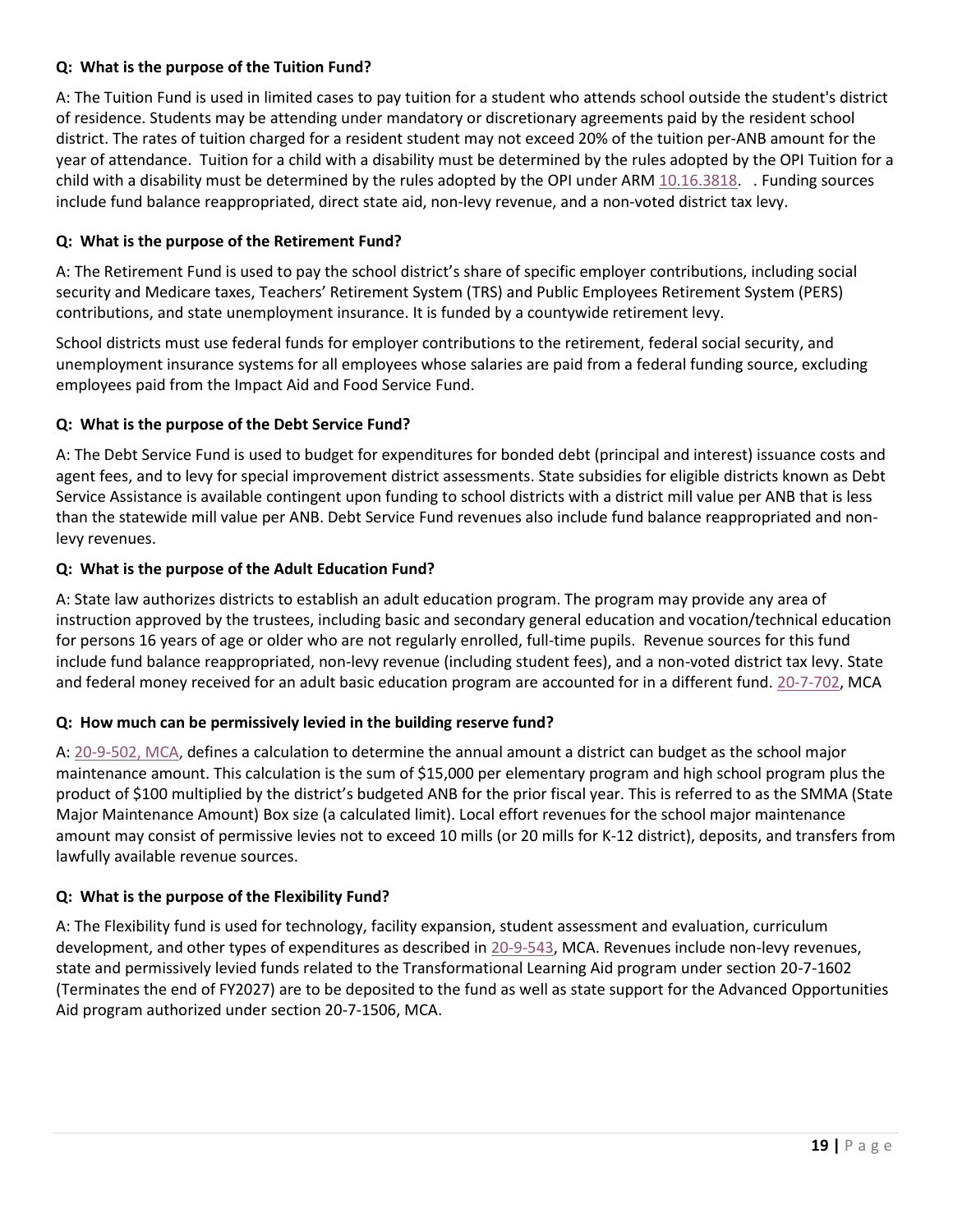#### **Q: What is the purpose of the Technology Fund?**

A: The Technology Fund is used for the purchase, rental, repair, and maintenance of technology equipment, and associated technical training for school district personnel. Districts can purchase computer network access, software, data storage, desktop virtualization, network security, and technology curriculum. The levy is based on the actual cost of service and no depreciation is required. District tax levies that were approved prior to July 1, 2013, may be perpetual or durational, and is limited to 20% of the cost of the computer equipment and computer network access, not to exceed 150% of the cost over time. The term of district levies approved after July 1, 2013, may not exceed 10 years. If the district passes a new levy or votes to change an old levy to a new levy, the term of any existing perpetual levies must also be revised and limited to 10 years. Technology fund revenues include the state technology grant, fund balance reappropriated, non-levy revenues, state, federal and private grants, or donations that will be spent in the budget year, and a district tax levy.

# **Q: What is the purpose of the Building Reserve Fund (61)?**

A: The Building Reserve Fund is used to accumulate funds for future construction, equipping or enlarging school buildings, or for purchasing land needed for school purposes. The fund is separated into four subfunds.

[20-9-502, MCA,](http://leg.mt.gov/bills/mca/title_0200/chapter_0090/part_0050/section_0020/0200-0090-0050-0020.html) identifies subfunds within the building reserve fund for the following purposes:

- 1. Safety Subfund (611)– Transfer of funds to the building reserve fund for school safety and security.
- 2. Voted Levy Subfund (612) Voted building reserve levies to raise money for future construction, equipping, or enlarging of school buildings or for the purchase of land needed for school purposes.
- 3. Permissive Levy Subfund (613) Permissive levy not to exceed 10.00 mills (or 20.00 mills for a K-12 district) per fiscal year for school facility maintenance and repair. Also allows for deposits and transfers to the sub-fund, and limits as defined in statute.
- 4. Transition Levy Subfund 614 Voted transition levies.

# **Q: Do the Building Reserve and Technology Funds elections need to be held along with the general fund election in May?**

A: No. These are special elections that may be held at any time if the proper election procedures are followed. To allow enough time for completing the election before the budget is adopted, the school district would need to hold the election no later than August 1.

#### **Q: What is a** *budget amendment***?**

A budget amendment is a procedure used to adjust an adopted budget. The law allows amendments for:

- 1. Unanticipated enrollment increases (currently suspended for FY2022 & FY2023);
- 2. Destruction or impairment of school property;
- 3. Court judgment for damages against the district;
- 4. Enactment of legislation after the adoption of the budget;
- 5. Deferred projects to be funded from receipt of protested taxes, tax audit, or delinquent taxes; or
- 6. Unforeseen needs of the district that cannot be postponed without affecting the safety of students and employees or the educational functions of the school district.

#### **Q: Do budget amendments have to be approved by the Office of Public Instruction?**

A: The only budget amendments that must be approved by the Office of Public Instruction are the unanticipated enrollment increase (currently suspended for FY2022 & FY2023) and an emergency levy. All other budget amendments are approved at the trustee level. These amendments do, however, need to be filed with the OPI, even though they do not need OPI approval. Steps for a resolution, public hearing, and timeline are set by statute. Any budget amendment adopted pursuant to [20-9-161\(](http://leg.mt.gov/bills/mca/title_0200/chapter_0090/part_0010/section_0610/0200-0090-0010-0610.html)6)(b), MCA that, in combination with other budget amendments, within the same fiscal year exceeds 10% of the districts adopted general fund budget must be reported by the school district to the Education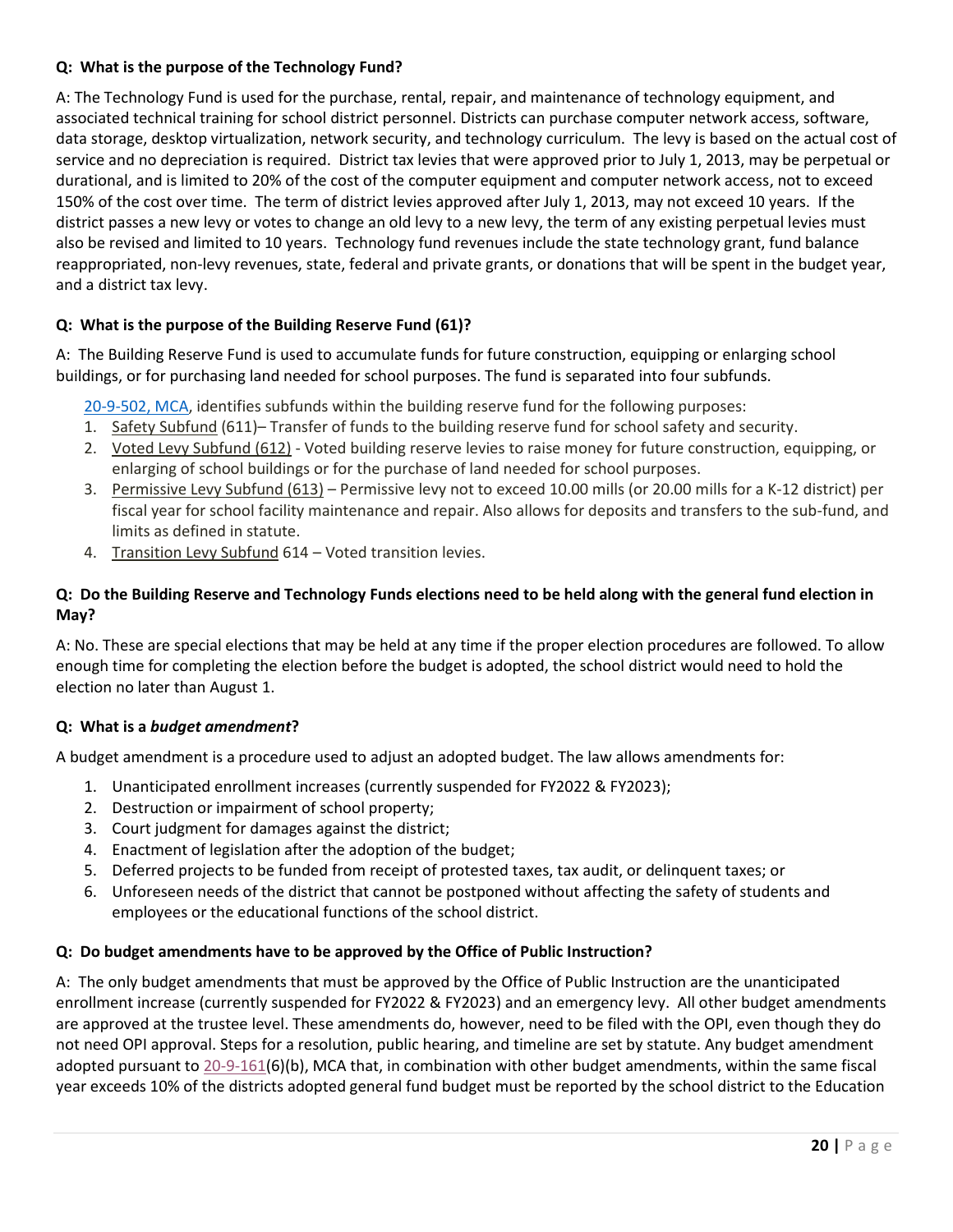and Local Government Interim Committee and the Board of Public Education with an explanation of why the budget amendments were necessary.

# <span id="page-20-0"></span>**How to Read a Property Tax Bill**

<span id="page-20-1"></span>Property taxes are based on the market value of the property and the taxable rate. The Montana Constitution places the responsibility for property tax values on the state. All taxing jurisdictions must use the assessed valuation of property established by the state (Article VIII, Sections 1 and 4). The Department of Revenue is responsible for the appraisal, assessment, and equalization of the value of all property in the state for taxation. The Legislature establishes various classes of property and the rate of tax on each class. Local governments (counties, cities, school districts, fire districts, etc.) determine the mill levy requirements for each taxing jurisdiction. By the later of the first Thursday in September or within 30 calendar days after receiving certified taxable values. [\(7-6-4036,](http://leg.mt.gov/bills/mca/title_0070/chapter_0060/part_0400/section_0360/0070-0060-0400-0360.html) MCA). Department of Revenue staff calculates the property tax liability for each property using the mill levies, including special district fees and charges. The county treasurer is responsible for the billing, collection, and reconciliation of property taxes.

Information about property taxes is available at the Department of Revenue's website at [Revenue -](http://revenue.mt.gov/home/property.aspx) Property [Assessment Division.](http://revenue.mt.gov/home/property.aspx)

# **Q: What is property** *tax liability***?**

A: It is the amount of taxes a property owner must pay to the county treasurer each year. The first half is due in November and the second half is due in May. Property tax liability depends on the taxable value of property owned by the taxpayer and the number of mills levied.

#### **Q: What is** *taxable value***?**

A: Taxable value is the market value of a piece of property times the tax rate for that property. Taxable value times the number of mills levied by the different taxing jurisdictions (i.e., school districts, cities, counties, state) will determine the property tax liability.

Taxable Value = Market Value × Tax Rate

Taxable Value × .001 = Mill Value

Mill Value × Mills = Property Tax Liability

# **Q: What is a** *tax rate***?**

A: The tax rate is the percentage of market value of property that is considered taxable.

# **Q: Do all property owners pay the same tax rate?**

A: Under state law, different types, or "classes," of property are taxed at different rates. *The property classification system* can be located at the Montana Department of Revenue website located at Revenue - [Classifications](https://revenue.mt.gov/property-types#Classifications) or visit the Revenue - [Property Assessment Division.](http://revenue.mt.gov/home/property.aspx)

# **Q: What is a** *mill***?**

A: A mill is one-thousandth (.001) of a dollar. School districts can determine how much a mill will raise by taking the total taxable value in a district (an amount provided to the school district by the county assessor) and multiplying it by .001. This result is equal to what one mill will raise.

Example: The taxable value of property in an elementary district is \$46,000,000. This amount multiplied by .001 equals \$46,000. In other words, the amount of money raised by levying one mill would be \$46,000. If this district needs to raise \$2,500,000, it would divide \$2,500,000 by \$46,000, thus determining that 54.34 mills are needed.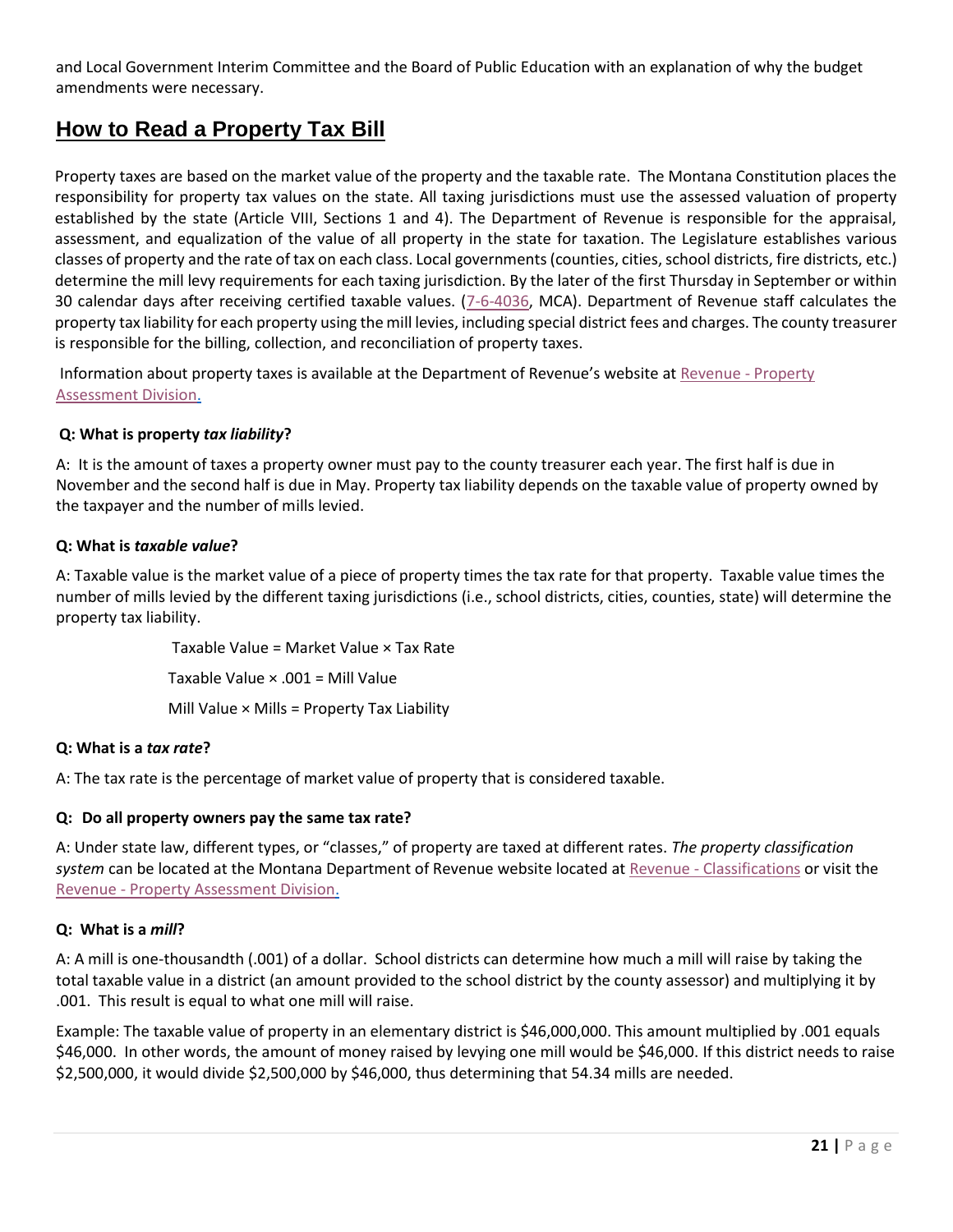#### **Q: How is a property tax bill calculated?**

A: An individual's property tax bill is calculated using the market value of the property, the tax rate, and the mill value. Example: For a residential property owner whose house has an assessed market value of \$100,000, the taxable value in FY2022 would be \$1,350 and the mill value would be \$1.35 figured as follows:

| <b>Taxable Value</b>                       |                |
|--------------------------------------------|----------------|
| Market value                               | \$100,000      |
| Multiply by: Tax rate for Class 4 property | x 1.35%        |
| <b>FY2021 Taxable value</b>                | \$1,350.00     |
| Mill Value                                 |                |
| Taxable Value                              | \$1,350.00     |
| Multiply by:                               | x One mill 001 |
| Mill Value                                 | \$1.35         |
| <b>Property Tax Liability</b>              |                |
| Mills (from example above)                 | 54.34          |
| Multiply by: Mill value                    | \$1.35         |
| <b>Property Tax Liability</b>              | \$73.36        |

#### **Q: Are any properties exempt from property tax?**

A: Several different properties are not subject to property taxes. Examples include:

- ✓ Disabled Veterans' Land
- $\checkmark$  School, City, Local Governments, and County Lands
- ✓ Churches
- ✓ U.S. Government Land
- $\checkmark$  Municipal Corporations
- $\checkmark$  Some Nonprofit Organizations (such as nonprofit health care facilities)
- $\checkmark$  Public Facilities (such as museums, art galleries, zoos, etc.)

For a complete list of exempt properties, please visit MT DOR website Revenue - [Property Exemptions.](https://revenue.mt.gov/exemptions)

#### **Q: In addition to the local school district property taxes, do property owners pay other property taxes for education?**

A: In addition to county mill levy taxes for local schools, there is a statewide equalization mill levy of 40 mills. Taxpayers also pay 33 mills for elementary county equalization and 22 mills for high school county equalization, and 6 mills to support the university system. Counties also assess mills to support school retirement and county transportation expenditures.

#### **Q: What is the purpose of** *state and county equalization levies***?**

A: Every property owner in the state is assessed a 40-mill state equalization levy and a 55-mill county equalization levy. Money raised by these levies goes to the State General Fund. The purpose of these levies is to support statewide funding of school districts in the form of direct state aid, guaranteed tax base (GTB) aid, state transportation aid, and state special education funding.

#### **Q: How does business taxation affect a school district?**

A: In districts where there are large industrial plants, high personal property valuation of business property increases the tax base of a district. This can assist greatly in raising tax dollars to support a school district.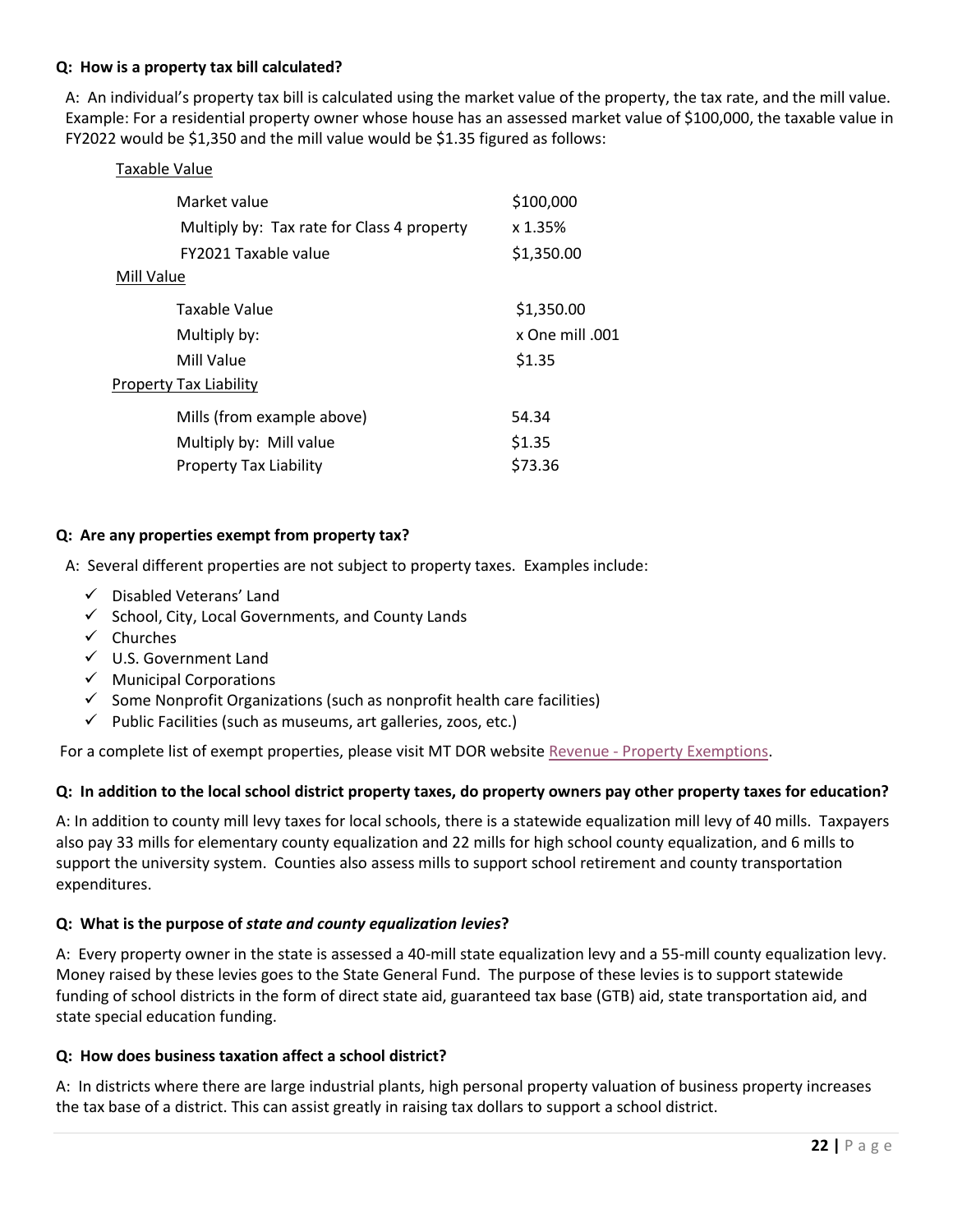# <span id="page-22-0"></span>**Grants and Other Funding Sources**

Most of the revenue that a school district uses for its general fund budget comes from local, county, state, and federal taxes. The exact percentage that a district receives from each source depends upon the economic and population conditions of the district. School districts commonly look for other ways to bring revenue into the district without using direct tax dollars.

### **Q: Are grants a common source of revenue among school districts?**

A: Grants are quite common as a method of supplementing school district budgets. The two common types of grants are "discretionary" and "entitlement."

#### **Q: What is a** *discretionary grant***?**

A: Discretionary grants are competitive and can be obtained either through governmental agencies, a private sponsor, or the corporate sector. The skill of the grant writer is crucial to the success of this process; a district's needs alone may not be enough to ensure a competitive grant. It is becoming more common for small school districts to work together in a cooperative manner, pooling resources to fund a qualified grant writer. Large districts might hire their own writer or assign grant writing responsibilities to an administrator.

#### **Q: What is an** *entitlement grant***?**

A: An entitlement grant is a grant awarded to a district based on a formula which may focus on enrollment or other factors rather than need.

#### **Q: What grants are administered by the Office of Public Instruction (OPI)?**

A: An overview of federal grant programs administered by the OPI may be found at its website at Title & Other Federal [Programs](http://opi.mt.gov/Leadership/Academic-Success/Title-Other-Federal-Programs) and state programs can be found at [State School Payments.](http://opi.mt.gov/Leadership/Finance-Grants/School-Finance/School-Finance-Payments)

#### **Q: Can school districts receive** *donations or endowments***?**

A: Yes, schools can accept and use donations or endowments from individuals, businesses, or public or private foundations.

#### **Q: How do schools fund athletics and activities?**

A: School districts fund athletics and activities, such as football, basketball, band, speech, etc., using gate receipts and participation fees, fundraisers, donations from booster clubs and parent organizations. Districts also support these programs using their general fund budgets.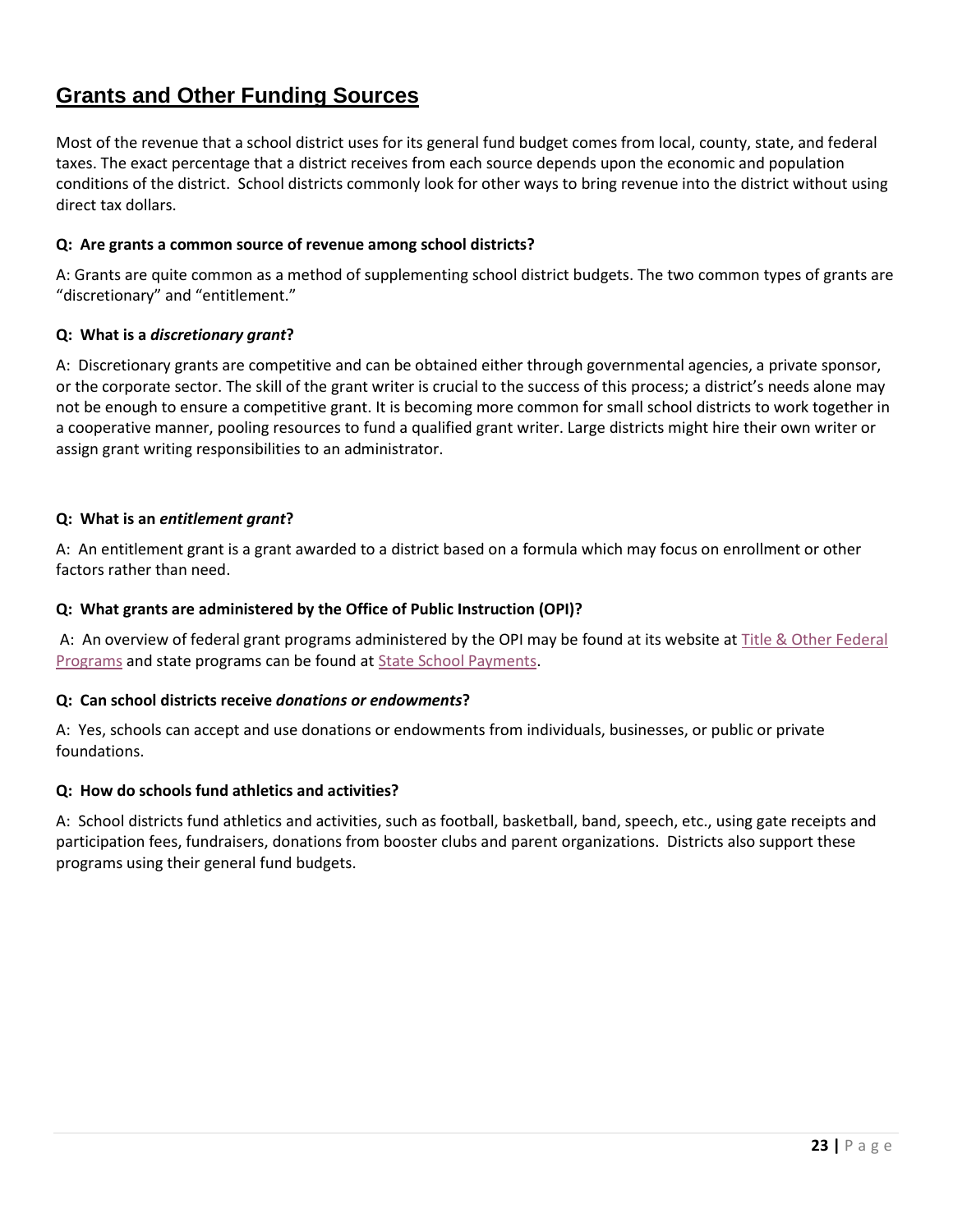# **Appendix Items:**

# <span id="page-23-0"></span>*School District Fund Structure*

| <b>Fund</b>                      | <b>MCA</b>            | <b>Fund</b>                                  | <b>MCA</b> |
|----------------------------------|-----------------------|----------------------------------------------|------------|
| 01 - General Fund                | 20-9-308              | 27 - Litigation Reserve Fund                 | 20-9-515   |
| 10 - Transportation Fund         | 20-10-143             | 28 - Technology Fund                         | 20-9-533   |
| 11 - Bus Depreciation Fund       | 20-10-147             | 29 - Flexibility Fund                        | 20-9-543   |
| 12 - Food Service Fund           | 20-10-207             | 45 - Permanent Endowment Fund                | 20-9-604   |
| 13 – Tuition Fund                | 20-5-323<br>20-5-324  | 50 – Debt Service Fund                       | 20-9-438   |
| 14 – Retirement Fund             | 20-9-501              | 60 - Building Fund                           | 20-9-508   |
| 15 - Miscellaneous Programs Fund | 20-9-507              | 61 - Building Reserve Fund                   | 20-9-502   |
| 17 - Adult Education Fund        | 20-7-705              | 78 – Self Insurance Health Fund              | 20-3-331   |
| 18 – Traffic Education Fund      | 20-9-510              | 79 - Self Insurance Liability Fund           | 20-3-331   |
| 19 - Non-operating Fund          | 20-9-505              | 82 - Interlocal Agreement Fund               | 20-9-511   |
| 20 - Lease Rental Fund           | 20-9-509              | 84 – Student Extracurricular Activities Fund | 20-9-504   |
| 21 - Compensated Absence Fund    | 20-9-512              | 85 - Miscellaneous Trust Fund                | 20-9-504   |
| 24 – Metal Mines Tax Fund        | 20-9-231<br>15-37-117 | 86 - Payroll Clearing Fund                   | 20-9-220   |
| 25 - State Mining Impact Fund    | 90-6-307<br>90-6-309  | 87 - Claims Clearing Fund                    | 20-9-220   |
| 26 - Impact Aid Fund             | 20-9-514              | 89 - COBRA/ Retirement Fund                  | 2-18-704   |

# <span id="page-23-1"></span>*Applicable Law and Administrative Rules*

|                     | Accounting                             | 20-9-302/376, 20-9-306, MCA                                          |
|---------------------|----------------------------------------|----------------------------------------------------------------------|
|                     | <b>Budgeting</b>                       | 20-9-101/168, 20-9-306, MCA                                          |
|                     | County Information                     | 20-9-212(6), 20-9-121, 20-9-141, MCA                                 |
|                     | Election Information                   | 20-20-105, 20-20-311/312, 20-20-401/417, 20-9-353, MCA               |
|                     | <b>Student Count for ANB</b>           | 20-1-101, 20-5-101, 20-9-311/4, 20-9-369, 20-9-302(1) MCA            |
|                     | Impact Aid                             | 20-9-514, MCA                                                        |
|                     | <b>Pupil Transportation</b>            | 20-10-101 thru 20-10-147 MCA, ARM 10.7.101                           |
|                     | Tuition/Attendance                     | 20-5-101/111, 20-5-323/324, 20-7-420(2) MCA, ARM 10.10.301           |
|                     | <b>School Audit Monitoring</b>         | 2-7-503 & 2-7-514, MCA; ARM 2-4-402 & 2-4-410, Federal 2 CFR 200-501 |
| <b>Entitlements</b> |                                        |                                                                      |
|                     | Direct State Aid                       | 20-9-306, MCA                                                        |
|                     | Guaranteed Tax Base Aid~               |                                                                      |
|                     | $\checkmark$ General Fund              | 20-9-366, MCA                                                        |
|                     | <b>Retirement Fund</b><br>$\checkmark$ | 20-9-366, MCA                                                        |
|                     | Debt Service<br>$\checkmark$           | 20-9-366 & 20-9-371, MCA                                             |
|                     | <b>Quality Educator</b>                | 20-9-306, 20-9-326 & 20-9-327, MCA                                   |

■ Indian Education for All [20-9-306](http://leg.mt.gov/bills/mca/title_0200/chapter_0090/part_0030/section_0060/0200-0090-0030-0060.html) [& 20-9-329,](http://leg.mt.gov/bills/mca/title_0200/chapter_0090/part_0030/section_0290/0200-0090-0030-0290.html) MCA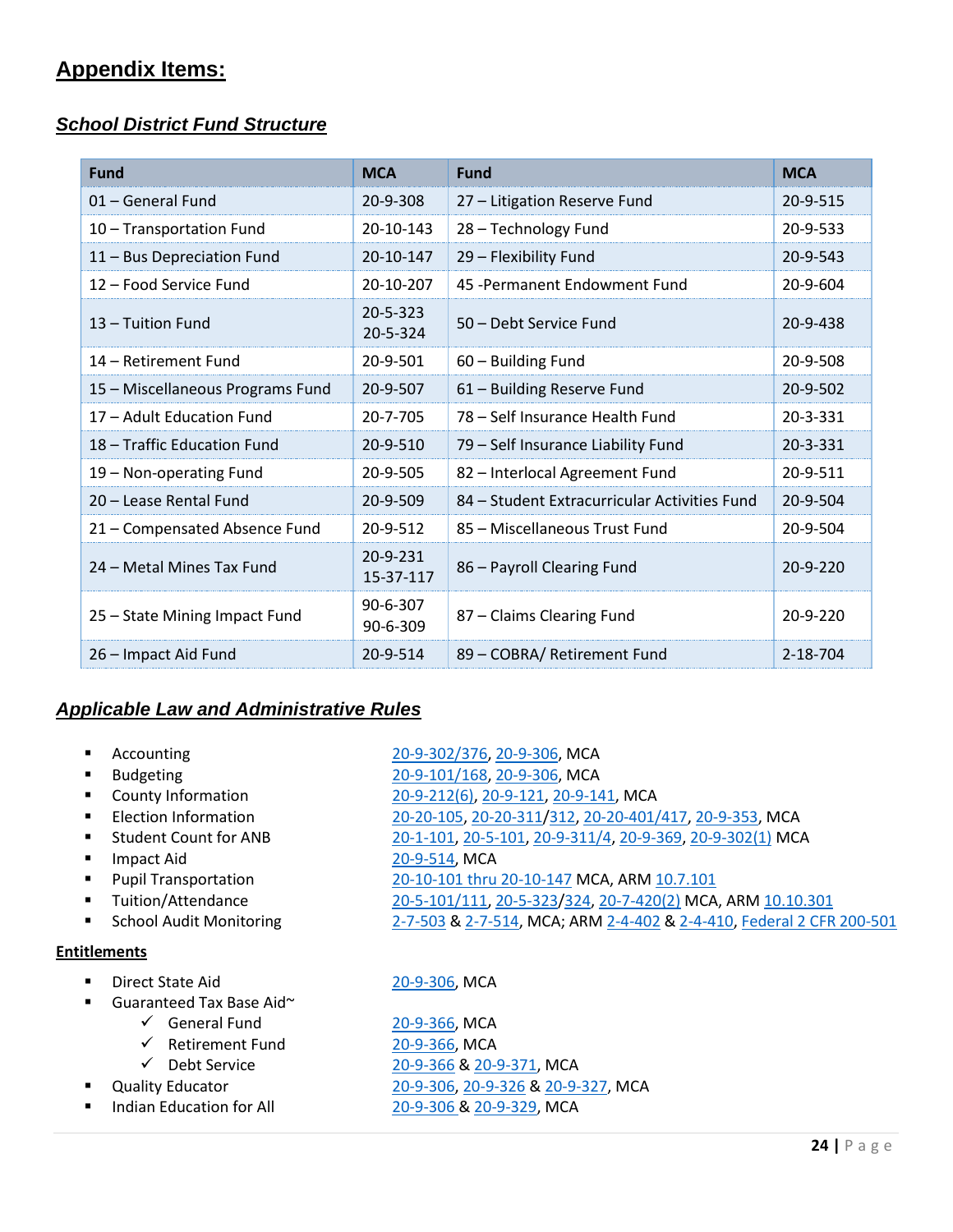- American Indian Achievement Gap [20-9-306](http://leg.mt.gov/bills/mca/title_0200/chapter_0090/part_0030/section_0060/0200-0090-0030-0060.html) [& 20-9-330,](http://leg.mt.gov/bills/mca/title_0200/chapter_0090/part_0030/section_0300/0200-0090-0030-0300.html) MCA
- 
- Special Education [20-9-321,](http://leg.mt.gov/bills/mca/title_0200/chapter_0090/part_0030/section_0210/0200-0090-0030-0210.html) MCA
- 
- 
- State Tuition [20-7-420,](http://leg.mt.gov/bills/mca/title_0200/chapter_0070/part_0040/section_0200/0200-0070-0040-0200.html) MCA
- Technology Fund [20-9-534,](http://leg.mt.gov/bills/mca/title_0200/chapter_0090/part_0050/section_0340/0200-0090-0050-0340.html) MCA

Data for Achievement [20-9-306](http://leg.mt.gov/bills/mca/title_0200/chapter_0090/part_0030/section_0060/0200-0090-0030-0060.html) [& 20-9-325,](http://leg.mt.gov/bills/mca/title_0200/chapter_0090/part_0030/section_0250/0200-0090-0030-0250.html) MCA ■ At-Risk Student [20-9-306](http://leg.mt.gov/bills/mca/title_0200/chapter_0090/part_0030/section_0060/0200-0090-0030-0060.html) [& 20-9-328,](http://leg.mt.gov/bills/mca/title_0200/chapter_0090/part_0030/section_0280/0200-0090-0030-0280.html) MCA ■ Pupil Transportation [20-10-141](http://leg.mt.gov/bills/mca/title_0200/chapter_0100/part_0010/section_0410/0200-0100-0010-0410.html) & [20-10-142,](http://leg.mt.gov/bills/mca/title_0200/chapter_0100/part_0010/section_0420/0200-0100-0010-0420.html) MCA

# <span id="page-24-0"></span>*History of School Finance Laws*

In 1985, a coalition of 64 school districts filed a lawsuit in Helena District Court claiming that the funding of the education system in Montana, guaranteed under the Montana Constitution, was unconstitutional. On January 13, 1988, the "Loble Decision" was handed down. This decision, which was challenged by the state of Montana and subsequently upheld by the Montana Supreme Court, confirmed that the State of Montana:

". . . Has failed to provide a system of quality public education granting to each student the equality of education opportunity guaranteed under Article X, Section I of Montana's Constitution."

In June of 1989, a special session was called to address the problem. During that session, HB 28 was passed to solve the equity problem. HB 28 increased funding and instituted a Guaranteed Tax Base System (a mechanism designed to assist low wealth districts by subsidizing their tax base through state assistance). However, the under-funded coalition did not feel that this solved the equity problem and the funding disparity issue ended up back in District Court. The result was two additional equity lawsuits filed in 1991. Subsequent legislative action passed by HB 667 established the current method of school funding for all public-school districts in the state. It established a formula that created maximum and minimum general fund budget levels for all school districts. Each school district was required to be within that range on or before 1998. SB 460 (1999 session) and SB 390 (2001 session) expanded the capacity of districts to adopt budgets that exceed the "Maximum" level.

In April 2004, the Sherlock decision in *Columbia Falls v. Montana* found the state share of school district spending inadequate and found that Montana's funding formula is not reasonably related to the costs of providing a basic system of free quality public elementary and secondary schools. The state appealed the decision to the Montana Supreme Court and the Court upheld the Sherlock decision.

**In the 2005 legislative session,** the legislature adopted a definition of a quality education and appointed a committee to study the formula and propose changes that would align it with the new definition. Also, schools received additional funding for FY 2007 from several new funding components, some which expanded the district general fund and some which were deposited as One-Time-Only payments (OTO) in the district miscellaneous programs fund.

**In the 2007 legislative session,** the legislature provided additional funding which further expanded the district general fund and state OTO payments in the miscellaneous programs fund.

**In the 2009 legislative session**, federal funds allocated to Montana in the American Recovery and Reinvestment Act (ARRA) were appropriated to support K-12 BASE aid in the district general fund and for federal grants to school districts for existing programs administered by the U.S. Department of Education in the miscellaneous programs fund. School districts and special education cooperatives received state OTO payments in the miscellaneous programs fund in support of deferred maintenance and energy efficiency expenditures.

**In the 2011 legislative session**, the Pathway to Excellence Program was established to promote educational excellence in Montana's public schools through data-driven decision making and to maintain a focus on continuous improvement and increased academic achievement for public school students. The session also authorized the creation of multidistrict cooperatives, in addition to establishing new mechanisms for the distribution of oil and natural gas production taxes.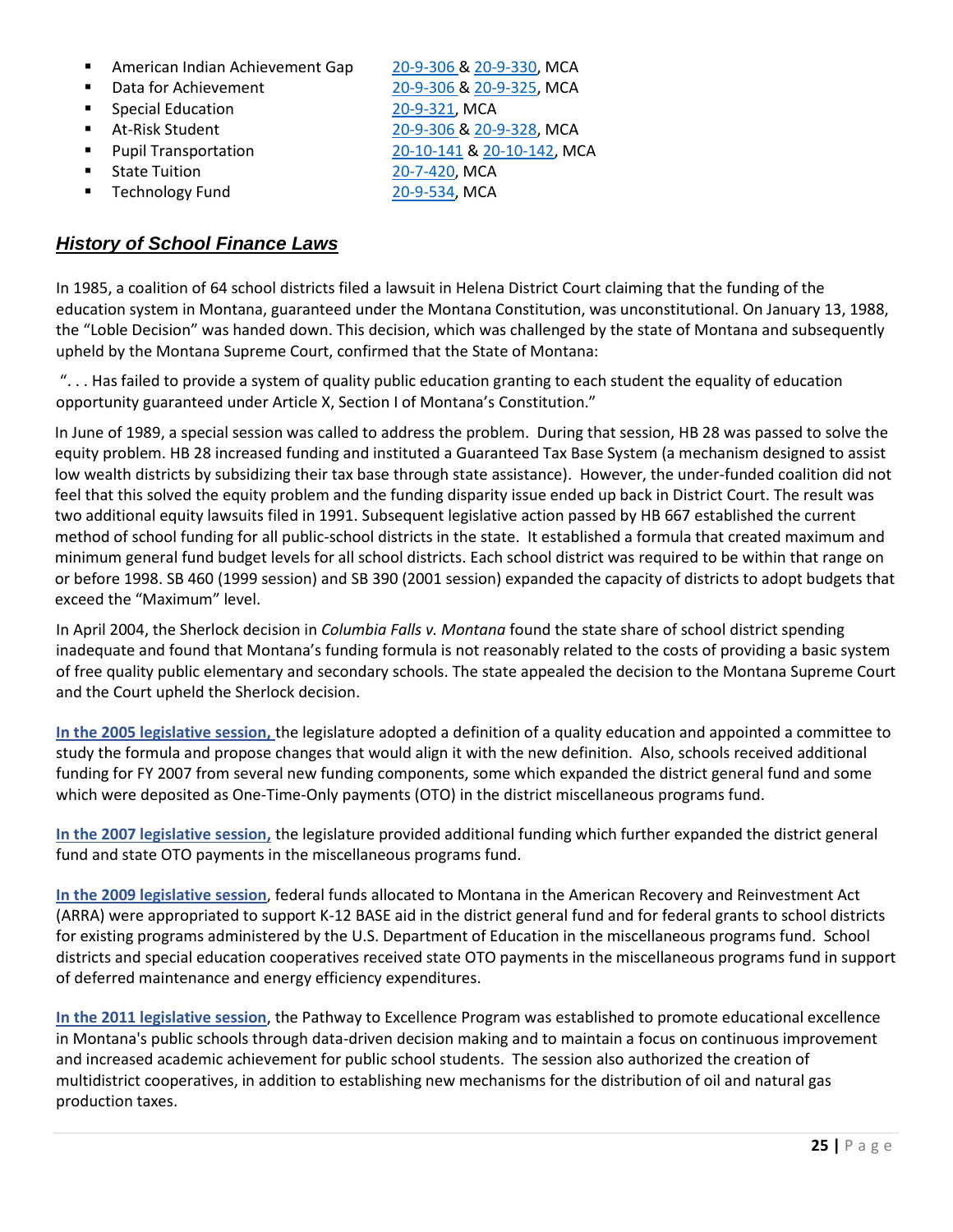**In the 2013 legislative session**, SB 175 redesigned the Basic Entitlement to provide additional resources for larger school districts. A new general fund budget component, the Data for Achievement (D4A) component, was added. The Natural Resource Development Funding (NRD) payment was established to provide a payment to each district in proportion to the district's direct state aid and to reduce local property taxes in support of general funds. Oil and gas production taxes were required to be remitted to the state when amounts exceeded thresholds of budget authority, and amounts were redistributed among districts with oil and natural gas production within their boundaries or which border on districts with the revenues. In some cases, depending on the size of district budgets, oil and gas revenues were not required to be anticipated to fund the general fund and could instead be redirected to the general fund from other budgeted funds to make up revenue shortfalls. In the general funds, districts could transfer unused levy authority from other budgeted funds to the Flexible Non-voted Levy for the general fund over-BASE. The law established a third annual enrollment for determining funding. Schools gained authority to establish voted revenue bonds to be repaid using oil and gas production taxes.

# **In the 2015 legislative session:**

- ➢ HB 87 amended [20-9-311,](http://leg.mt.gov/bills/mca/title_0200/chapter_0090/part_0030/section_0110/0200-0090-0030-0110.html) MCA to eliminate the official enrollment count in December that was instituted in SB 175 (2013 session).
- $\triangleright$  HB 114 required school districts that received a remittance from a tax increment financing districts to use the remittance to reduce property taxes or to fund the general fund operating reserve.
- $\triangleright$  HB 373 provided for the bonding capacity of a school district to be the greater of 100 percent of the district's taxable valuation (200 percent for K-12 districts) or the amount determined by applying the facility guaranteed mill value.
- $\triangleright$  SB 252 amended [20-9-310,](http://leg.mt.gov/bills/mca/title_0200/chapter_0090/part_0030/section_0100/0200-0090-0030-0100.html) MCA to allow a school district to deposit its oil and natural gas production tax revenues in any budgeted fund of the district. If a district allocated an amount to its BASE budget that is less than 12.5 percent of its prior year receipts of oil and natural gas production taxes, the district must levy permissive mills to make up the difference between 12.5 percent of its prior year receipts and the amount allocated to its BASE budget. This portion of the BASE levy will not be matched by guaranteed tax base aid.
- $\triangleright$  SB 260 eliminated the concentric circles funding mechanism effective July 1, 2016. Any monies deposited in the state school oil and natural gas distribution account will be distributed to school districts that are directly impacted by oil and natural gas development but that receive insufficient oil and natural gas production taxes to address the impacts.
- $\triangleright$  SB 410 created two new tax credits: 1) donations to a new educational improvement special revenue account for distribution to school districts to fund innovative educational programs and technology deficiencies in public schools and 2) donations to organizations that would give scholarships to students in private schools.

#### **In the 2017 legislative session:**

- ➢ HB 2 provided an increase of 1.44% in FY 2018 to Special Education and a 0.50% increase in FY 2018 and 1.86% increase in FY 2019 to the At-Risk Payment.
- $\triangleright$  HB 191 provided inflationary increases of 0.5 percent for FY 2018 and 1.87 percent for FY 2019 to the funding components of school district general fund budgets. The increases were applied to the basic and per‐ANB entitlements, the quality educator payment, the Indian Education for All payment, the American Indian achievement gap payment, and the data for achievement payment.
- $\triangleright$  HB 355 added a new school bus type which allows for a "multi-purpose vehicle" to be used as a school bus if it has a 5-star NHTSA rating and reimbursed at \$0.50 per mile.
- $\triangleright$  HB 390 required local funding associated with non-materialized ANB be automatically calculated as an overpayment for BASE and Over-BASE budget levies in the ensuing fiscal year. This bill also suspended the tech payment for FY 2018 and FY 2019 (to fund the e-rate match in Commerce). The payment will begin again in FY 2020.
- $\triangleright$  HB 647 eliminated two entitlement payments: 1. the school general fund block grants (statewide total reduction of \$54 M, but also increased the GTB payment by approximately \$25.7 M); 2. The K-12 Natural Resources Development (NRD) Fund payments (statewide reduction of \$9.2 M but also an increase in GTB payments by approximately \$4.8 M). In FY 2019, the GTB ratio will increase to 216%, in FY 2019 the state major maintenance aid funding (the new K-12 Facilities Natural Resources Development payment) will begin and a total of up to \$5.8 M (if revenues are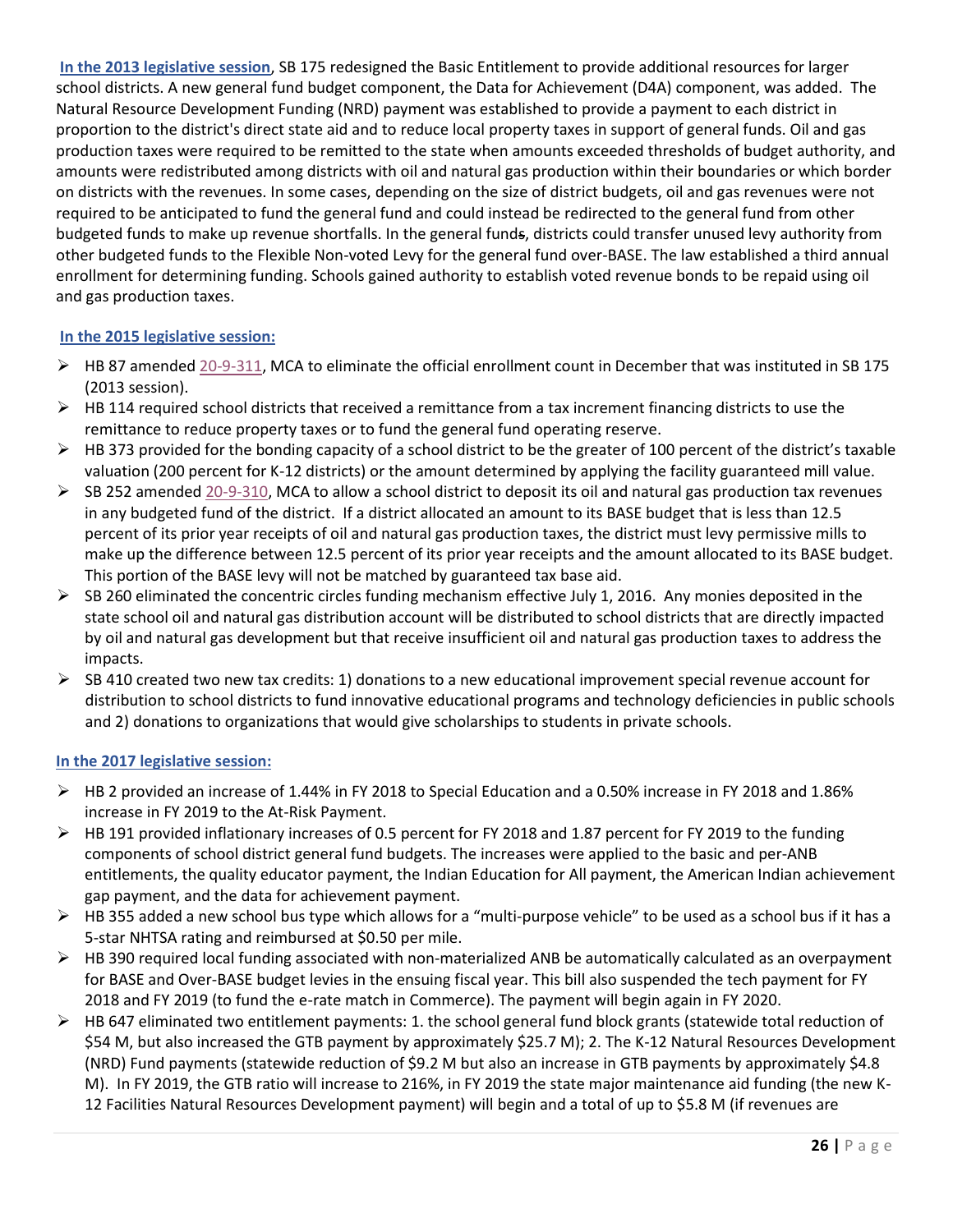sustained see SB 261) may be available, this bill also creates a coal-fired generating unit closure mitigation block grant, and amended the oil and gas section of law to direct oil and natural gas production taxes that exceed 130% of a districts maximum general fund budget to the state guarantee account.

- $\triangleright$  SB 5 amended the INTERCAP loans program to allow loans to finance storage buildings for vehicles and equipment and modular classrooms and extends the term up to 15 years (instead of 5).
- ➢ SB 95 implemented a temporary new payment of \$100,000 to schools located in a county with 20% or more of state school trust land which will be included as general fund revenue. This program terminates June 30th, 2019.
- $\triangleright$  SB 103 revised laws to clarify minimum aggregate hours for proficient students.
- $\triangleright$  SB 115 revised stipends for National Board Certified Teachers to allow newly certified teachers a stipend ranging from \$500 - \$2,000 from OPI paid to the district.
- $\triangleright$  SB 139 revised K-12 school district expansion laws.
- $\triangleright$  SB 227 revised state school transportation laws to amend 180 days to aggregate hours.
- $\triangleright$  SB 260 revised the coal tax trust fund to help fund the school major maintenance aid (SB 307). If this fund were to fully fund the state's major maintenance aid payment allowed in SB 307, then the additional revenues can be transferred to help fund the state's facility reimbursement.
- $\triangleright$  SB 261 adjusted payments for schools if HB 2 revenue projections reach certain trigger points. There are two levels that affect schools. Level 2 – a reduction of 0.50% to the At Risk and Special Education appropriations. Level 4 – suspended the data for achievement payment, reduced the school combined block grants by 47.68%, and suspended the state general fund portion of the new Natural Resources Development K-12 Facilities (SB 307) payment. These reductions did not change district general fund budget limits.
- $\triangleright$  SB 307 created a new mechanism for funding major maintenance and building improvement expenditures for public schools. The new program allows districts to permissively levy up the sum of \$15,000 per district plus the product of \$100 multiplied times the district's budgeted ANB for the prior fiscal year not to exceed 10 mills. This bill repealed the Quality School Facility Grant program at the Department of Commerce and makes permanent the safety transfers for school improvements. This bill requires districts to publicly notice increases in permissively levied funds yearly.
- $\triangleright$  SB 372 Legislature revised the audit threshold of reviews by increasing from the current \$500,000 of revenues to \$750,000 of revenues. The amendment doesn't refer to \$750,000 directly – instead it refers to USC and OMB references (the Uniform Grant Guidance expenditure threshold), which is currently \$750,000.
- $\triangleright$  SB 372 Legislature revised the audit threshold of reviews by increasing the threshold from the current \$500,000 of revenues to \$750,000 of revenues. The amendment doesn't refer to \$750,000 threshold directly, but references USC and OMB levels (the Uniform Grant Guidance expenditure threshold), which is currently \$750,000.

**In the 2017 legislative special session:** Due to lower than anticipated state revenues, the Governor called the Legislators back for a Special Session. The total appropriation reductions to the school funding line items totaled \$42.52 million (included already implemented SB 261 reductions).

The following changes were addressed:

 $\triangleright$  The triggered reductions from SB 261 and the reductions initiation by the Governor's Office for 17-7-140 reductions were codified in HB 2. Total biennial reductions are \$19.67 million. This included:

| Line Item Reduction SB 261                 | <b>FY 2018</b> | <b>FY 2019</b> | <b>Total Biennium</b> |
|--------------------------------------------|----------------|----------------|-----------------------|
| $0.50$ % Reduction $-$ At Risk             | (526, 953)     | (527, 457)     | (554, 410)            |
| 0.50 % Reduction - Special Education       | (5217, 547)    | (5217, 547)    | ( \$435,094)          |
| 0.50 % Reduction - In State Treatment      | (53,939)       | (53,939)       | (57,878)              |
| 0.50 % Reduction – Career and Technical Ed | (510,000)      | (\$10,000)     | (520,000)             |
| 0.50 % Reduction – Adult Basic Education   | (52, 625)      | (52,625)       | (55,250)              |
| 0.50 % Reduction – Gifted and Talented     | (51,250)       | (51,250)       | (52,500)              |
| 0.50 % Reduction - School Food             | (53,319)       | (53,319)       | (56, 638)             |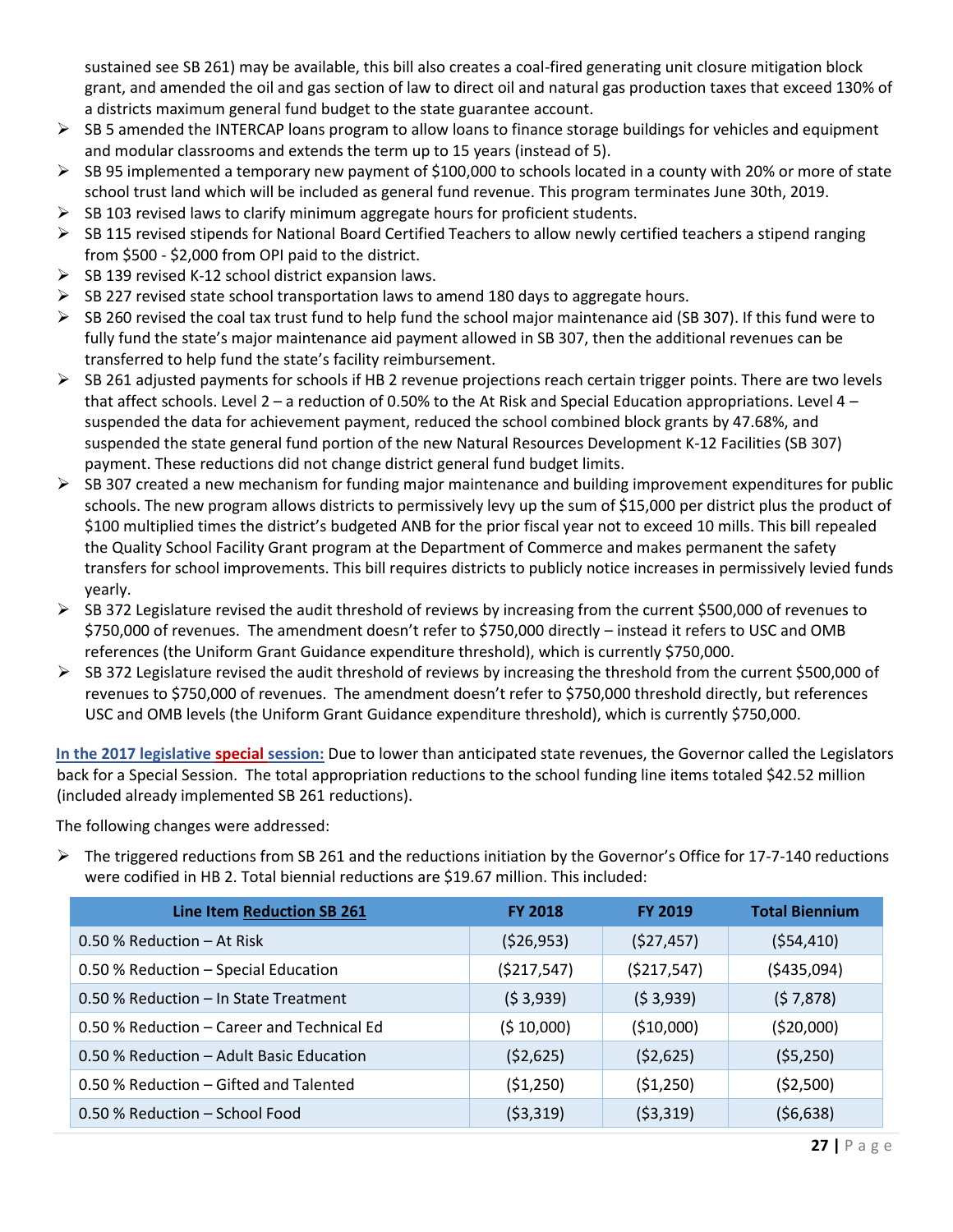| Line Item Reduction SB 261                                                               | <b>FY 2018</b> | <b>FY 2019</b> | <b>Total Biennium</b> |
|------------------------------------------------------------------------------------------|----------------|----------------|-----------------------|
| 0.50 % Reduction - Advancing Agricultural Ed                                             | (5760)         | (5757)         | (51,517)              |
| Suspension of the Data for Achievement Payment                                           | ( \$3,109,347) | ( \$3,180,038) | (56, 289, 385)        |
| <b>Combined Block Grant Reduction</b>                                                    | (52,800,000)   | ( \$2,800,000) | (55,600,000)          |
| Career and Technical Education Reduction                                                 | ( \$500,000)   | (5500,000)     | ( \$1,000,000)        |
| Suspension of the Natural Resources K-12 Facilities<br><b>General Fund Appropriation</b> |                | (55,800,000)   | ( \$5,800,000)        |
| <b>Total from SB 261</b>                                                                 | ( \$6,675,740) | (\$12,546,932) | (519, 222, 672)       |

| <b>Governors</b> | Line Item Reduction  | <b>FY 2018</b> | <b>FY 2019</b> | <b>Total Biennium</b> |
|------------------|----------------------|----------------|----------------|-----------------------|
| 17-7-140         | <b>State Tuition</b> | (525,000)      | (525,000)      | (550,000)             |

- $\triangleright$  HB 6 transferred funding to offset projected general fund shortfalls and moves projected revenues from the school facility and technology (state special revenue) to the guarantee account to fund BASE Aid. The school facility and technology account funds the technology payment (already suspended to schools this biennium) and the facilities debt service payment (which was projected to be \$0 due to litigation for riverbed rents). The state general fund appropriation was reduced to match the amount anticipated in the guarantee account (\$3,400,000 in FY 2018 and \$4,800,000 in FY 2019). This bill also removes the state special funding associated with SB 307 (state major maintenance aid) to the general fund. A total of \$500,000 in FY 2018 and \$1,200,000 in FY 2019 for a biennial transfer of \$1,700,000. No state major maintenance aid payment will be issued in FY 2019. Total biennial reductions are \$9.9 million.
- $\triangleright$  SB 2 removed the requirement in 20-9-630 and 20-9-632 for OPI to pay schools for the school combined block grant, school transportation block grant, the county retirement block grant, and the county transportation block grant. In addition, the transportation appropriation for OPI is reduced by \$1.7 million each fiscal year of the current biennium and restricts payments to schools to the appropriation level. Total biennial reductions are \$15.04 million.

# **In the 2019 legislative session:**

- $\triangleright$  HB 41 provided funding and extended the Indian language immersion program. The program is extended to June 30th, 2023.
- $\triangleright$  HB 127 adjusted the state payment schedule by aligning state payments with state revenue collections. The guaranteed tax base payments were moved to December, as opposed to November, and then the funding components are paid in November instead of December.
- $\triangleright$  HB 153 requires the OPI to report on even-numbered years on the status and effectiveness of programs serving gifted and talented students.
- ➢ HB 159 provided inflationary increases of 0.91 percent for FY 2020 and 1.83 percent for FY 2021 to the funding components of school district general fund budget and provided funding for the state major maintenance aid formula.
- $\triangleright$  HB 211 renews the quality educator loan assistance program as a teacher recruitment and retention aid for rural schools and moves the responsibility for administering the program from the Office of the Commissioner of Higher Education to the OPI.
- $\triangleright$  HB 351 amends section 20-9-116, MCA, and revises education laws to support transformational learning which is defined in the bill as a flexible system of pupil-centered learning that is designed to develop the full educational potential of each pupil and provides an appropriation of \$2.6M.
- ➢ HB 387 amends section 20-7-701, MCA, and creates the Montana Advanced Opportunity Act, defined as any course, exam, experiential, online, or other learning opportunity that is incorporated in a district's advanced opportunity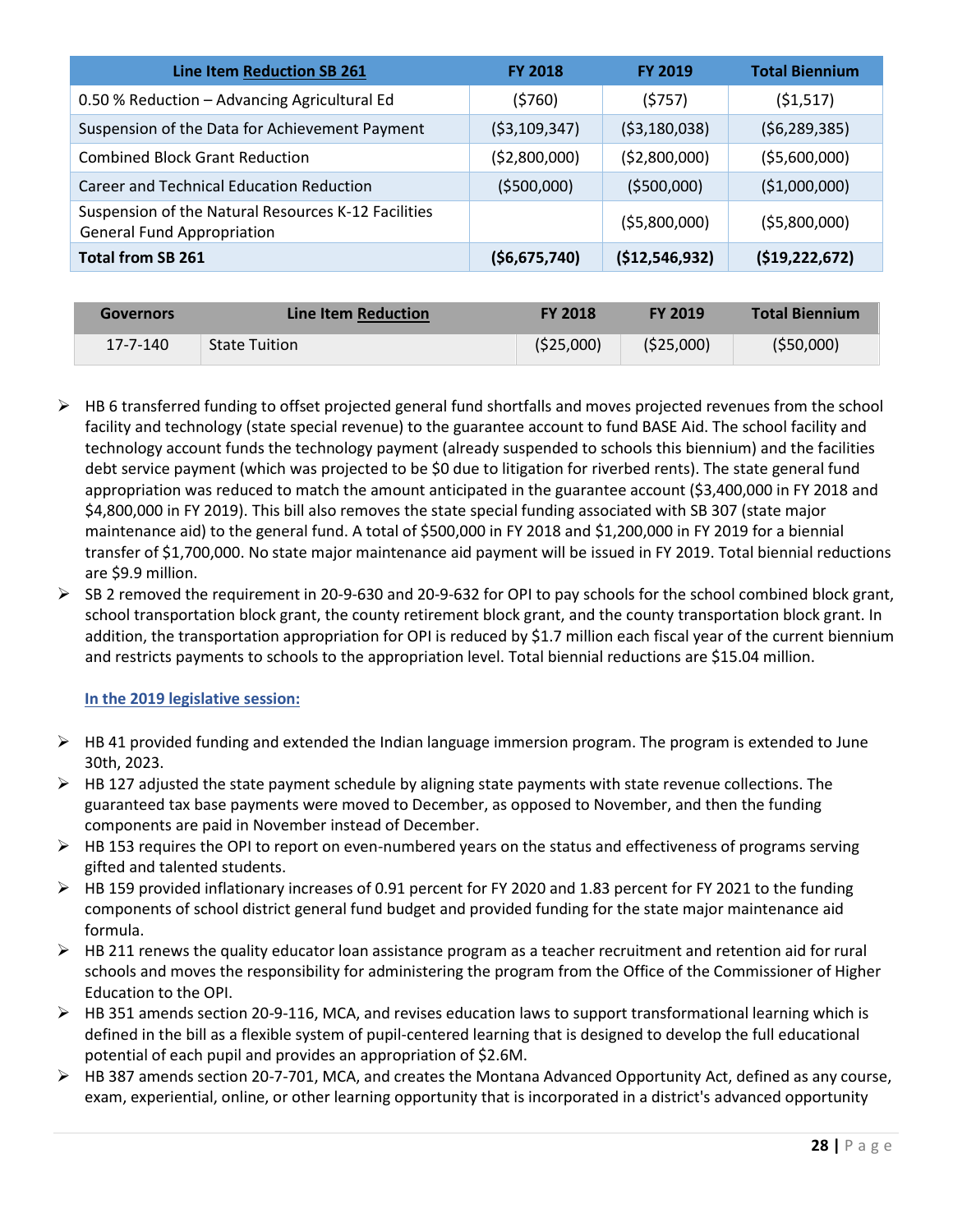plan and that is designed to advance each qualifying pupil's opportunity for postsecondary career and educational success and provides an appropriation of \$750,000.

- ➢ HB 413 amends section 20-1-220, MCA, prohibiting the use of tobacco products on public school property. The amended language extends the prohibition on the use of tobacco products on public school property to vapor products, or alternative nicotine products.
- ➢ HB 576 amends section 20-9-604, MCA, relating to donations made to the endowment fund in school districts.
- $\triangleright$  HB 601 allows school districts to apply for school safety professional development grants that give teachers, administrators, and other school district personnel skills to combat mental and physical threats to students. The OPI had \$100,000 each fiscal year for distribution.
- ➢ HB 638 appropriates \$393,957 for FY 2020 and \$1,193,409 for FY 2021 over the base for state special education payments to schools.
- ➢ HB 643 amends section 20-9-640, MCA, extending the state lands reimbursement block grant for schools through the end of FY 2021 and provides an annual appropriation of \$100,000 for the 2021 biennium.
- $\triangleright$  HB 652 amends Title 17 with the addition of several statutes providing for infrastructure funding in the form of general obligation bonds, general fund appropriations, and state special revenues from bonds. This bill appropriates \$10.75 million to the Department of Commerce for local governments for school district infrastructure projects related to safety or security issues, major repairs or deferred maintenance, and major improvements or enhancements.
- $\triangleright$  HB 657 provides for a legislative study of education-related topics to be conducted by a bipartisan subcommittee of the legislative finance committee.
- ➢ HB 745 creates the Montana Pupil Online Personal Information Protection Act which addresses the issue of thirdparty education software providers who collect student information and then sell the data to marketers.
- $\triangleright$  HJ 3 is an interim study bill designed to examine state and federal laws related to electors with disabilities, regarding accessible voting machines and technology, improving accessibility for electors with disabilities, and conflicts between state and federal laws.
- ➢ SB 9 amends sections 20-9-141, 20-9-308, 20-7-457, and 20-9-314, MCA, revising laws related to overpayments of school district property taxes, ensuring that overpayments of school district general fund property taxes resulting from anticipated unusual enrollment increases that are not realized are fully returned to local taxpayers.
- $\geq$  SB 12 repeals outdated statutes related to oil and gas accounts.
- $\triangleright$  SB 40 adds a new section to Title 20, chapter 7, part 13, MCA, and directs the OPI to create and maintain an electronic directory photograph repository of individual students for the purposes of providing photographs to law enforcement for any student who has been identified as a missing child.
- ➢ SB 92 amends sections 20-9-236, 20-9-502, and 20-9-525, MCA and clarifies permissible expenditures for school and student safety and security within the school safety sub-fund of the building reserve fund and authorizes the trustees of a school district to seek voter approval of a levy for school and student safety and security within the district's school safety sub-fund of the building reserve fund.
- $\triangleright$  SB 130 extends the time to canvass issue certificates of election and hold the school board's annual organizational meeting from 15 to 25 days.
- $\triangleright$  SB 140 establishes the Montana Dyslexia Screening and Intervention Act. SB 140 requires school districts to identify children with disabilities and evaluate for special education as early as possible.
- $\triangleright$  SB 197 amends section 10-1-1402, MCA, to add a provision that allows students participating in the Montana Youth Challenge Academy (MYCA) to earn a high school diploma. The bill provides that the ability to receive a diploma is based on the student's proficiency and is at the discretion of the resident district trustees.
- $\triangleright$  SB 291 directs county election administrators to ensure that at least one voter interface device is available at every polling location.
- ➢ SB 292 amends section 20-9-235, MCA, allowing the Office of Public Instruction to remit transportation and debt service payments directly to school districts with investment accounts separate from the county.
- <span id="page-28-0"></span> $\triangleright$  SB 302 amends Title 2, Chapter 7, requiring the Department of Justice (DOJ) to monitor and investigate noncompliance of local government entities regarding timely submission of financial reports and audits to the state. If local governments fail to report either financial audits or adopt budgets within two years of the deadline, the DOJ can file a cause of action against the local government entity.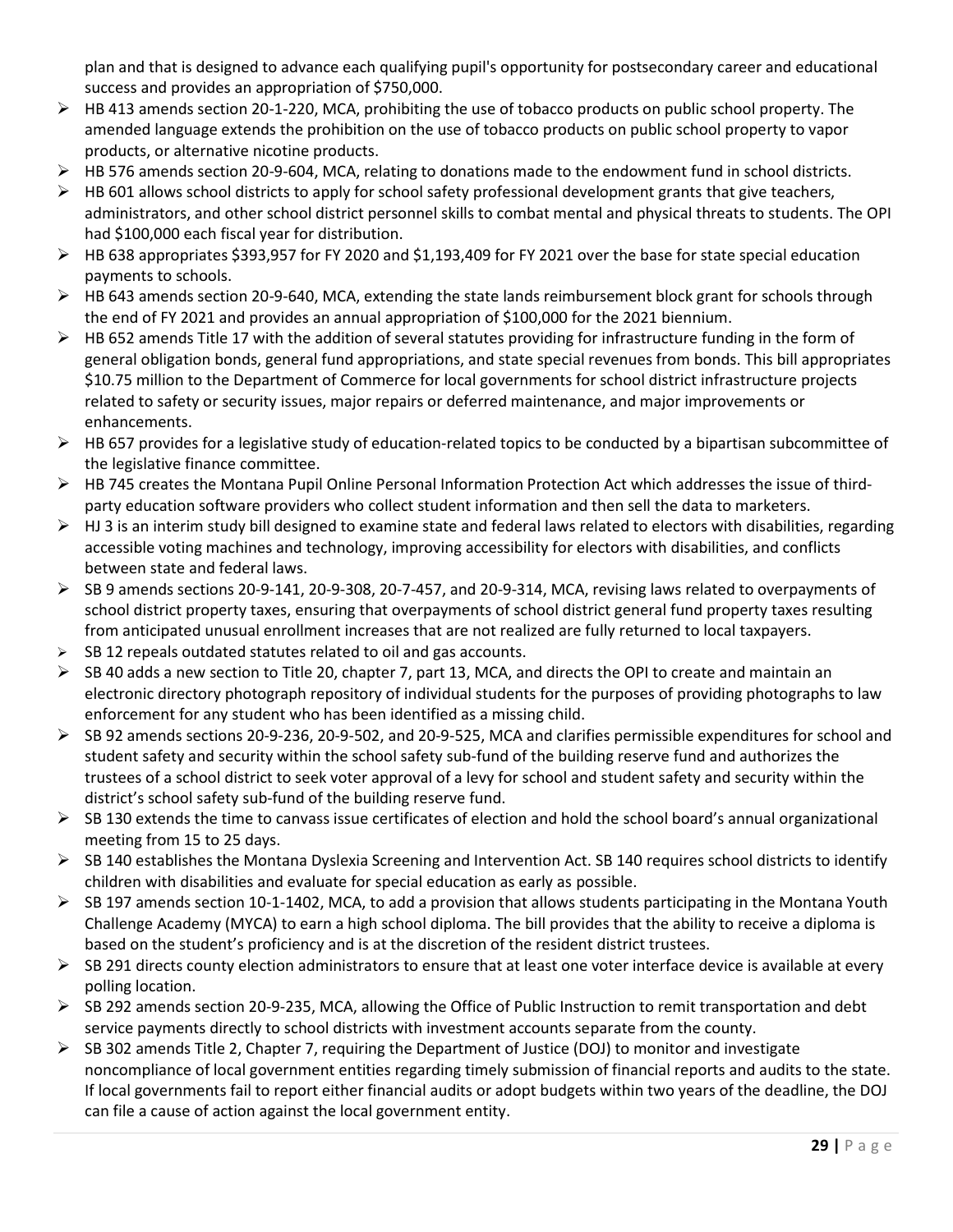#### **In the 2021 legislative session:**

- $\triangleright$  HB 15 amends section 20-9-306, MCA, providing inflationary increases of 1.5% for FY 2022 and 2.57% for FY 2023 for funding of BASE aid components.
- $\triangleright$  HB 630 provides appropriation for federal funds for COVID-19 relief, establishes a temporary maintenance of equity payment for school districts, temporarily suspends anticipated enrollment increases due to covid-19, temporarily modifies financial support for unanticipated enrollment increases due to COVID-19
- ➢ HB 632 appropriates federal funds for COVID-19 emergency relief pursuant to the American Rescue Plan Act of 2021
- $\triangleright$  HB 46 Section 20-9-306, MCA is amended to include the special education allowable cost payment as a part of the definition of BASE and to describe the calculation for determining the size of the "total special education allocation".
- $\triangleright$  HB 143 provides additional quality educator component payments for districts that meet legislative goals for competitive base pay of teachers.
- $\triangleright$  HB233 amends section 20-9-311, MCA, the calculation of average number belonging (ANB), is modified to include a pupil with disabilities who is over 19 years of age and has not yet reached 21 years of age by September 10 of the school year and who is receiving special education services from a school district.
- ➢ HB 303 permits an increase to class eight business equipment tax exemption from \$100,000 to \$300,000 provided for in 15-6-138(4), MCA. and provides a reimbursement to school districts by increasing the district general fund guaranteed tax base aid (GTB) multiplier in 20-9-366, MCA from 232% to 236% beginning in FY 2023, however certain contingencies apply.
- ➢ HB 663 amends section 20-9-366, MCA by increasing the district general fund guarantee tax base aid (GTB) multiplier from 232% to 250% beginning in FY 2022.

| <b>Basic Entitlement</b>                                                                   | FY 2019                                                                                                                                                                                                                                                                                                                             | FY 2020                                                                                                                      | <b>FY 2021</b>                                                                                                       | <b>FY 2022</b>                                                                                                             |
|--------------------------------------------------------------------------------------------|-------------------------------------------------------------------------------------------------------------------------------------------------------------------------------------------------------------------------------------------------------------------------------------------------------------------------------------|------------------------------------------------------------------------------------------------------------------------------|----------------------------------------------------------------------------------------------------------------------|----------------------------------------------------------------------------------------------------------------------------|
| Elementary $K - 6$                                                                         | • \$52,579 for the first<br>S53,541 for the first<br>$\cdot$ \$52,105 for the first<br>250 or fewer ANB<br>250 or fewer ANB<br>250 or fewer ANB<br>· plus \$2,606 for each<br>- plus \$2,630 for each<br>· plus \$2,678 for each<br>additional 25 ANB<br>additional 25 ANB<br>additional 25 ANB<br>over 250<br>over 250<br>over 250 |                                                                                                                              | $\cdot$ \$54,344 for the first<br>250 or fewer ANB<br>• plus \$2,718 for each<br>additional 25 ANB<br>over 250       |                                                                                                                            |
| Middle School $7 - 8$<br>(if accredited; not<br>accredited count in<br><b>Elementary</b> ) | $\frac{1}{2}$ \$104,212 for the<br>first 450 or fewer<br>ANB<br>· plus \$5,211 for each<br>additional 45 ANB<br>over 450                                                                                                                                                                                                            | • \$105,160 for the<br>first 450 or fewer<br>ANB<br>· plus \$5,258 for each<br>additional 45 ANB<br>over 450                 | ■ \$107,084 for the<br>first 450 or fewer<br><b>ANB</b><br>· plus \$5,354 for each<br>additional 45 ANB<br>over 450  | $\cdot$ \$108,690 for the<br>first 450 or fewer<br>ANB<br>· plus \$5,434 for each<br>additional 45 ANB<br>over 450         |
| High School $9 - 12$                                                                       | ■ \$312,636 for the<br>first 800 or fewer<br><b>ANB</b><br>• plus \$15,632 for<br>each additional 80<br>ANB over 800                                                                                                                                                                                                                | ■ \$315,481 for the<br>first 800 or fewer<br><b>ANB</b><br>$\bullet$ plus \$15,774 for<br>each additional 80<br>ANB over 800 | ■ \$321,254 for the<br>first 800 or fewer<br><b>ANB</b><br>· plus \$16,063 for<br>each additional 80<br>ANB over 800 | ■ \$326,073 for the<br>first 800 or fewer<br><b>ANB</b><br>$\cdot$ plus \$16,304 for<br>each additional 80<br>ANB over 800 |

# *Historical Basic Entitlement Rates*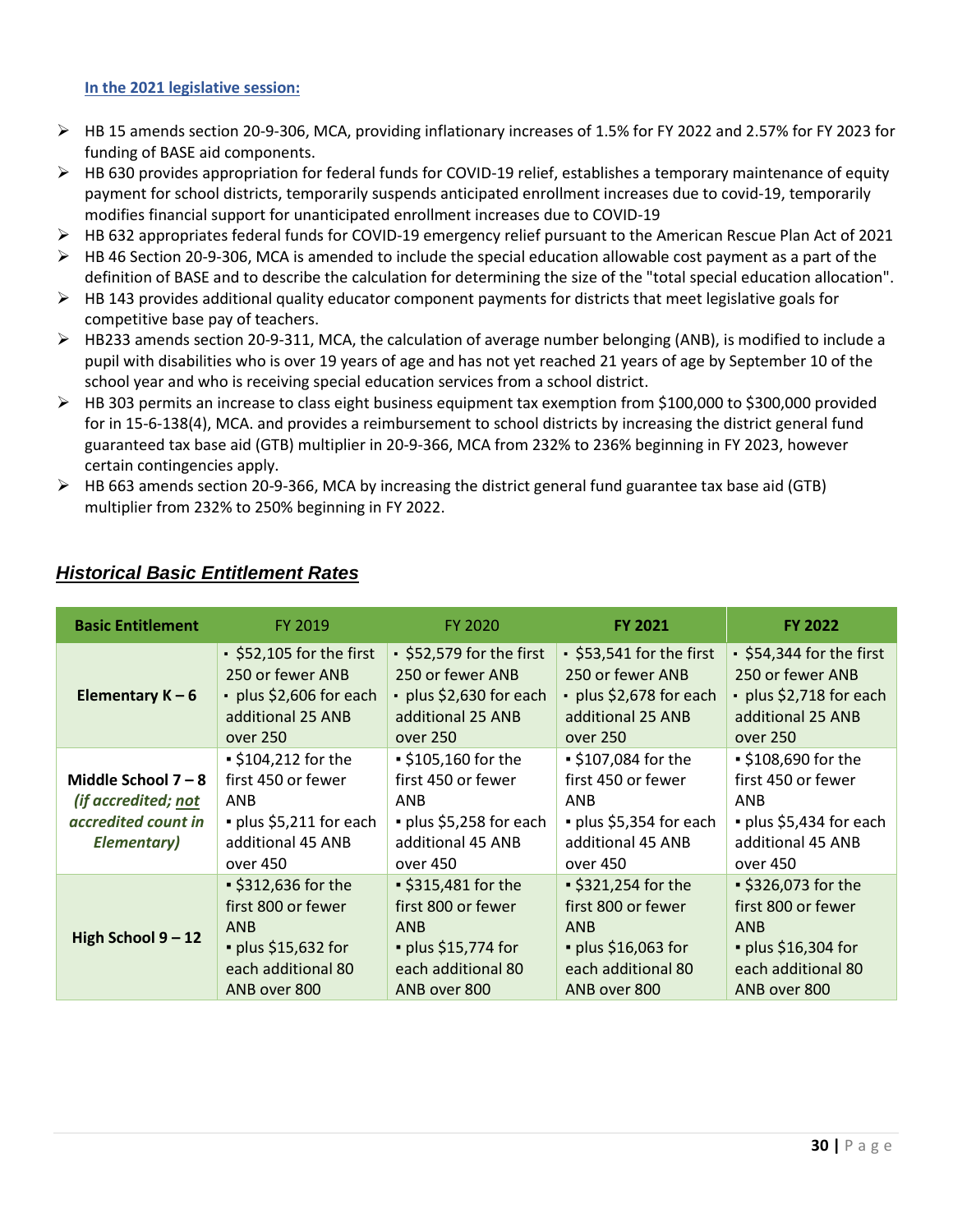# <span id="page-30-0"></span>*Historical per-ANB Entitlement Rates*

| <b>Per ANB</b><br><b>Entitlement</b> | <b>FY 2019</b>                                                                                                                  | <b>FY 2020</b>                                                                                                                 | <b>FY 2021</b>                                                                                                                                | <b>FY 2022</b>                                                                                                                                |
|--------------------------------------|---------------------------------------------------------------------------------------------------------------------------------|--------------------------------------------------------------------------------------------------------------------------------|-----------------------------------------------------------------------------------------------------------------------------------------------|-----------------------------------------------------------------------------------------------------------------------------------------------|
| Elementary $K - 6$                   | $\cdot$ 1 <sup>st</sup> ANB is \$5,573,<br>each following ANB -<br>\$0.20 up to 1,000<br>• ANB over 1,000 is<br>\$5,373.20 each | $\cdot$ 1 <sup>st</sup> ANB is \$5,624<br>each following ANB -<br>\$0.20 up to 1,000<br>- ANB over 1,000 is<br>\$5,424.20 each | $\cdot$ 1 <sup>st</sup> ANB is \$5,727,<br>each following ANB -<br>\$0.20 up to 1,000<br><b>ANB</b><br>• ANB over 1,000 is<br>\$5,527.20 each | $\cdot$ 1 <sup>st</sup> ANB is \$5,813,<br>each following ANB -<br>\$0.20 up to 1,000<br><b>ANB</b><br>• ANB over 1,000 is<br>\$5,613.20 each |
| Middle School 7-8                    | . If non-accredited,                                                                                                            | . If non-accredited,                                                                                                           | . If non-accredited,                                                                                                                          | . If non-accredited,                                                                                                                          |
|                                      | include in Elementary                                                                                                           | include in Elementary                                                                                                          | include in Elementary                                                                                                                         | include in Elementary                                                                                                                         |
|                                      | rate and ANB count                                                                                                              | rate and ANB count                                                                                                             | rate and ANB count                                                                                                                            | rate and ANB count                                                                                                                            |
|                                      | If accredited                                                                                                                   | If accredited                                                                                                                  | If accredited                                                                                                                                 | If accredited                                                                                                                                 |
|                                      | program, calculate as                                                                                                           | program, calculate as                                                                                                          | program, calculate as                                                                                                                         | program, calculate as                                                                                                                         |
|                                      | Middle school ANB                                                                                                               | Middle school ANB                                                                                                              | Middle school ANB                                                                                                                             | Middle school ANB                                                                                                                             |
|                                      | using High School                                                                                                               | using High School                                                                                                              | using High School                                                                                                                             | using High School                                                                                                                             |
|                                      | calculation.                                                                                                                    | calculation.                                                                                                                   | calculation.                                                                                                                                  | calculation.                                                                                                                                  |
| High School 9-12                     | $\blacksquare$ 1 <sup>st</sup> ANB is \$7,136,                                                                                  | $\blacksquare$ 1 <sup>st</sup> ANB is \$7,201                                                                                  | $\blacksquare$ 1 <sup>st</sup> ANB is \$7,333,                                                                                                | $\bullet$ 1 <sup>st</sup> ANB is \$7,443,                                                                                                     |
|                                      | each following ANB -                                                                                                            | each following ANB -                                                                                                           | each following ANB -                                                                                                                          | each following ANB -                                                                                                                          |
|                                      | \$0.50 up to 800 ANB                                                                                                            | \$0.50 up to 800 ANB                                                                                                           | \$0.50 up to 800 ANB                                                                                                                          | \$0.50 up to 800 ANB                                                                                                                          |
|                                      | • ANB over 800 is                                                                                                               | • ANB over 800 is                                                                                                              | ANB over 800 is                                                                                                                               | • ANB over 800 is                                                                                                                             |
|                                      | \$6,736.50 each                                                                                                                 | \$6,801.50 each                                                                                                                | \$6,933.50 each                                                                                                                               | \$7,043.50 each                                                                                                                               |

# <span id="page-30-1"></span>*Historical General Fund Component Rates*

| <b>Component</b>                            | <b>FY 2019</b> | <b>FY 2020</b> | <b>FY 2021</b> | <b>FY 2022</b> |
|---------------------------------------------|----------------|----------------|----------------|----------------|
| American Indian Achievement Gap (SAG)       | \$214          | \$216          | \$220          | \$223          |
| At-Risk Student - Annual amount all schools | \$5,463,895*   | \$5,541,074    | \$5,641,973    | \$5,726,603    |
| Data for Achievement*                       | $$20.84*$      | \$21.03        | \$21.41        | \$21.73        |
| Indian Education for All                    | \$21.76        | \$21.96        | \$22.36        | \$22.70        |
| <b>Quality Educator</b>                     | \$3,245        | \$3,275        | \$3,335        | \$3,385        |

*\*Note: In FY 2019, SB 261 (2017 Legislative Session) triggered budget reductions which reduced the At -Risk appropriation (post SB 261 appropriation listed) and suspended the payment for Data for Achievement (rate listed per statute). The general fund budget limits were calculated using the original appropriation amounts for At-Risk and Data for Achievement.* 

# <span id="page-30-2"></span>*Historical Special Education Appropriations / Allocations beginning FY2022*

| <b>Special</b><br><b>Education</b><br><b>Category</b> | <b>FY 2018</b> | <b>FY 2019</b> | <b>FY 2020</b> | <b>FY 2021</b> | <b>FY 2022</b> |
|-------------------------------------------------------|----------------|----------------|----------------|----------------|----------------|
| Instructional<br><b>Block Grant</b>                   | \$22,728,260   | \$22,728,260   | \$23,049,300   | \$23,469,012   | \$23,469,012   |
| <b>Related Services</b><br><b>Block Grant</b>         | \$7,576,087    | \$7,576,087    | \$7,683,100    | \$7,823,004    | \$7,823,004    |
| Disproportionate<br>Costs                             | \$10,822,981   | \$10,822,981   | \$10,975,857   | \$11,175,720   | \$11,175,720   |